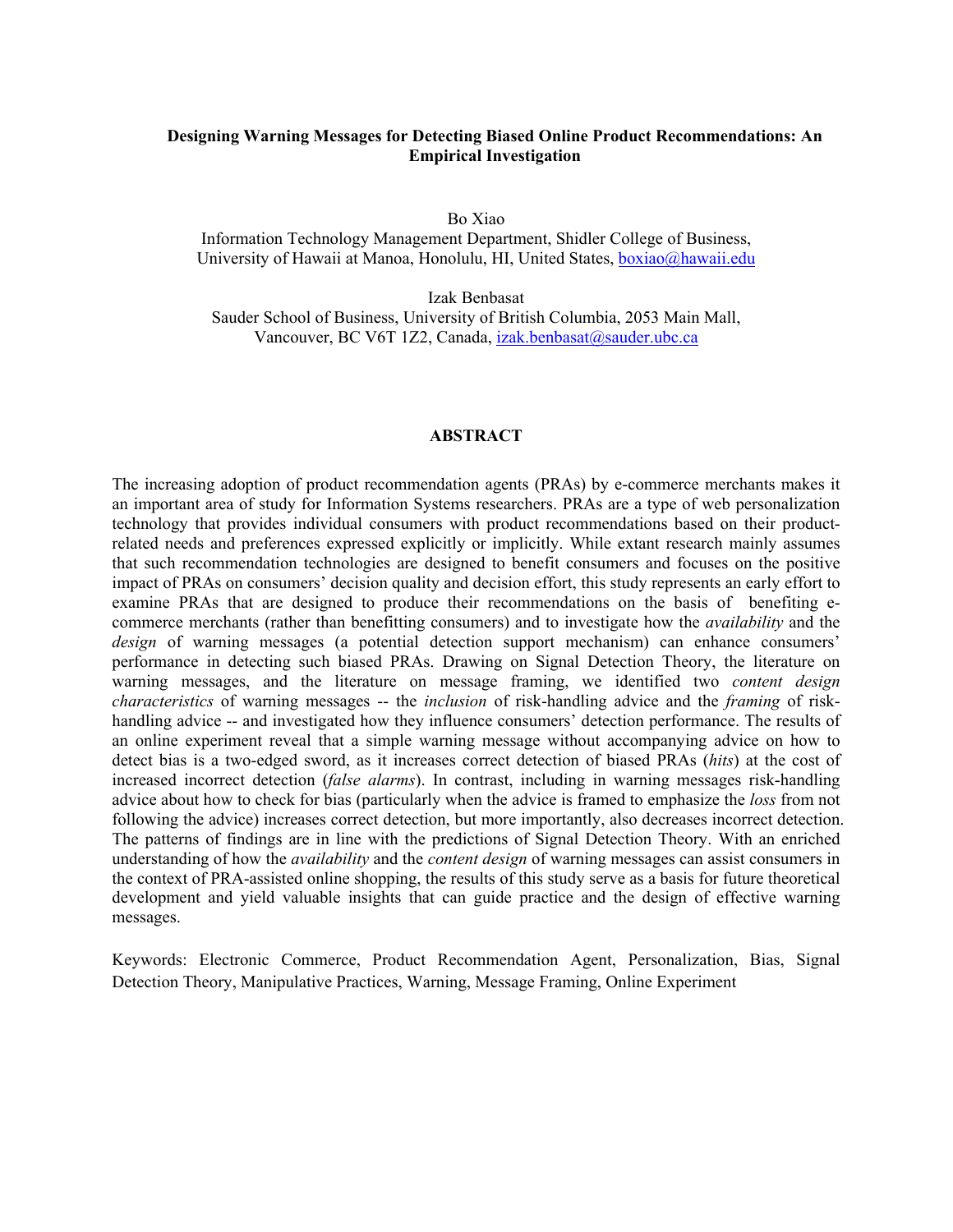### **1. Introduction**

With the rapid growth of electronic commerce (e-commerce), consumers' purchase decisions are increasingly made in online environments (Xiao & Benbasat, 2007, 2014). As reported by Sandler Research<sup>1</sup>, global online retail is forecasted to reach US\$1,248.7 billion in value in 2017, representing a compound annual growth rate (CAGR) of 14.6% for the five-year period 2012-2017. Digital marketplaces offer consumers great convenience, immense assortment of products, and significant amount of productrelated information. However, due to the cognitive constraints of human information processing, identifying products that meet customers' preferences is not an easy task (Xiao & Benbasat, 2007). As a result, many e-commerce websites (e.g., myproductadvisor.com, easy-wine.net, openrice.com, amazon.com, jinni.com, appmatcher.com, tripbase.com, olayforyou.com) have implemented product recommendation agents (PRAs) to assist consumers in product search, assessment, and selection.

PRAs are a type of web personalization technology that provides individual consumers with product recommendations based on their product-related needs and preferences expressed explicitly or implicitly (Xiao & Benbasat, 2007). PRAs have the potential to improve the quality of decisions made by consumers when searching for and selecting products online, while at the same time reducing their information overload and search complexity (Xiao & Benbasat, 2007). Research by Limelight Networks has identified personalized recommendations as an e-commerce feature that is highly valued by consumers, a feature that can help online companies create brand loyalty (Limelight, 2010), which explains the phenomenal increase in the adoption of PRAs by online merchants in different industries (e.g., electronics, automobiles, movies, books, cosmetics, food and wines, tourism, real estate) (Chau, Ho, Ho, & Yao, 2013). eBay's decision to acquire recommendation technology Hunch<sup>2</sup>, Amazon's acquisition of Goodreads (one of the popular reading recommendation engines)<sup>3</sup>, and more recently Apple's

 $\frac{1}{2}$  http://www.sandlerresearch.org/industry-views/opportunities-for-online-shopping-in-different-countries  $\frac{2}{2}$  https://giggam.com/2011/11/21/why.oboy.is byving recommondation.orging bynab/

<sup>&</sup>lt;sup>2</sup> https://gigaom.com/2011/11/21/why-ebay-is-buying-recommendation-engine-hunch/

<sup>&</sup>lt;sup>3</sup> http://www.engadget.com/2013/03/28/amazon-acquires-goodreads-kindle-recommendation-engine/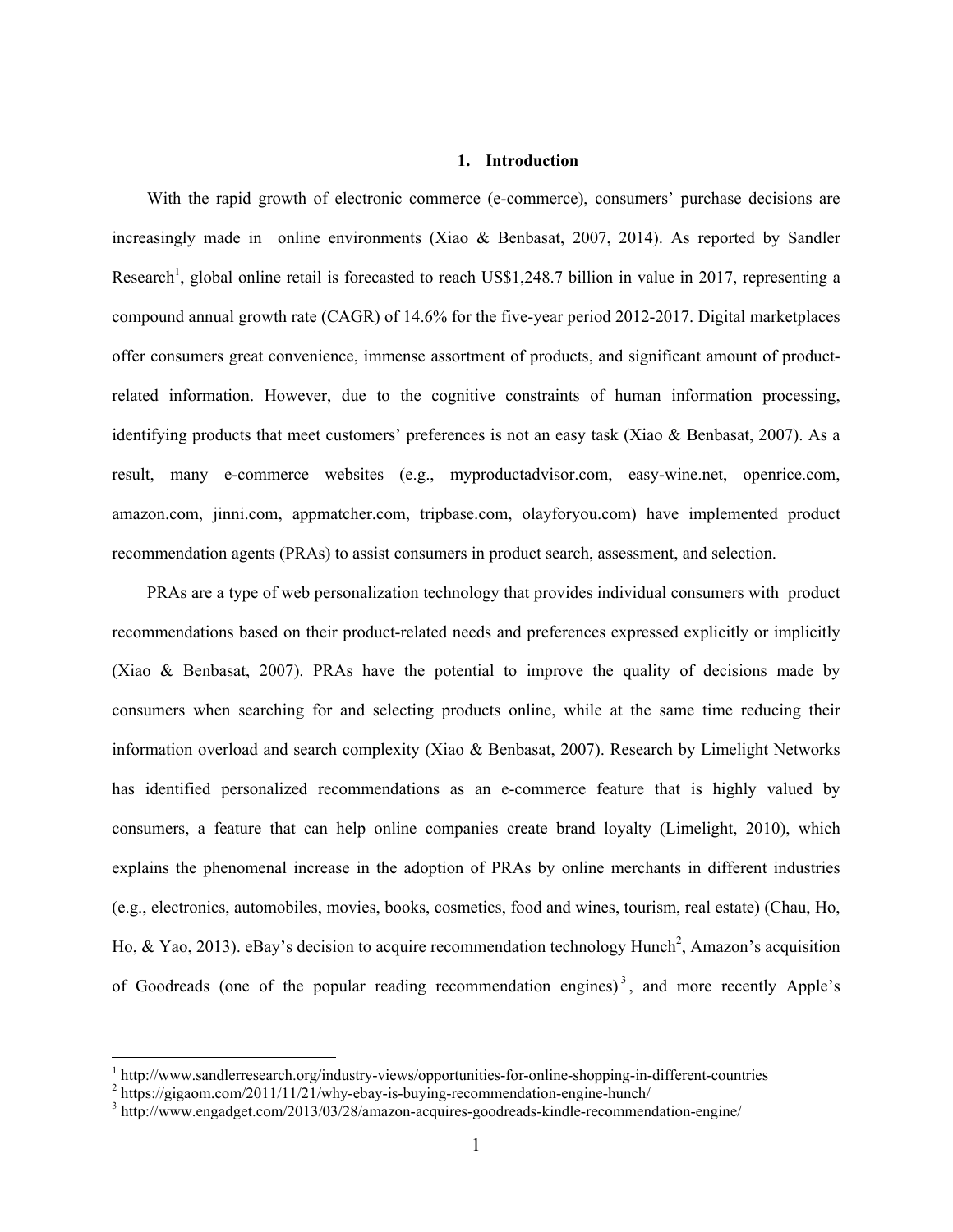acquisition of BookLamp and its book recommendation engine<sup>4</sup> further signal the importance of recommendation technologies to e-commerce leaders. In fact, among the Internet Retailer top 500 eretailers for 2013, 76.4% feature product recommendations based on individual shopper's needs and preferences<sup>5</sup>.

 Despite the potential for PRAs to aid consumers in decision making, the degree to which PRAs truly empower consumers depends upon their veracity and objectivity (Hill, King, & Cohen, 1996; King & Hill, 1994). The ultimate objective of an online merchant adopting PRA is to "generate more business opportunities" by providing consumers with personalized product recommendations (Chau et al., 2013, p. 180). Therefore, rather than solely maximizing the benefits of consumers in a shopping process, the merchant aims to strike a balance between consumers' benefits and business criteria (Chau et al., 2013). On the one hand, the merchant wishes to provide consumers with product recommendations personalized to their needs and preferences so as to attract and retain customers. On the other hand, the merchant often has a vested interest in recommending products from certain vendors and/or products with certain characteristics (e.g., high profit margin products, soon-to-be discontinued products), so as to attain higherthan-usual profits (in terms of mark-ups, commissions, referral fees, etc.) or reduce losses. With such mixed motivations in mind, the merchant may implement PRAs to provide recommendations that are not solely preference-matched to benefit consumers but instead *biased* toward its own interests (Chau et al., 2013; Xiao & Benbasat, 2011, 2015).

The cost of relying on a PRA designed to produce biased recommendations (referred to as biased PRA hereafter) may very well negate its fundamental value (i.e., improving decision quality while reducing decision effort), as the gain in decision making efficiency may be overshadowed by the loss in decision quality (Haubl & Murray, 2006). Consequently, biased PRAs are an important concern for ecommerce. Nonetheless, there has been scant scholarly attention directed to this phenomenon; even less studied are potential support mechanisms that can be implemented to curb the effects of biased

 $^{4}$  http://venturebeat.com/2014/07/26/apple-has-acquired-booklamp-and-its-book-recommendation-engine/<br> $^{5}$  http://www.internetrateiler.com/2013/05/15/site personalization has room grow among top 500 rateilers

<sup>&</sup>lt;sup>5</sup> http://www.internetretailer.com/2013/05/15/site-personalization-has-room-grow-among-top-500-retailers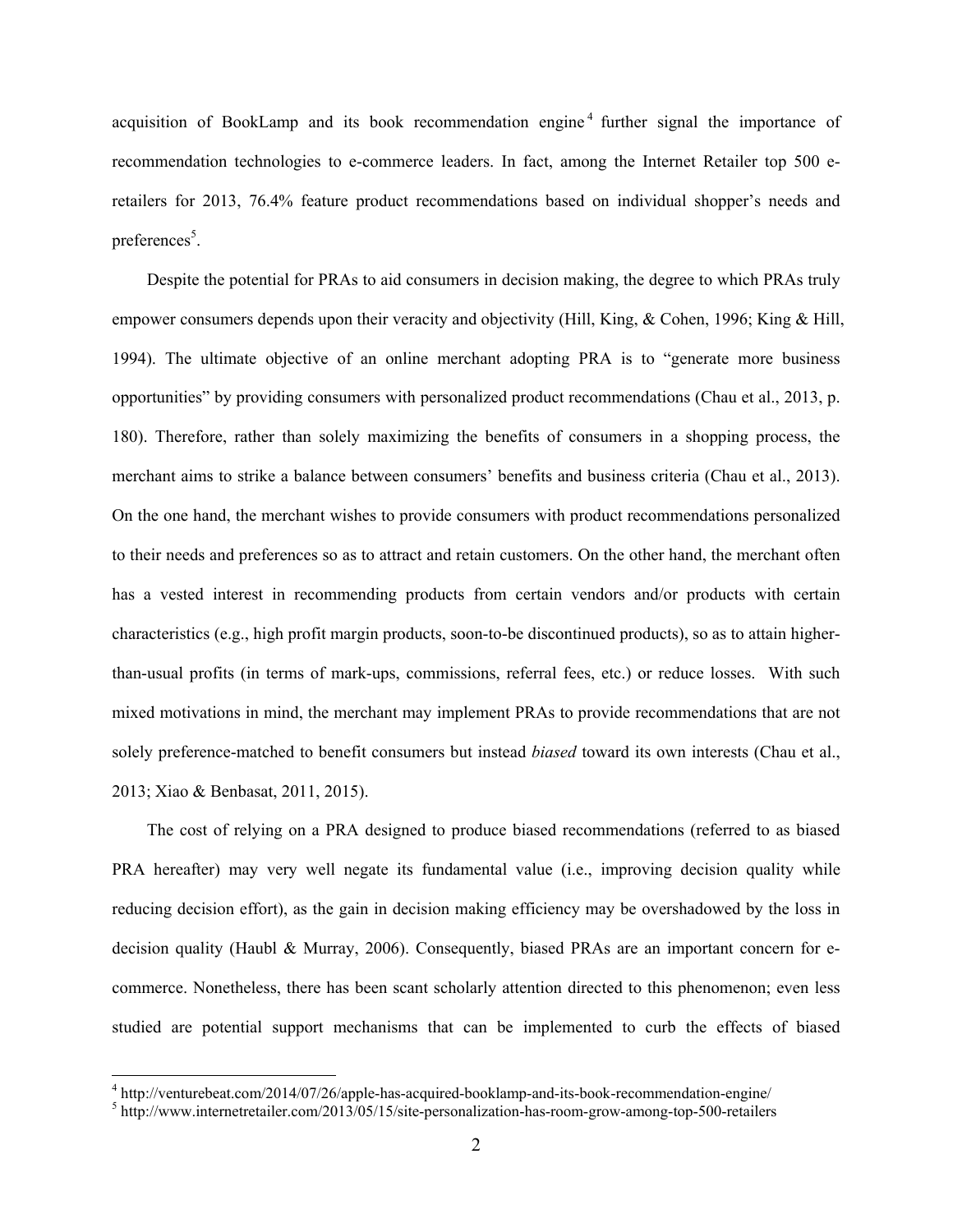recommendations in PRA-assisted online shopping. The study reported in this paper aims to address this knowledge gap by focusing on one support mechanism, *warning*, and exploring how its *availability* and the *design* of its informational content can influence consumers' performance in detecting biased ecommerce PRAs.

Consumers are found to be generally vulnerable to manipulative practices in e-commerce (e.g., Grazioli, 2004; Grazioli & Jarvenpaa, 2000, 2001, 2003a, 2003b; Grazioli & Wang, 2001). Warning individuals explicitly about potential manipulative practices can arouse their suspicion and alert them to cues of manipulation, thus increasing their likelihood to detect such manipulations. However, there is the possibility that warning messages can also lead to individuals perceiving manipulation when it does not exist. Prior research has focused on the *presence or absence* of warning messages on detection performance, without investigating design variables that affect the effectiveness of the warning messages, an additional gap this study aims to fill.

Message content (rather than source credibility or attractiveness) is the most significant predictor of individuals' attitude and behavior (Fishbein & Ajzen, 1981). This study focuses on the *content* of warning messages and examines the effects of two content design characteristics, namely, the *inclusion* of riskhandling advice and the *framing* of such advice, on consumers' *performance* in detecting *biased* recommendations from online PRAs. More specifically, this study aims to answer two key questions:

(1) Will the inclusion of risk-handling advice in a warning message enhance consumers' performance in detecting biased recommendations from a PRA?

(2) Will the framing (positive or negative) of the risk-handling advice (included in the warning message) influence consumers' performance in detecting biased recommendations from a PRA?

 An online experiment was conducted to address these two research questions. The results of the study show that *warning* consumers explicitly about potential PRA bias enhances their performance in detecting bias in the PRA's recommendations. However, warnings may also lead to false alarms. The results of this study provide strong evidence that the most effective mechanism in supporting consumers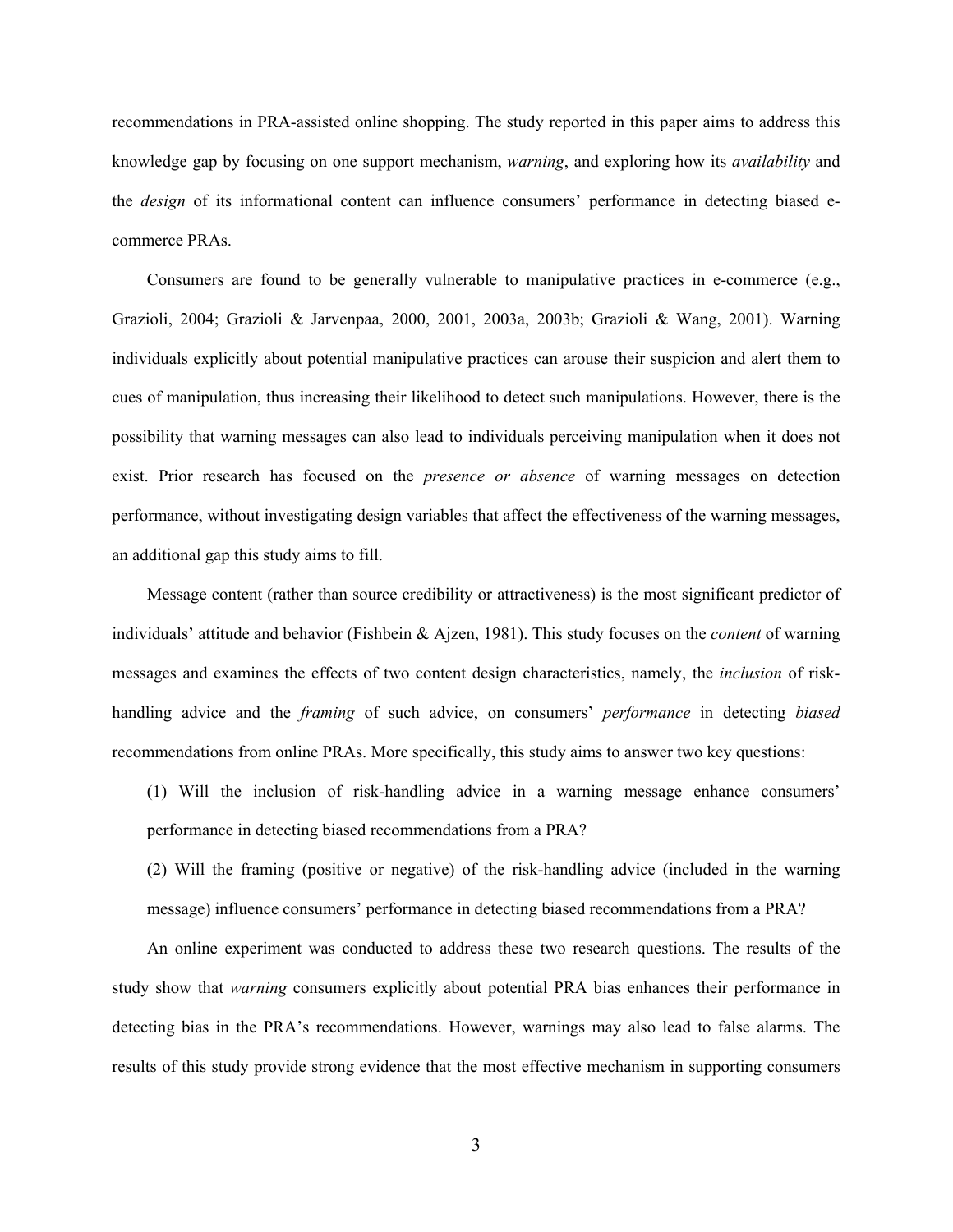in bias detection is to provide them with warning messages that include advice (or tips) for addressing the risk of PRA bias and frame the advice to emphasize the loss of not following such advice.

To our knowledge, this is the first empirical study that examines and explicitly compares the effectiveness of different warning mechanisms in supporting consumers in detecting biased product recommendations. Not only does this study contribute to the IS literature by examining potential factors related to *warning* that influence consumers' detection performance, but it also fills a void in existing warning research by shifting the focus from the presence/absence of warning messages to their design characteristics. Further, by enhancing the understanding of the broad phenomenon of manipulative business practices in e-commerce, this study contributes to the concerted effort by government agencies, consumer protection organizations, and industry associations to combat such practices.

The remainder of this paper is organized as follows. Section 2 reviews previous literature and discusses the theoretical foundation for the design of warning messages. Section 3 presents the research model and develops hypotheses. The research method and results of hypothesis testing are reported in section 4 and 5, and the paper concludes with a discussion of the results, contributions of the study, and limitations and suggestions for future research.

## **2. LITERATURE REVIEW AND THEORETICAL FOUNDATIONS**

The section reviews prior research on biased PRAs and introduces the theory and literature guiding the design of warning messages (i.e., Signal Detection Theory, the literature on warning messages, and the literature on message framing).

### **2.1 Prior Research on Biased PRAs**

Extant research on PRAs generally assumes that such recommendation technologies are designed to provide recommendations to benefit consumers and focuses on the positive impact of PRAs on consumers' decision quality, decision effort, as well as their evaluation and acceptance of the PRAs (see a comprehensive review by Xiao & Benbasat, 2007). However, not all PRAs are altruistic; rather, many are designed not only to assist consumers but also to steer them in a particular direction, which makes them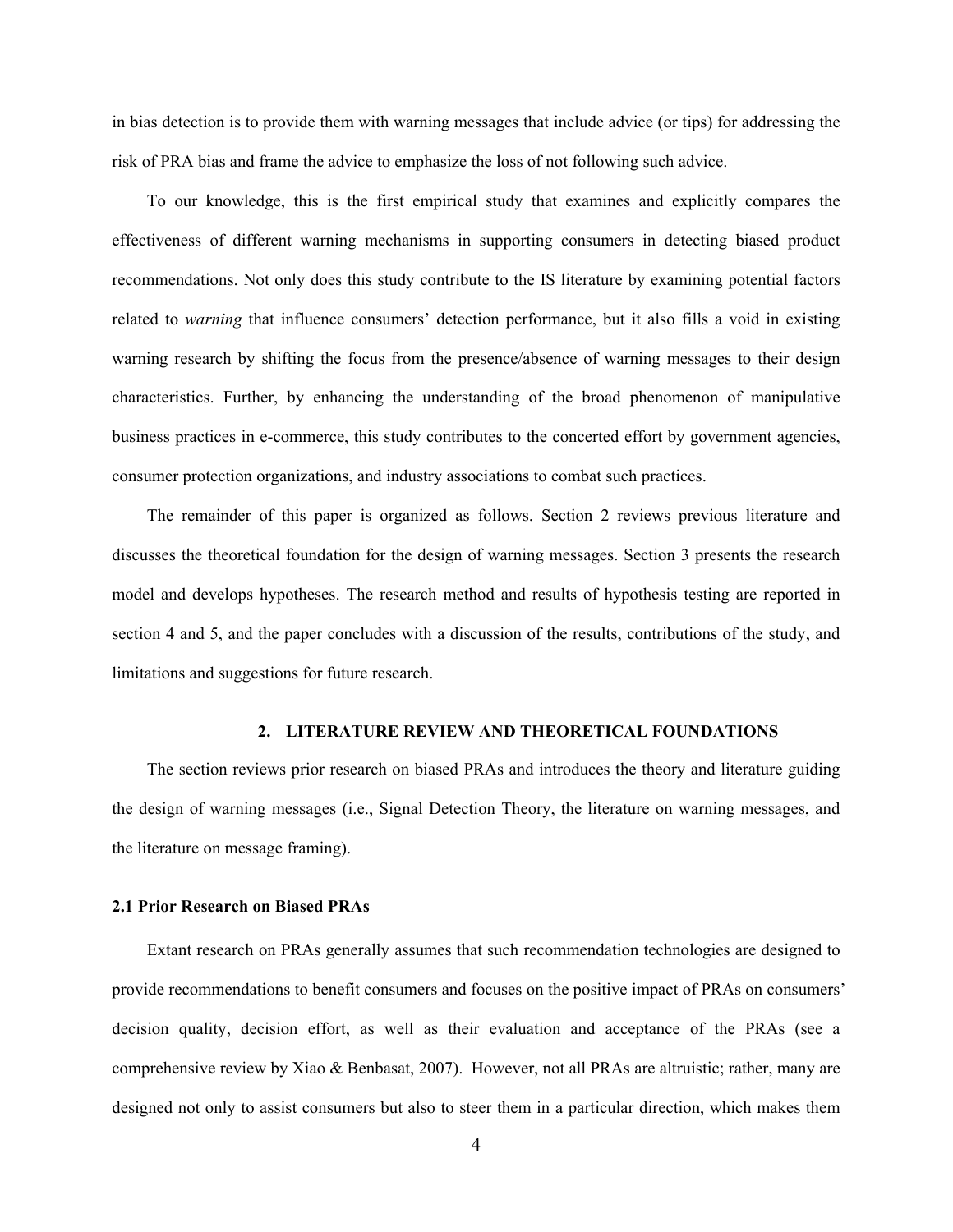"double agents" (Haubl & Murray, 2006). Hence, e-commerce PRAs have the potential to both aid and influence consumers in their decision making (Cosley, Lam, Albert, Konstan, & Riedl, 2003; Haubl & Murray, 2003; Senecal, 2003; Senecal & Nantel, 2004).

There has only been limited research into the dynamics and effects of PRA bias. Aksoy and Bloom (2001) introduced bias into a PRA by using product attribute importance weights that deviated from the weights expressed by PRA users to generate recommendations. They found that users of the biased PRA had higher search effort, reduced decision quality, and degraded perception of the usefulness of the recommendations. Cosley et al. (2003) altered a movie PRA's predicted rating (i.e., the PRA's prediction of a user's liking of a movie, based on the user's profile) to be either higher, lower, or the same as the actual predicted rating. They found that such alteration significantly lowered users' satisfaction with the PRAs' recommendations. Haubl and Murray (2003) found that product attributes selectively included in a PRA's preference elicitation interface had a significant impact on consumers' revealed preferences (in terms of the relative weight they attached to different product attributes), and subsequently their purchase decisions. Focusing on PRAs for digital cameras, Xiao and Benbasat (2015) showed that consumers' product choice at e-commerce website was significantly influenced by biased recommendations provided by the PRAs. However, while the biased recommendations led to impairment in consumers' actual (or objective) decision quality, they did not reduce consumers' perceived (or subjective) decision quality, hence highlighting the serious risk consumers would face when dealing with biased PRA. Chau et al. (2013) found that biased music recommendations led to high level of distrust in a PRA's competence and integrity, which in turn influenced online users' interactions with the PRA. To our knowledge, none of the previous studies have explored interventions that can support consumers in detecting bias in the PRAs' recommendations.

#### **2.2 Theoretical Foundations**

In this study, we draw on Signal Detection Theory, the literature on warning messages, and the literature on message framing to identify the design characteristics of warning messages. We also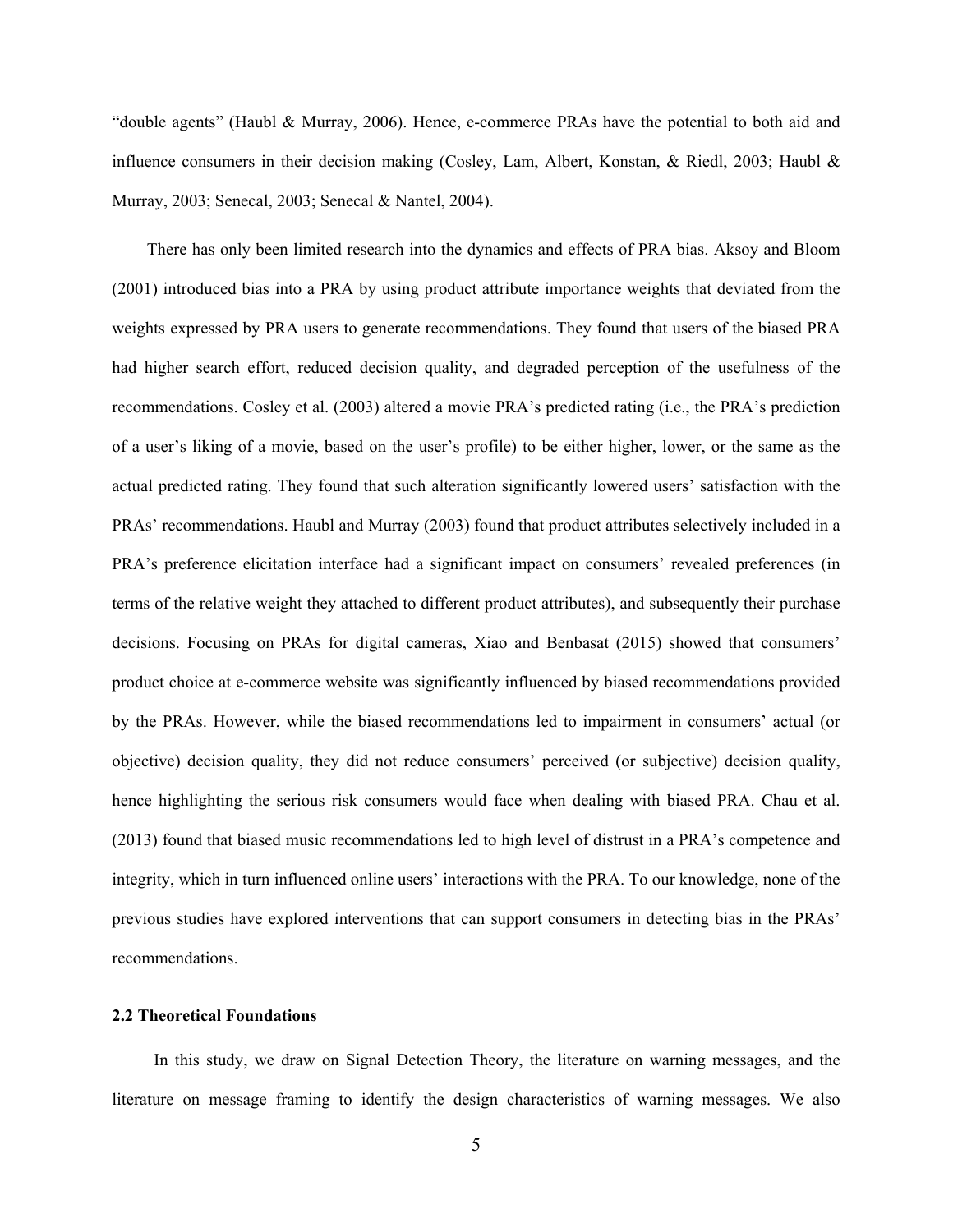subscribe to Signal Detection Theory to differentiate the possible outcomes of the task of detecting biased PRAs and to explain the pathways by which warning messages, and their design characteristics, influence consumers' performance in detecting biased PRAs.

#### 2.2.1 Signal Detection Theory

 $\overline{a}$ 

*Signal Detection Theory* (Davis & Parasuraman, 1981; Green & Swets, 1966) provides a general framework to describe and study decisions made in uncertain or ambiguous situations (Wickens, 2001). It differentiates between two classes of events — *noise* (i.e., the background) and *signal* (i.e., stimulus that deviates from background noise and thus may be detected) — and explains the performance of individuals who strive to determine the presence of a signal. The theory also recognizes two types of outcomes when individuals strive to differentiate a signal from background noise: *Hits* (when signals are successfully detected) and *false alarms* (when background noises are incorrectly identified as signals). Whereas *hits* are indicators of *detection success*, *false alarms* indicate *detection failure*. Superior detection performance is achieved when the rate of *hits* is high and the rate of *false alarms* is low. In the context of detecting bias in online PRAs' recommendations, two types of outcomes are of interest: A *hit*  occurs when a consumer perceives bias in the recommendations of a biased PRA, and a *false alarm* occurs when a consumer perceives bias in the recommendations of an unbiased PRA.

Signal Detection Theory also accounts for two factors influencing the outcomes of error detection: Discriminant ability and decision threshold<sup>6</sup> (Green & Swets, 1966). *Discriminant ability* refers to the ease with which the person making the judgment distinguishes the signal from the noise (i.e., in the context of this study, how easy it is for an individual to determine whether a recommendation is biased or not) and is affected by both personal and situational characteristics (Scott, 2006). Discriminant ability is high when the individual making the judgment is experienced or well trained in detection tasks. For instance, an experienced interrogator in a criminal investigation is more likely to detect lies in a suspect's confession. Discriminant ability is also high when the individual making the judgment is equipped with

<sup>6</sup> *Discriminant ability* and *decision threshold* are also referred to as *sensitivity* and *bias* (or *response/decision bias*), respectively, in prior literature (e.g., Scott, 2006).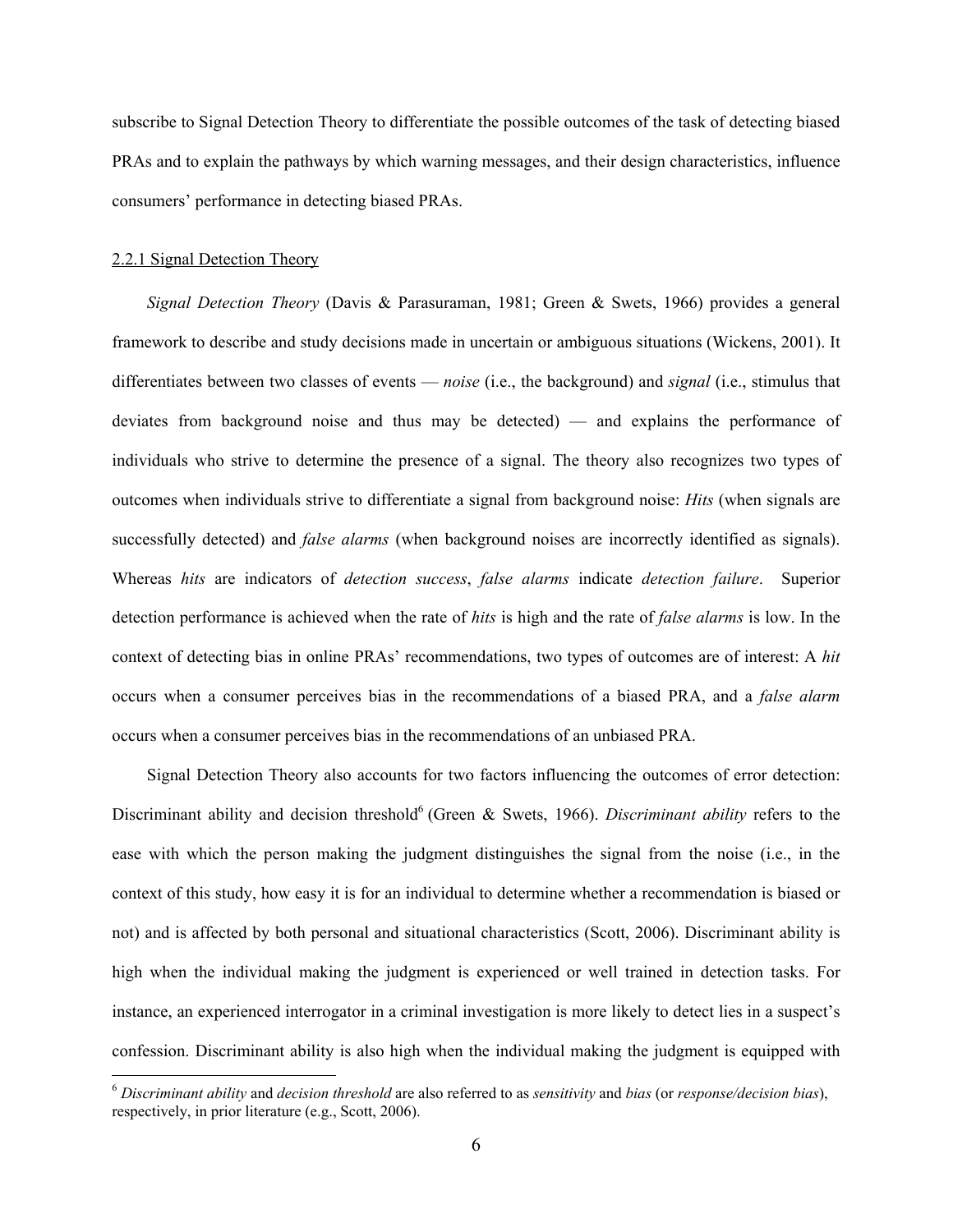the right tools or information. For instance, a polygraph machine or information about the criminal history of the suspect can help the interrogator detect lies. Finally, discriminant ability is high when the signal is strong. For instance, some suspects are just bad liars, and thus an interrogator can easily tell that they are lying.

In detecting signals, many times there are ambiguous cases. *Decision threshold* refers to the level at which the individual making the judgment sets the cutoff point for ambiguous cases (Scott, 2006). It is the decision point at which the individual determines that a signal is present. Decision threshold is also affected by individual differences and situational characteristics, such as general propensity to (dis)trust and beliefs about the base rate of a signal (Scott, 2006). For instance, some individuals are more distrustful than others and are thus more likely to assume that any given statement is likely a lie. Some situations also lead us to expect lies. For instance, a statement made by a car salesman in a sales negotiation with customers would be more likely to be taken as not truthful when compared to the same statement made by the same car salesman to a friend in a casual chat (Scott, 2006).

Signal Detection Theory suggests that support mechanisms aimed to enhance consumers' performance in detecting PRA bias can be designed to (1) improve consumers' *discriminant ability* (for instance, by advising consumers on how to access the necessary knowledge to detect anomalies resulting from bias) and/or (2) lower consumers' *decision threshold* for judging ambiguous cues as anomalies (for instance, by enhancing consumers' sensitivity to potential bias via explicit warnings).

#### 2.2.2 Warning Messages, Decision Threshold, and Discriminant Ability

 One of the most studied detection support mechanisms in prior research for inducing sensitivity to potential bias is the provision of *warnings*. Existing evidence indicates that *warning* individuals explicitly about potential manipulative practices can arouse consumers' suspicion and alert them to anomalies resulting from manipulations (G. R. Miller & Stiff, 1993; Parasuraman, 1984; Stiff, Kim, & Ramesh, 1992). However, the positive effect of warning messages on detection success has received mixed empirical support. Whereas Biros et al. (Biros, 1998; Biros, George, & Zmud, 2002), Grazioli (2004), and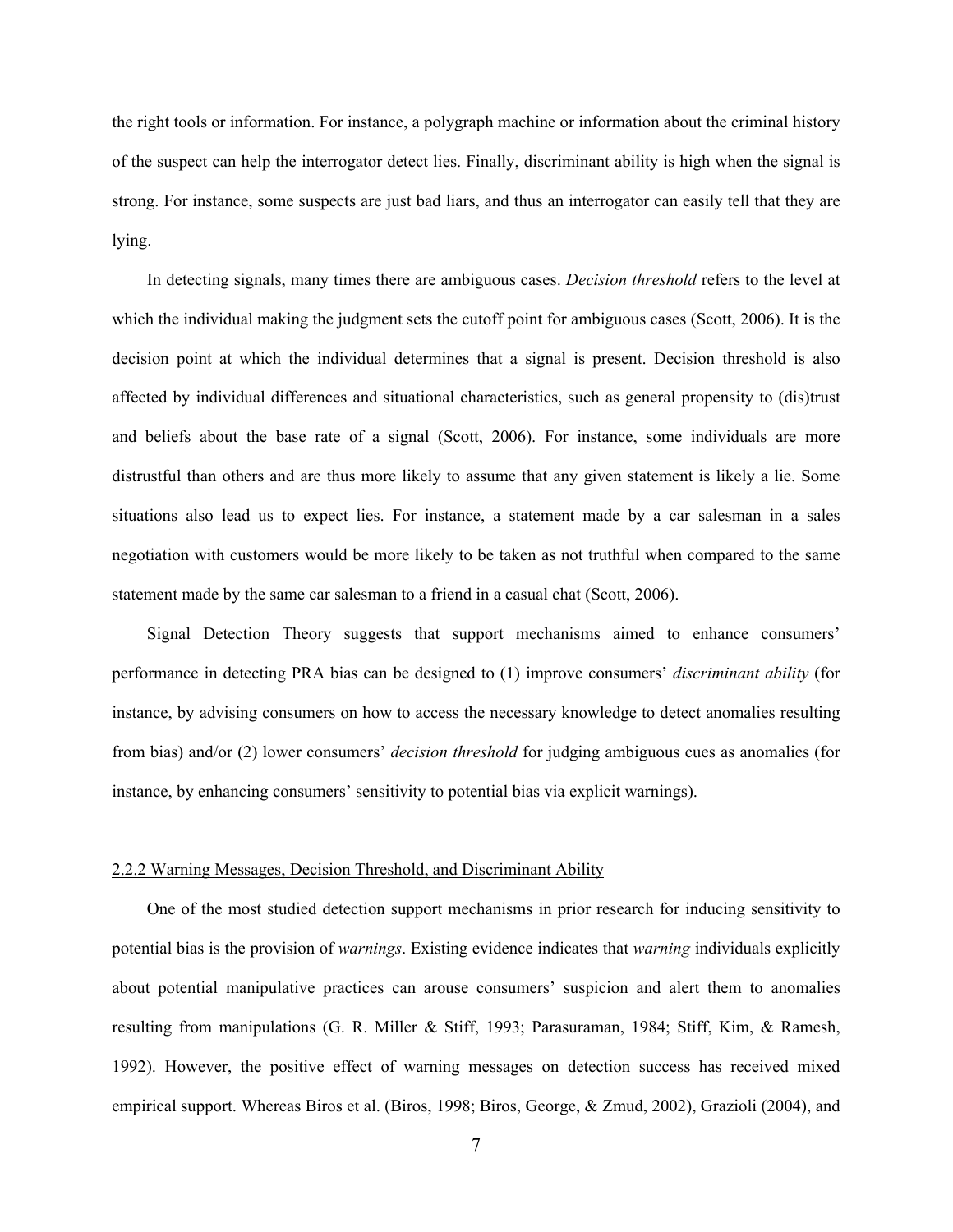George et al. (2004) showed that suspicious receivers had higher detection performance when compared to unsuspicious ones, others (e.g. George & Marett, 2004; Grazioli & Wang, 2001; Marett & George, 2005; Tilley, 2005) did not show the positive influence of induced suspicion on detection performance. Still others (e.g., Burgoon, Buller, Ebesu, & Rockwell, 1994; Parasuraman, 1984) revealed that warning messages enhanced consumers' performance in detecting anomalies at the cost of increased false alarms. These equivocal findings suggest that the key question may not be whether warning messages improve detection success but rather how they should be designed (e.g., in terms of informational content, format, vividness, format, warning time and location) (Argo and Main 2004; Stewart and Martin, 1994) to enhance their effectiveness. Nevertheless, prior detection studies have mostly focused on the presence or absence of warning messages on detection performance, without exploring *design variables* that may affect the effectiveness of the warning messages, a novel question this study aims to answer.

 In the public policy and marketing literature, there has been extensive research on the effectiveness of product warning messages (e.g., warning labels on tobacco packages) (see Argo & Main, 2004). Consumer product warnings serve two major purposes: to prevent consumers from engaging in behaviors that may lead to undesirable consequences, and to promote appropriate product usage behavior (Argo and Main 2004). An effective consumer product warning is one that not only communicates clearly the nature of the risk facing consumers, but also provides advice on how to avoid that risk (Kelley, Gaidis, & Reingen, 1989; Ross, 1981). The provision of such advice on what consumers could do to avoid the negative consequences described in the warning message will equip consumers with necessary knowledge and skills to manage the risky situation, thus enhancing their motivation to change their behavior in accordance with the advice received. From a meta-analysis and literature review of prior research on warning messages involving fear appeals, Witte and Allen (2000) conclude that a warning message is most effective when it also includes information about how to avert or minimize the risk highlighted in the message.

 Literature on warning messages (particularly research on consumer product warning) suggests that, in the context of our study, the effectiveness of warning messages can be enhanced by improving the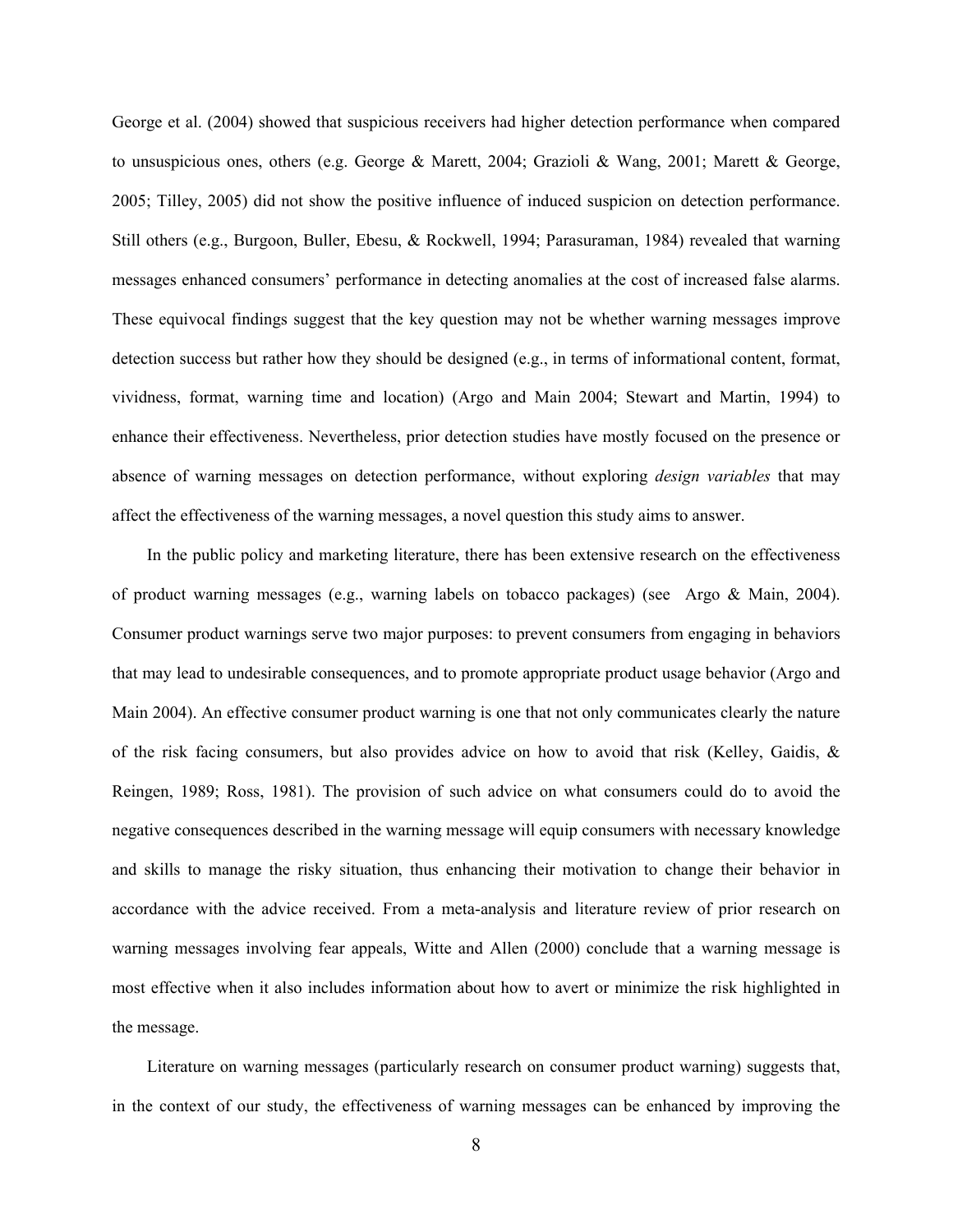design of their informational content. More specifically, in addition to warning consumers about the potential risk of PRA bias (and thus lowering their *decision threshold* in judging ambiguous cases), the message should also include advice on how to handle this risk (so as to increase consumers' *discriminant ability* in detecting bias). Nonetheless, in order to persuade consumers to adopt the risk-handling advice included in the warning message, the advice (which can be considered a persuasive message by itself) needs to be communicated in a way to maximize its impact on consumers' behavioral outcome (Rothman, Bartels, Wlaschin, & Salovey, 2006); this is where insights from prior research on message framing are particularly valuable.

### 2.2.3 Message Framing as Persuasive Communication Strategy

 Message framing is a persuasive communication strategy aimed at motivating behavior through the presentation of equivalent appeals or opinions framed in terms of either *gains* or *losses* (Gerend & Sias, 2009). Levin, Schneider, and Gaeth (1998) distinguish among three different kinds of framing – risky choice framing, attribute framing, and goal framing. In *risky choice framing*, introduced by Tversky and Kahneman (1981) and traditionally associated with the term "framing", the outcomes of a potential choice involving options differing in level of risk are described in different ways (e.g., "1/3 chance 600 people will be saved" vs. ""2/3 chance 600 people will die"). In *attribute framing*, a single attribute within any given context is the subject of the framing manipulation (e.g., "75% lean" vs. "25% fat"). Finally, *goal framing* is designed to influence the implicit goals that an individual adopts by specifying the consequences of a particular behavior in either positive or negative terms. Of the three types of framing, goal framing is often applied in persuasive communications context and thus is relevant to our study.

*A goal framing* effect occurs when a persuasive message has different appeal depending on whether it stresses the positive consequences of performing an act or the negative consequences of not performing the act. A review of prior research (see Levin, Gaeth, & Schreiber, 2002; Levin et al., 1998) reveals *equivocal* empirical evidence for the relative impact of positively-framed messages (emphasizing gains) vs. negatively-framed ones (emphasizing losses) in influencing a given behavior. For instance,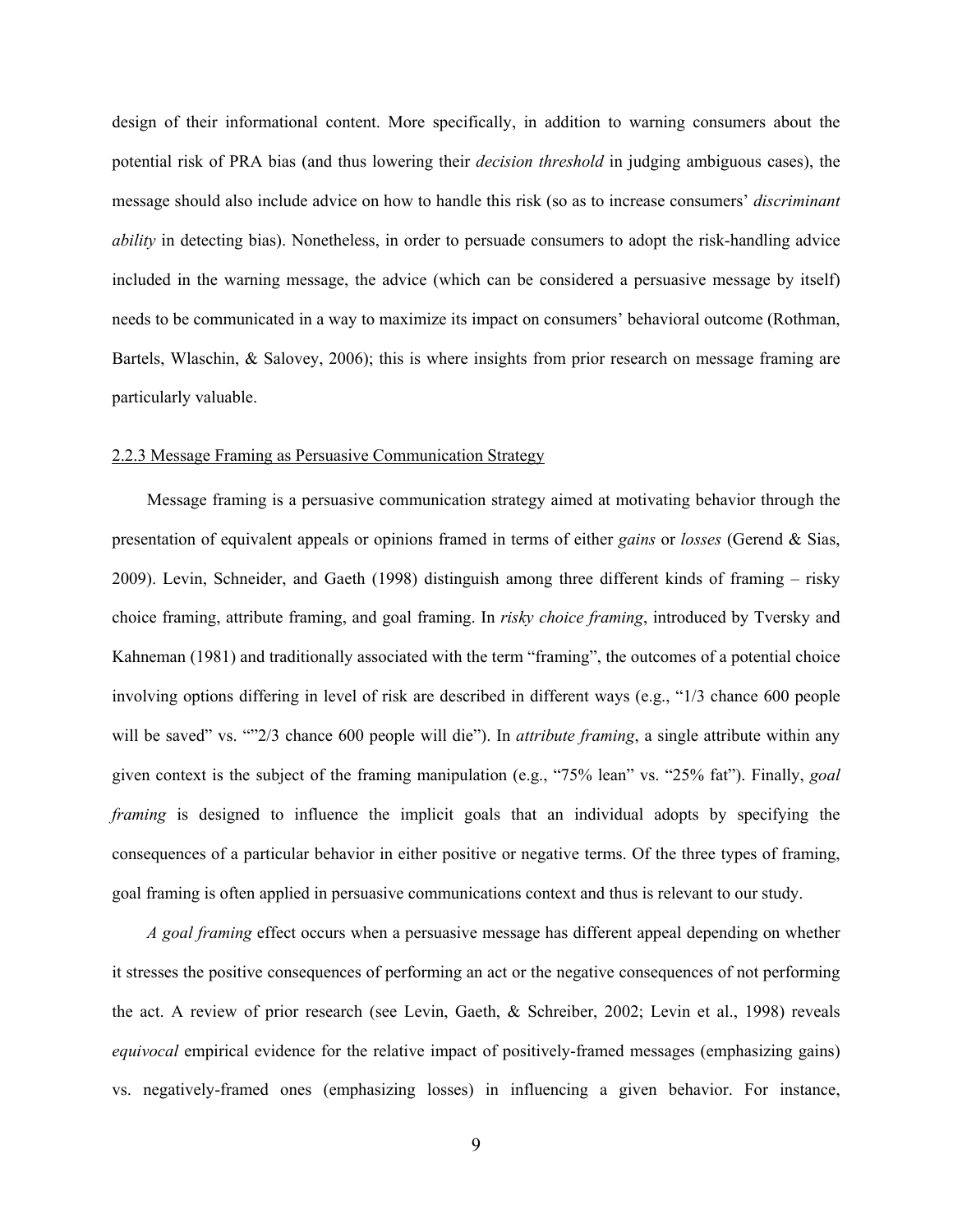Meyerowitz and Chaiken (1987) found that women were more apt to engage in breast self-examination (BSE) when presented with information stressing the negative consequences of not performing the BSE than when presented with information stressing the positive consequences of performing the BSE. Likewise, Banks et al. (1995) showed that women receiving loss-framed message (emphasizing risks of not being screened) were more likely to obtain a mammogram in the next 12 months than those who received gain-framed message (emphasizing benefits of being screened). On the other hand, Detweiler and colleagues (Detweiler, Bedell, Salovey, Pronin, & Rothman, 1999) found that beachgoers who had received a gain-framed brochure about skin cancer were significantly more likely to seek out free sample of sunscreen. Rothman et al. (Rothman, Salovey, Antone, Keough, & Martin, 1993) also showed that gain-framed message had greater impact on the use of sunscreen for females. Such mixed findings have led researchers to explore moderating variables that can enhance, eliminate, or even reverse the goal framing effect.

One potential moderating variable has to do with the nature of the behavior advocated in the persuasive message (Rothman et al., 2006; Rothman & Salovey, 1997). Prospect theory postulates that while people are *risk taking* when a decision problem is formulated in terms of loss, they are *risk averse* when they are faced with gain-framed decision problem (Tversky & Kahneman, 1981). Consistent with this perspective, the impact of a given frame (positive or negative) on behavior "should depend on whether the behavior under consideration is perceived to reflect a *risk averse* or *risk seeking* course of action" (Rothman et al., 2006, p. S205), which in turn depends on "the extent to which people perceive the behavior will afford an unpleasant outcome" (Rothman et al., 2006, p. S205). More specifically, when people are considering a *detection* behavior (e.g., cancer screening or annual health checkup) that is likely to involve some unpleasant outcome (e.g., detecting a health problem) and is thus considered *risky*, negatively-framed appeals or opinions should be more persuasive. In contrast, positively-framed appeals or opinions are more effective when people are considering a *prevention* behavior (e.g., applying sunscreen or using mouth rinse) that is less likely to involve unpleasant outcomes (Rothman et al., 2006; Rothman & Salovey, 1997) and is thus considered a *risk averse* course of action. In other words, the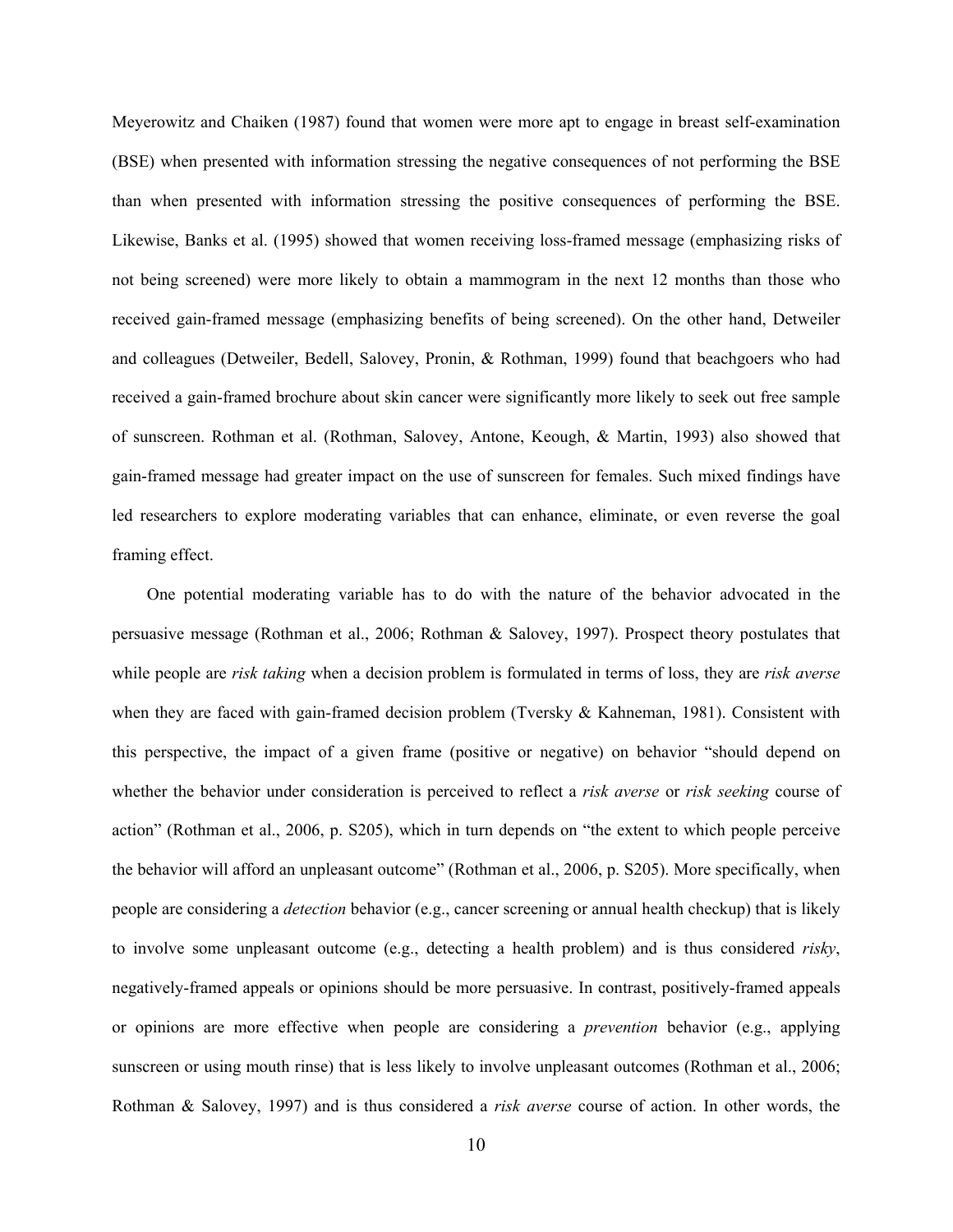performance of *detection* (*prevention*) behavior is best facilitated by a *negatively*-framed (*positively*framed) message (Detweiler et al., 1999). Existing empirical evidence is largely supportive of the *detection*-*prevention* classification (See Rothman et al., 2006 for a review).

Literature on message framing suggests that, in the context of our study, the risk-handling advice included in the content of the warning message can be framed either positively (emphasizing the *gain* or *positive* implication associated with following the advice) or negatively (emphasizing the *loss* or *negative* implication associated with not following the advice). Such framing falls into the category of *goalframing*, as it aims to influence the implicit goals that consumers adopt. The relative effectiveness of the two *framing* strategies in enhancing consumers' detection performance will be explored in this study.

### **3. RESEARCH MODEL AND HYPOTHESES DEVELOPMENT**

Just like other manipulative online practices, biased recommendations from PRAs may present serious risks (financial and/or social) to consumers shopping on the Internet (Grazioli, 2004; Grazioli & Jarvenpaa, 2000, 2001, 2003a, 2003b; Grazioli & Wang, 2001; Xiao & Benbasat, 2011). This study focuses on one support mechanism, *warning*, that has been shown in prior research to help consumers better detect online manipulations (e.g., Biros et al., 2002; Grazioli, 2004). While extant detection research is characterized by a predominant interest in the presence or absence of warning messages on detection performance, this study goes one important step further in identifying design characteristics of warning messages and theorizing about their effects on consumers' performance in detecting PRA bias,.

Drawing from Signal Detection Theory, the literature on warning messages, and the literature on message framing, we posit that the *availability* and *content design* of warning messages affect consumers' performance in detecting PRA bias via their influence on consumers' *decision threshold* and *discriminant ability*, respectively. More specifically, we propose that:

 The mere *availability* of warning messages may not enhance consumers' detection performance as they increase *both* hits and false alarms via lowering consumers' *decision threshold*;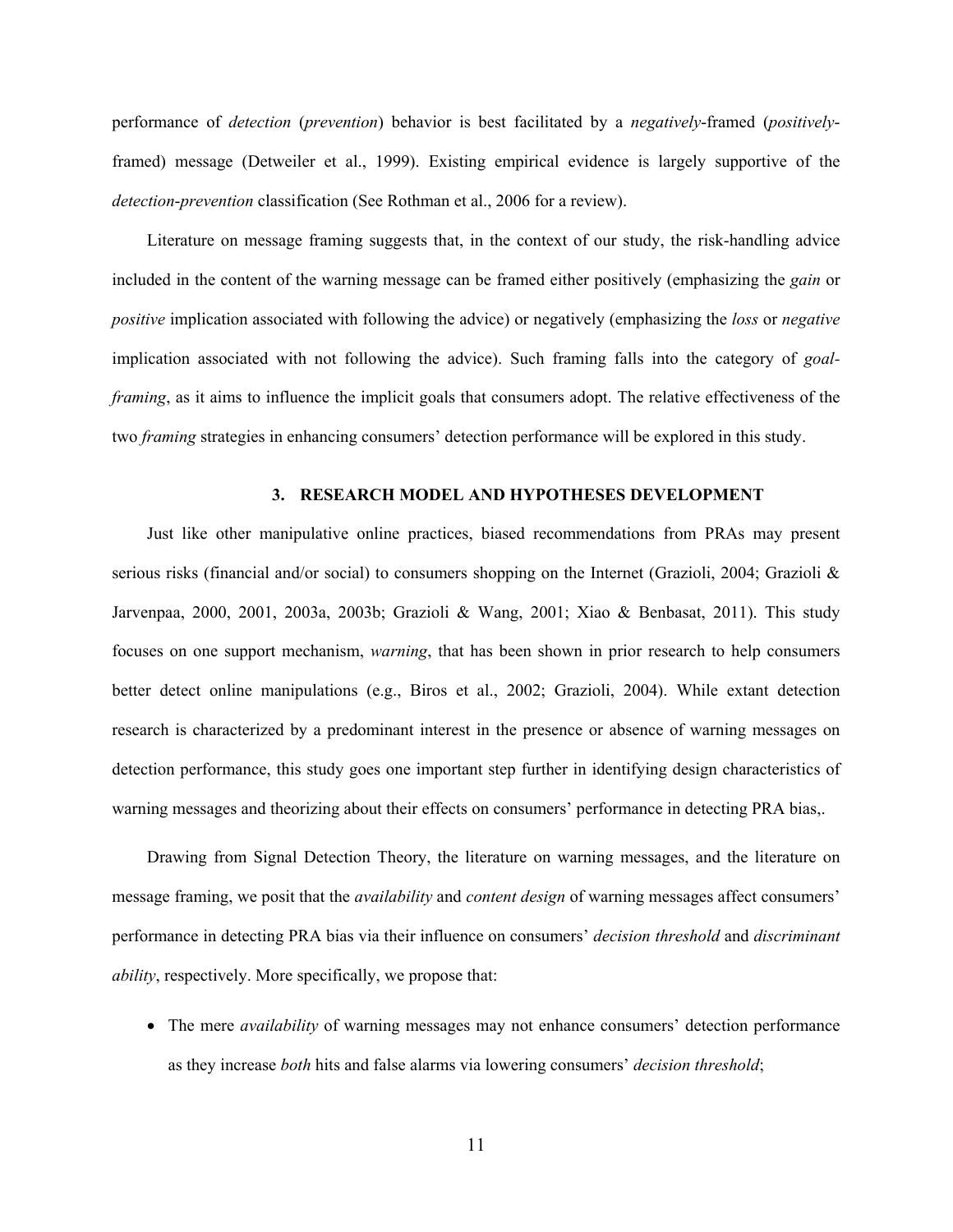Warning messages designed with proper *content* will improve consumers' detection performance by increasing hits without simultaneously increasing false alarms via improving consumers' *discriminant ability*.

To empirically test these propositions, we developed the following Research Model (Figure 1) and a set of testable hypotheses described next.



*Availability of warning message*, as the name suggests, refers to whether a warning message<sup>7</sup> (an intervention aimed to lower *decision threshold*) is conveyed to consumers about the possibility of PRA bias.

*Content design of warning message* refers to the two content design characteristics of warning messages, namely, the *inclusion* of risk-handling advice in warning messages and the *framing* of the risk-

 $\overline{\phantom{a}}$ 

 $<sup>7</sup>$  The warning message can be of any one of following three types: Warning with no advice, warning with</sup> positively-framed advice, or warning with negatively-framed advice.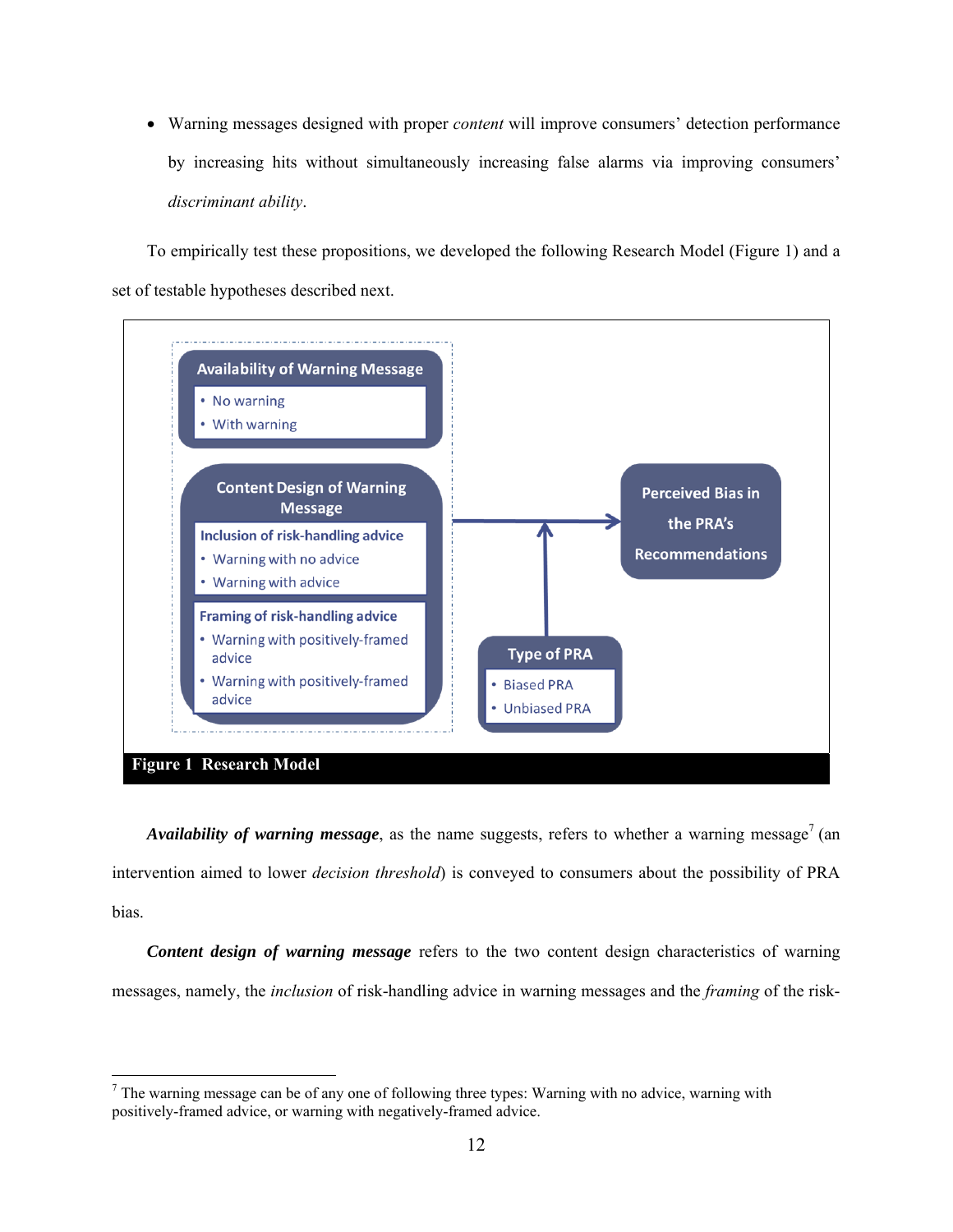handling advice, which give rise to three different types of warning messages<sup>8</sup>: i) Warning with no advice, ii) warning with positively-framed advice, and iii) warning with negatively-framed advice. Consumers who receive a *warning with no advice* are warned of the risk of PRA bias but are *not* provided with advice for handling such risk (i.e., strategies for detecting bias in the PRA's recommendations). Consumers who receive the other two types of warning are provided with a warning message that includes risk-handling advice (an intervention aimed to enhance *discriminant* ability) framed either *positively* (thus accentuating the gain from following the advice) or *negatively* (thus stressing the loss from not following the advice).

*Type of PRA* refers to whether the PRA at the e-commerce website is an unbiased one or a biased one. While an *unbiased* PRA bases its recommendations solely on consumers' expressed preferences, a *biased* PRA recommends products on the basis of additional business criteria (e.g., profit margin and/or commission from selling particular products) (Chau et al., 2013) and thus may not recommend products that best match the consumers' preferences.

Consumers' detection performance is reflected in their performance in detecting bias in the PRA's recommendations. Prior research in deception detection suggests that identifying anomalies (i.e. deviations from what is expected, usual, and normal) resulting from strategic manipulation is the first and critical step toward successful detection (E. J. Johnson, Lohse, & Mandel, 2001; P. E. Johnson, Grazioli, & Jamal, 1993; Morrison & Robinson, 1997; Robinson, 1996). Thus, in this study, bias is assessed by the level of *perceived anomaly* in the PRA's recommendations. *Perceived bias in the PRA's recommendations* refers to the extent to which consumers believe that the PRA's recommendations deviate from what is expected, usual, and normal.

### **3.1 Availability of Warning Message**

Prior research has identified the provision of *warnings* as an intervention that can sensitize individuals to manipulation-related anomalies (G. R. Miller & Stiff, 1993; Parasuraman, 1984; Stiff et al., 1992). Likewise, in the context of our study, explicit *warnings* about potential bias effected by PRA are

<sup>&</sup>lt;sup>8</sup> In the research model, "warning with advice" refers to warning with either positively-framed advice or negativelyframed advice.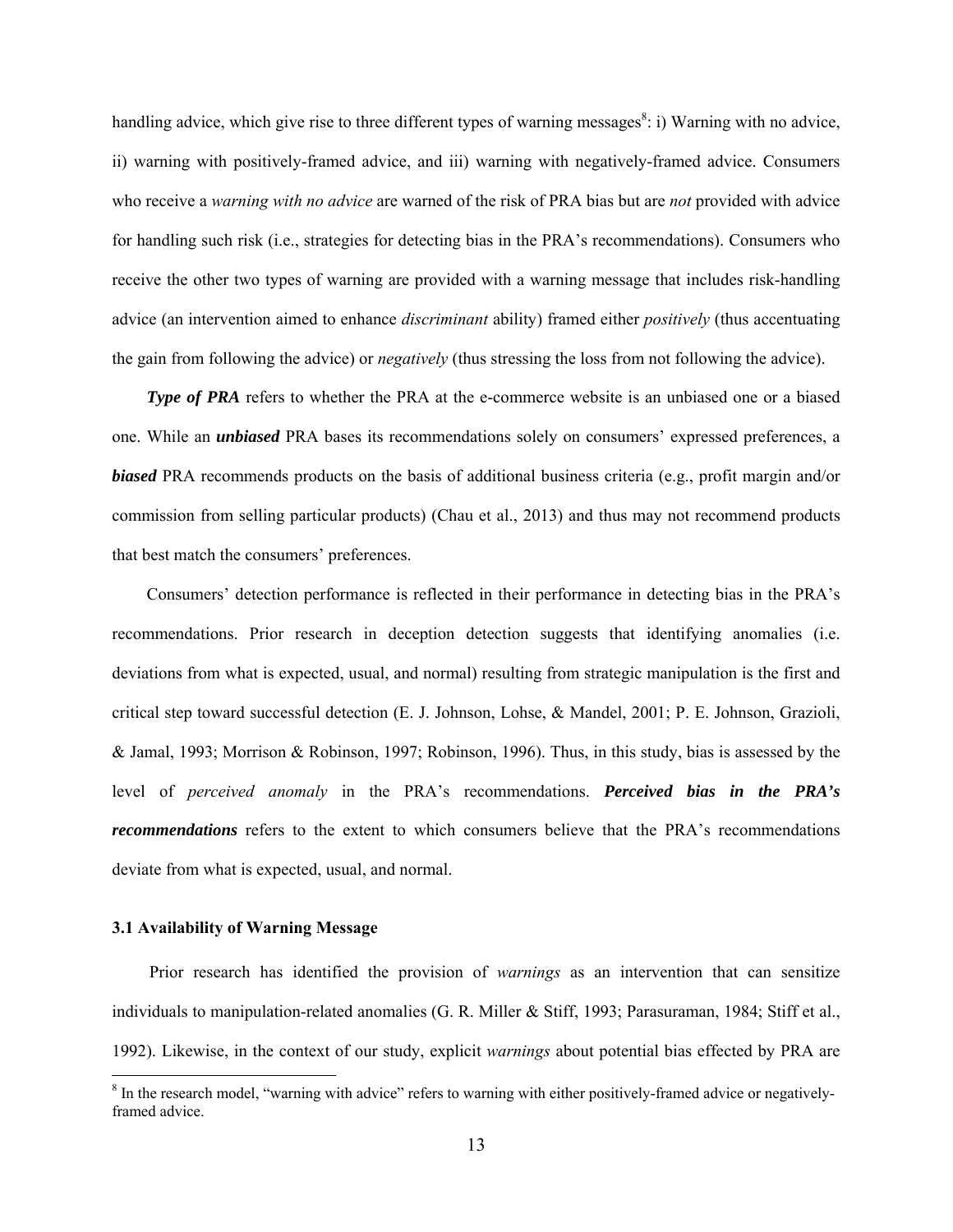expected to lower consumers' *decision threshold* in judging ambiguous cues as anomaly (e.g., by mitigating individuals' general propensity to trust others and/or increasing the expected base rates of anomalies) (Scott, 2006), thus enhancing the likelihood for consumers to perceive bias in the recommendations of a *biased* PRA and resulting in higher rates of *hits.* However, Signal Detection Theory suggests that lowered decision threshold in an individual's judgment may also lead to more situations to be inaccurately perceived as anomalous, resulting in higher rates of *false alarms* (which occur when consumers perceive bias in the recommendations of an *unbiased* PRA). Findings from several studies (e.g., Burgoon et al., 1994; Parasuraman, 1984) have confirmed that warning messages enhanced consumers' performance in detecting bias at the cost of increased false alarms. We thus hypothesize:

**H1**: Compared to those receiving *no warning*, consumers who are provided with a *warning* will be more likely to perceive bias in the recommendations of both a *biased* PRA (H1a) and an *unbiased* PRA (H1b), thus resulting in more *hits* and more *false alarms*<sup>9</sup>.

### **3.2 Content Design of Warning Message – Inclusion of Risk-Handling Advice**

According to Signal Detection Theory, interventions aimed to help individuals improve detection performance can be designed to increase individuals' *discriminant ability* (e.g., by providing them with necessary knowledge to discriminate signal from noise) (Scott, 2006). In comparison to those affecting one's *decision threshold*, interventions aimed to influence *discriminant ability* tend to be more effective in achieving high rates of hits without simultaneously increasing rates of false alarms (Scott, 2006).

Warning with risk-handling advice is an intervention that can potentially enhance consumers' *discriminant ability*, and does so by providing consumers facing an uncertain judgment decision with more information about the situation at hand and encouraging them to make independent verification using appropriate tools. Consumers who follow the advice<sup>10</sup> (either *positively-framed* or *negatively-*

<sup>&</sup>lt;sup>9</sup> Please note that our hypotheses make predictions that are ordinal in nature: we are not claiming that certain experimental (i.e., warning) conditions will result in zero false alarms; rather, we make comparative predictions.

<sup>&</sup>lt;sup>10</sup> An example advice (used for this study) is to verify the PRA's recommendations by comparing the recommended products with other, non-recommended products in the same brand using functionalities such as searching-by-brand (i.e., a brand-based browsing option that allows consumers to view all the products in a specific brand) and/or a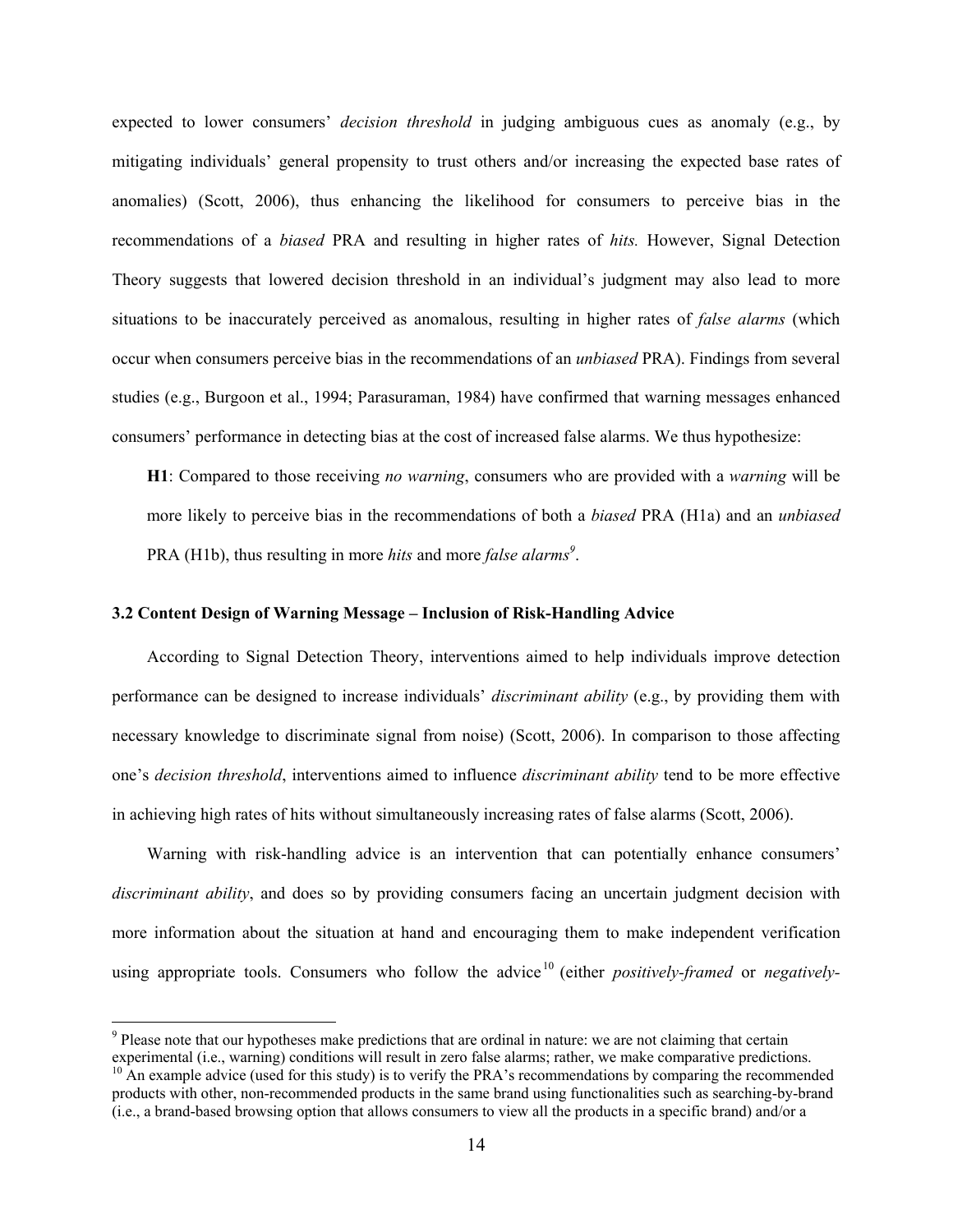*framed*) included in the warning message by engaging in the behavior advocated in the advice will perform better in identifying bias in a PRA.

In contrast, a warning message with no risk-handling advice does not by itself improve consumers' discriminant ability to compensate for the impact of lowered decision threshold. Simply *warning* consumers about the risk of PRA manipulation (without simultaneously providing them with strategies to handle such risk) will place consumers in a heightened state of alertness and increase their likelihood of perceiving bias in the recommendations of an *unbiased* PRA (resulting in increased *false alarms*) as well as in the recommendations of a *biased* PRA (resulting in increased *hits*).

In sum, we expect that consumers who receive a *warning message* that includes *risk-handling advice* will have more *hits* and fewer *false alarms* than those who receive a simple *warning with no advice*. Therefore,

**H2**: Compared to those receiving a *warning with no advice*, consumers provided with a *warning* message that includes *advice* for handling risk will be more likely to *perceive bias* in a biased PRA (H2a) and less likely to *perceive bias* in an unbiased PRA (H2b), resulting in more *hits* and fewer *false alarms*.

### **3.3 Content Design of Warning Message – Framing of Risk-Handling Advice**

The risk-handling advice included in a warning message is effective to the extent that consumers who receive the warning message follow the advice and adopt the course of action advocated in the advice. Therefore, the risk-handling advice (a persuasive message by its nature) needs to be communicated in a manner that maximizes its impact on consumers' behavior.

Prior research in message framing suggests that persuasive messages can be "framed" to either emphasize the benefits of taking action (i.e., a gain-framed appeal) or accentuate the costs of failing to take action (i.e., a loss-framed appeal) (Rothman et al., 2006). *Loss*-framed appeals are more persuasive when the behavior under consideration is a *detection* (as opposed to *prevention*) behavior associated with

comparison matrix (i.e., a graphic organizer that facilitates the in-depth comparison of two or more products sideby-side). Both functionalities allow consumers to better assess whether expectation violations have occurred.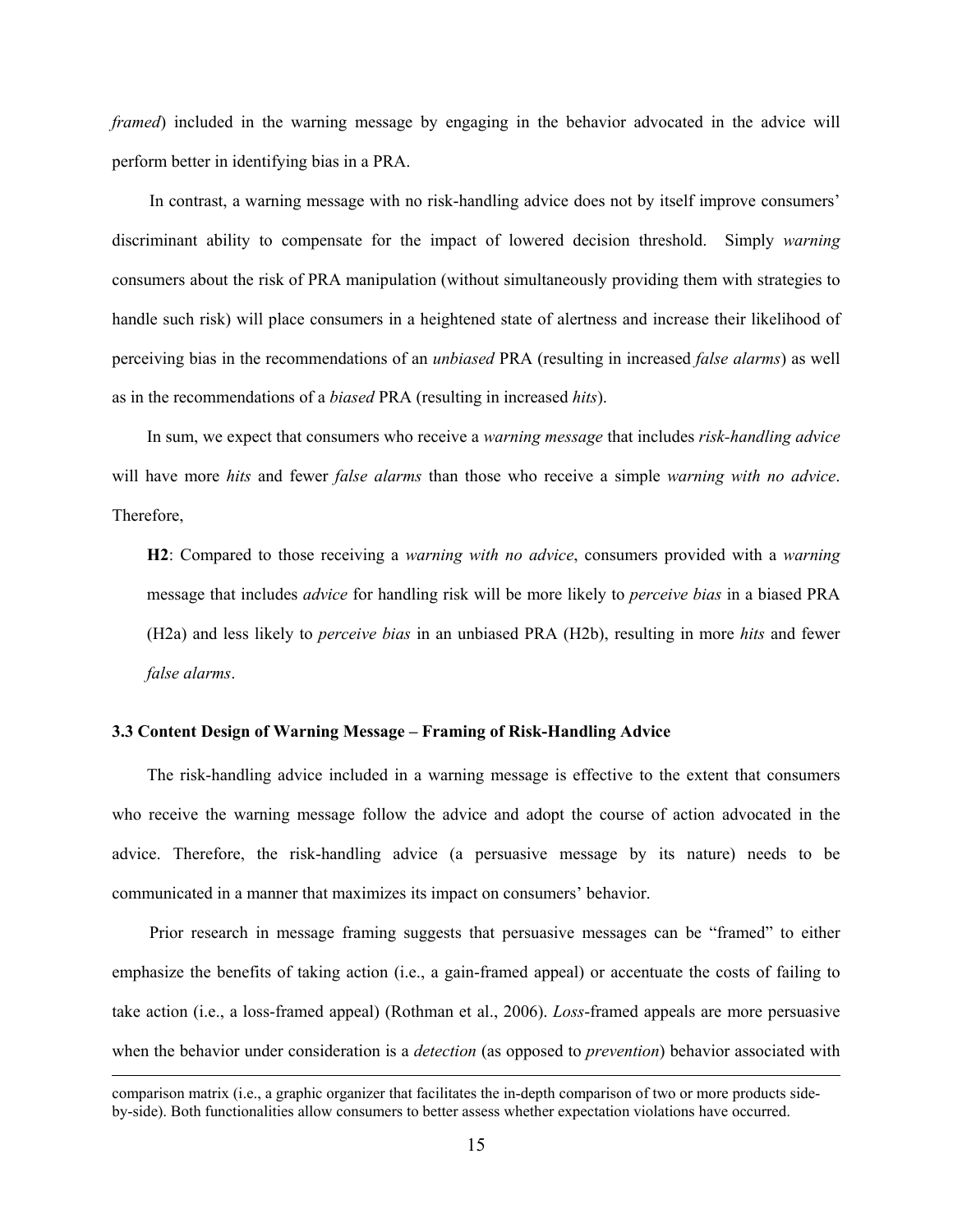high likelihood of an unpleasant outcome (Rothman et al., 2006; Rothman & Salovey, 1997), as potential losses (emphasized in loss-framed appeals) tend to be more motivating than potential gains (underscored in gain-framed appeals) when risky actions (exemplified by detection behavior that involves unpleasant outcomes) are contemplated (O'Keefe & Jensen, 2009). Accordingly, in the context of this study, as the task of bias detection necessarily involves the possibility of an unpleasant outcome (i.e., uncovering manipulation by the PRA), an advice in the warning message encouraging consumers to adopt the advocated risk-handling behavior (e.g., to use functionalities such as searching-by-brand and comparison matrix to verify the PRA's recommendations) is likely to be more effective in motivating consumers to take extra search action when the advice is framed as *loss* than when it is framed as *gain*. Thus, we hypothesize:

**H3**: Compared to those receiving a *positively-framed* warning message, consumers provided with a *negatively-framed* warning message will be more likely to *perceive bias* in a biased PRA (H3a) and less likely to *perceive bias* in an unbiased PRA (H3b), resulting in more *hits* and fewer *false alarms*.

### **4. RESEARCH METHOD**

An online experiment was conducted to test the hypothesized relationships.

### **4.1 Experimental Design**

 A **4** (*Type of Warning Message*: No warning, warning with no advice, warning with positivelyframed advice, or warning with negatively-framed advice) x **2** (*Type of PRA*: Unbiased or biased) between-subject factorial design was employed.

 *Design of Warning, Advice, and Framing*. For participants assigned to groups with warnings, a pop-up window with warning message is displayed immediately before the start of the experimental task at the e-commerce website. E-commerce merchants (particularly those motivated to provide biased recommendations) are understandably reluctant to warn consumers of potential manipulative practices. As such, warning messages were implemented in this study as issued by a third party (e.g., a consumer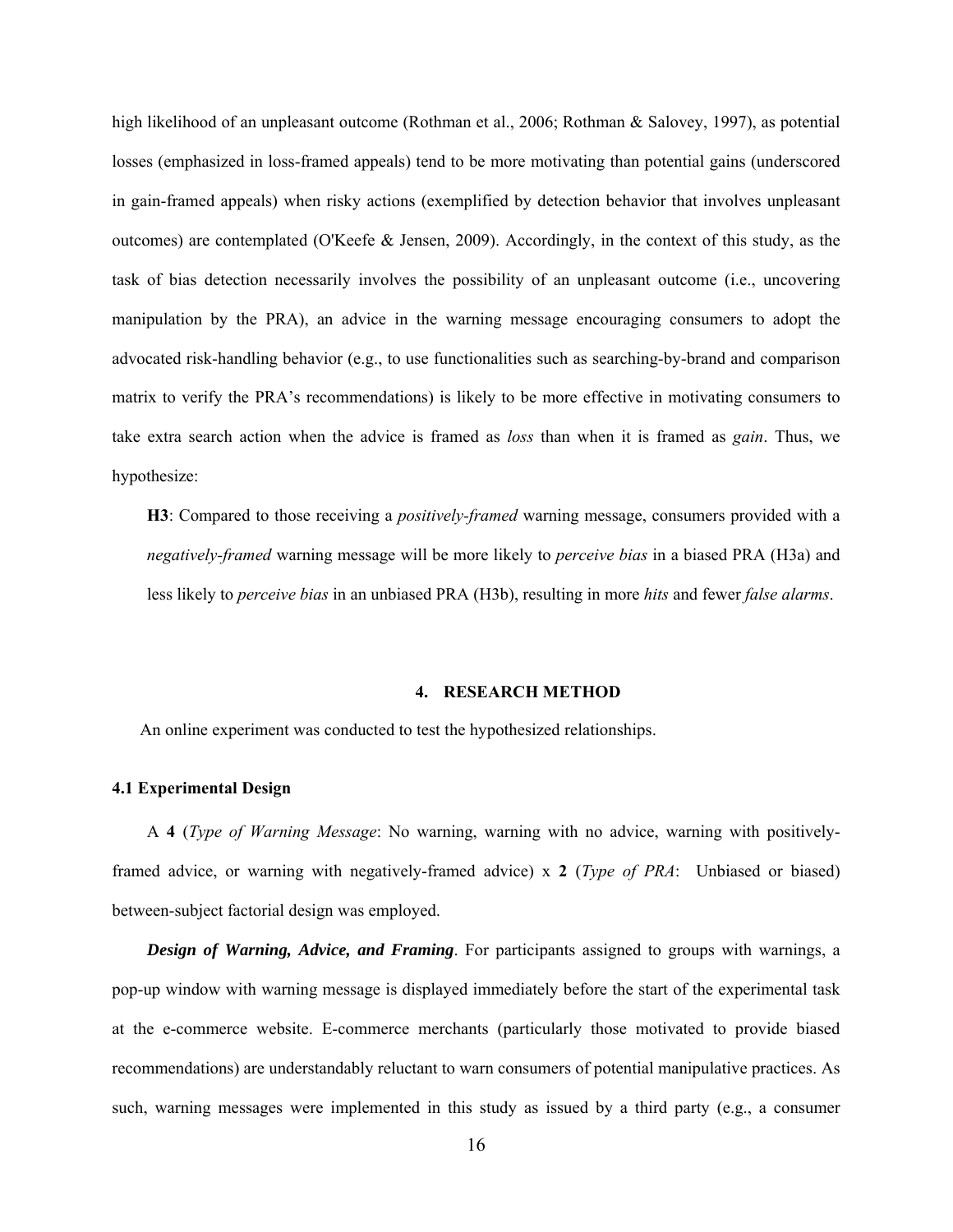organization) independent of the e-commerce merchant. In order to convey to experimental participants that the warning message was **not** issued by (or part of) the e-commerce website that they were visiting, the pop-up window containing the message was designed with background color and font type/size/color distinct from those of the e-commerce website<sup>11</sup>. Participants were asked to read the message before they accessed the e-commerce website.

As explained earlier, in this study, the risk-handling advice included in a warning message was to encourage consumers to conduct independent verification of the PRA's recommendations by comparing the recommended products with other, non-recommended products in the same brand using functionalities such as searching-by-brand and/or a comparison matrix that were available at the e-commerce website.

There are different ways to construct the framing of risk-handling advice. Rothman and Salovey (1997) note that, while positively-framed message can focus on attaining a desirable outcome or not attaining an undesirable outcome (both gains), negatively-framed messages can emphasize the attainment of an undesirable outcome or the failure to attain a desirable outcome (both losses). Accordingly, in this study, we manipulated positively-framed advice by accentuating both gains of performing the riskhandling behavior (i.e., *increased chance* of distinguishing an unbiased PRA from a manipulative one and *reduced risk* of being misled by biased recommendations) and constructed negatively-framed advice by stressing both losses of failing to perform the target behavior (i.e., *reduced chance* of distinguishing an unbiased PRA from a manipulative one and *increased risk* of being misled by biased recommendations). Because the warning message was rather long when the risk-handling advice was included, relevant texts in the advice were bolded and italicized to enhance the perceptual salience of the behavior being promoted and the positive/negative consequences. Table 1 illustrates the operationalization of different types of warning messages and the risk-handling advice (framed positively or negatively).

 $11$  In real world, the pop-up window with warning message could be implemented as a browser extension provided by a third-party. When downloaded and installed by consumers, the extension containing the warning message would load when consumers visit e-commerce stores.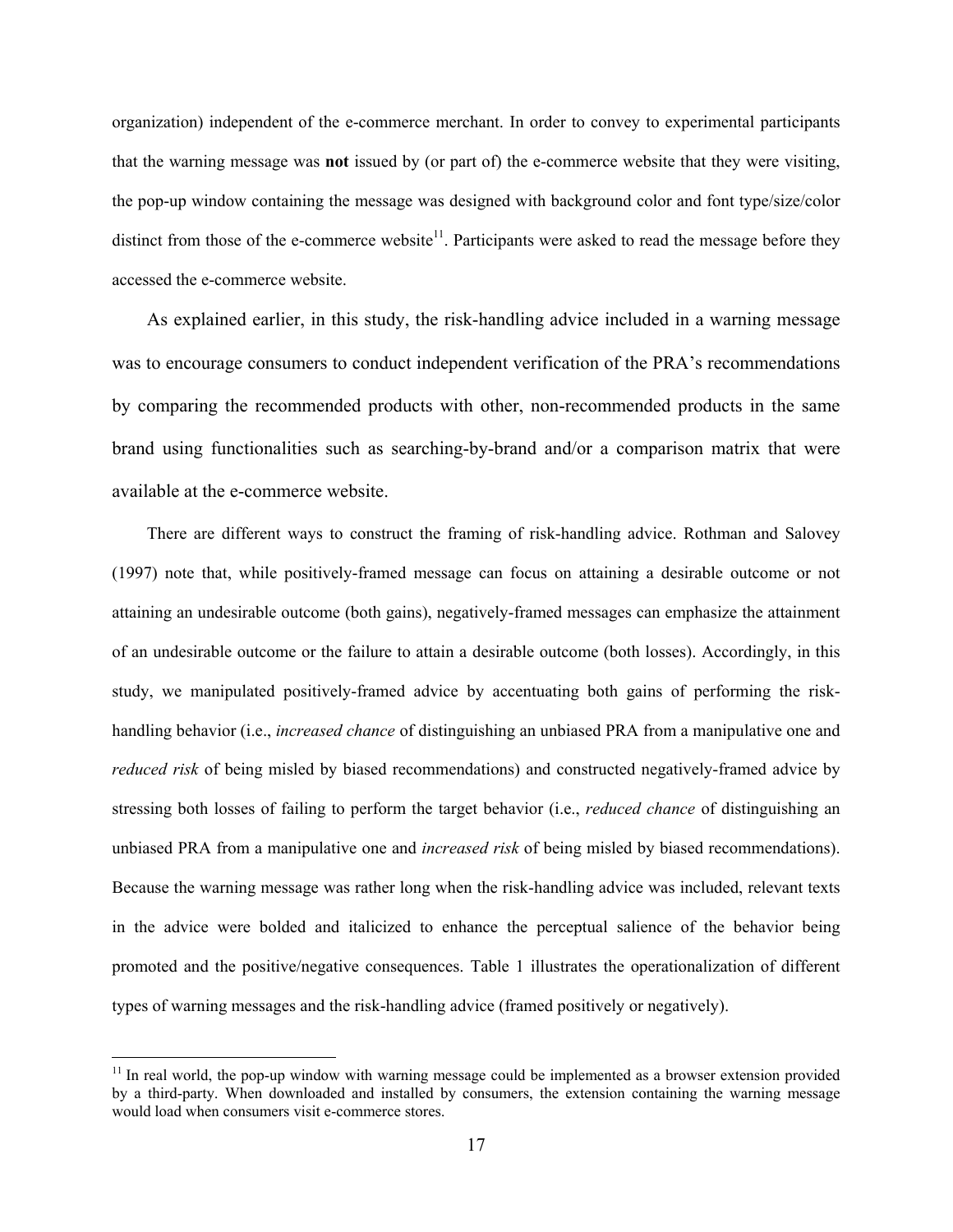| Table 1 Design of Warning Messages and Risk-Handling Advice             |                                                |                                                                                                                                                                                                                                                                                                                                                                                                                                                                                                                                                                                                      |  |  |  |  |  |
|-------------------------------------------------------------------------|------------------------------------------------|------------------------------------------------------------------------------------------------------------------------------------------------------------------------------------------------------------------------------------------------------------------------------------------------------------------------------------------------------------------------------------------------------------------------------------------------------------------------------------------------------------------------------------------------------------------------------------------------------|--|--|--|--|--|
| <b>Type of</b><br>Warning<br><b>Message</b>                             | <b>Components</b>                              | <b>Text of Warning Message</b>                                                                                                                                                                                                                                                                                                                                                                                                                                                                                                                                                                       |  |  |  |  |  |
| <b>Warning</b><br>with No<br><b>Advice</b>                              | Simple Warning                                 | When shopping at online stores that provide automated Shopping<br>Advisors <sup>12</sup> , please be aware that some advisors may provide product<br>recommendations biased toward certain brands or toward products<br>with certain characteristics.                                                                                                                                                                                                                                                                                                                                                |  |  |  |  |  |
|                                                                         | Simple Warning                                 | (Same text as in Warning with No Advice condition here)                                                                                                                                                                                                                                                                                                                                                                                                                                                                                                                                              |  |  |  |  |  |
| <b>Warning</b><br>with<br>Positively-<br><b>Framed</b><br><b>Advice</b> | Positively-<br>framed risk-<br>handling advice | advised to verify the<br>Shopping<br>Consumers<br>Advisor's<br>are<br>recommendations by comparing recommended products with other,<br>non-recommended products in each of your preferred brands, using<br>functionalities such as comparison matrix and searching by brand that<br>are available at the website.<br>Research shows that consumers who verify the Shopping Advisor's<br>product recommendations have increased chance of distinguishing an<br>unbiased Shopping Advisor from a manipulative one and <i>reduced risk</i><br>of being misled by biased recommendations.                |  |  |  |  |  |
|                                                                         | Simple Warning-                                | (Same text as in Warning with No Advice condition here)                                                                                                                                                                                                                                                                                                                                                                                                                                                                                                                                              |  |  |  |  |  |
| <b>Warning</b><br>with<br>Negatively-<br><b>Framed</b><br><b>Advice</b> | Negatively-<br>framed risk-<br>handling advice | advised to verify the<br>Shopping<br>Advisor's<br>Consumers<br>are<br>recommendations by comparing recommended products with other,<br>non-recommended products in each of your preferred brands, using<br>functionalities such as comparison matrix and searching by brand that<br>are available at the website.<br>Research shows that consumers who <i>fail to verify the Shopping</i><br>Advisor's product recommendations have reduced chance of<br>distinguishing an unbiased Shopping Advisor from a manipulative one<br>and <i>increased risk</i> of being misled by biased recommendations. |  |  |  |  |  |

 *Design of Websites, PRAs, and Bias*. Prior experimental studies examining biased recommendations have either introduced the bias randomly (e.g., by increasing/decreasing the predicted product ratings or consumer indicated product attribute importance weight) (e.g., Aksoy & Bloom, 2001;

 $12$  In the experiment, a PRA is referred to as an automated shopping advisor.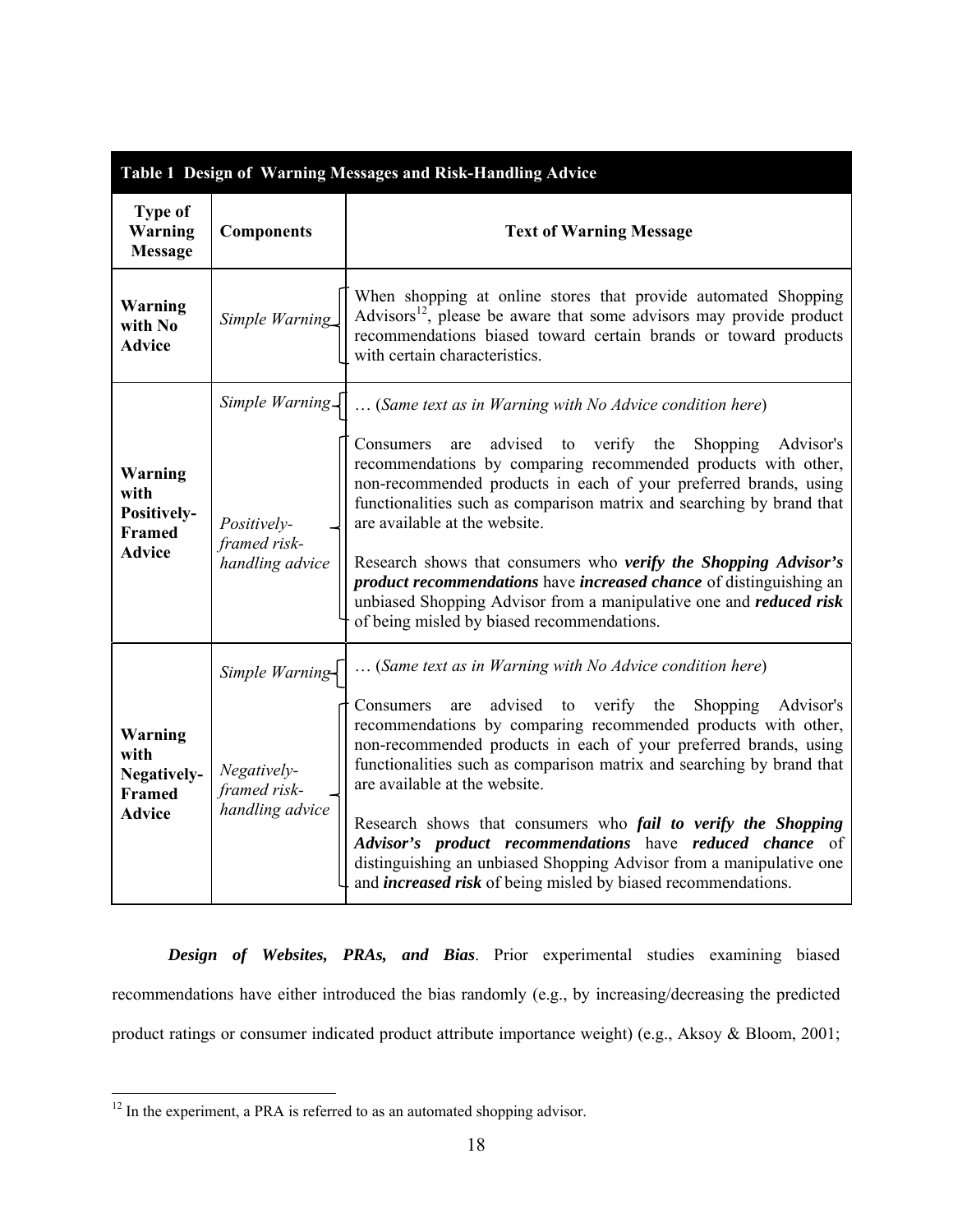Cosley et al., 2003) or presented only products from one particular product vendor (which is essentially an outright lie and is sure to induce suspicion from consumers) (e.g., Chau et al., 2013; Komiak  $\&$ Benbasat, 2008). While PRA bias can be effected in various ways, this study focuses on PRAs that recommend products from among a *reduced set of products* the online merchant intends to promote (rather than from among all the products available at the e-commerce website), so as to enhance the likelihood for consumers to choose the promoted products. This is akin to manipulations in personal selling situations, for example, in which salespersons are motivated to recommend from a subset of products whose commission rates are high from product vendors or products they are pressured (by managers for instance) to sell (e.g., products whose stock levels are high in warehouse or having a high profit margin) (Chau et al., 2013), rather than recommending products that best match customers' preferences.

 Two experimental websites (one featuring a biased PRA and the other providing an unbiased PRA) were developed for this study. Each website featured the same 96 digital cameras from 8 brands<sup>13</sup>, with 12 products in each brand. The product features for the 12 digital cameras in each brand were carefully designed such that six products (referred to as the *promoted* products) were dominated by the other six products (referred to as the *dominant* products). Each *promoted* product was paired with a dominant *product* in the same brand. In each pair, the *dominant* product performed better on two important attributes than the *promoted* product but offered the same price. Two content-filtering PRAs for digital cameras were adapted from Wang and Benbasat (2005). Each website had 48 *dominant* products and 48 *promoted* products. Table 2 illustrates how the two PRAs were designed.

<sup>&</sup>lt;sup>13</sup> While real world ecommerce websites (e.g., Amazon, Dell, and the online stores of BestBuy, Walmart, etc.) typically offer a much larger selection of alternatives from greater number of brands, prior experimental studies involving PRAs generally focus on a much smaller selection of alternatives to control the cognitive load placed upon participants. For instance, Haubl and Trifts (2000) constructed a total of 54 products (nine alternatives for each of the six brands) for their study. In the experiment carried out by Punj & Moore (2009), the number of alternatives was set at 30 in the "few alternatives" condition and at 99 for the "many alternatives" condition. Xu, Benbasat, & Cenfetelli (2014) kept the number of product alternatives in experimental website constant at 32 across all treatment conditions. Consistent with prior practice, the experimental website designed for our study featured 96 digital cameras from eight brands.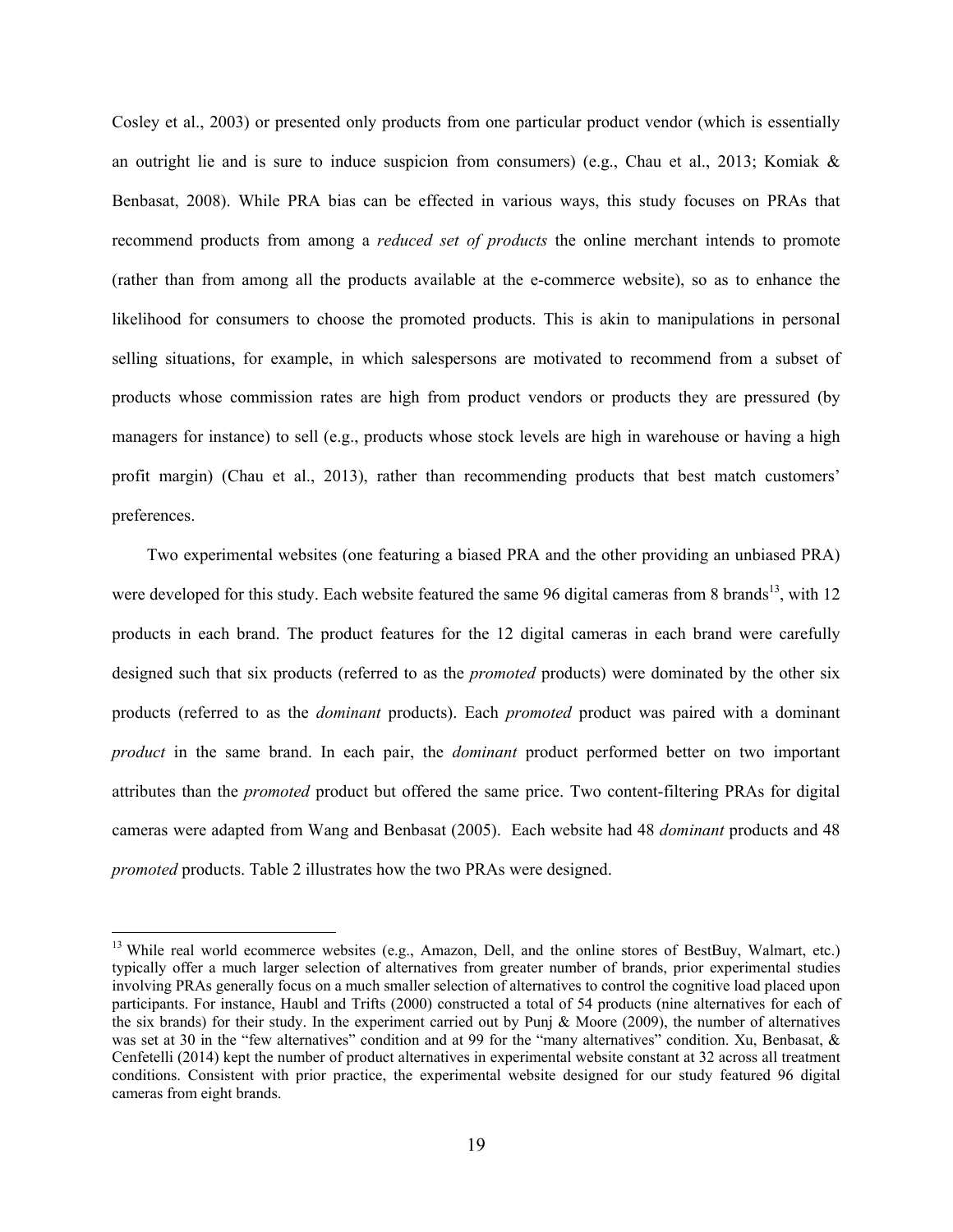# **Table 2 The Design of PRAs**

## **Both Biased and Unbiased PRAs**

- $\blacksquare$  The PRAs use needs-based questions(adapted from Wang & Benbasat, 2005) to elicit users' product related preferences
- The PRAs calculate a fit score for every available product based on users' expressed preferences
- The PRAs generate a list of 12 products, with six products displayed in each page<sup>14</sup>
- Users can use the built-in comparison matrix to compare products
- Users can utilize the built-in search-products-by-brand functionality to view additional products that are not recommended by the PRA

## **Unbiased PRA**

 The PRA selects 12 products from among **all 96 available products** that have the highest fitscores and present them in the recommendation list (ordered by fit scores)

# **Biased PRA**

 $\overline{a}$ 

- The PRA selects 12 products from among **the 48 promoted products** that have the highest fitscores and present them in the recommendation list (ordered by fit scores)
- None of the 48 dominant products will be included in the two-page recommendation list

 A credible lie is one that will not trigger the target's suspicion. The bias that we implement in this study is a credible lie for two reasons. First, our manipulation of bias is detectable if consumers exert effort to view and compare extra products in their preferred brands. However, it is not as easily detected as the practice of recommending products from a single brand<sup>15</sup> (even when consumers indicate a preference for other brands). Second, to make a credible lie, a liar needs to get inside the target's head (i.e., to take into account the perspective of the target)<sup>16</sup>; the PRA implemented in our study does exactly this by taking into account the expressed preferences of consumers when producing the biased recommendations.

<sup>&</sup>lt;sup>14</sup> Human beings are limited in the amount of information that can be processed simultaneously. According to Miller (1956), the magical number is seven, plus or minus two. In other words, the number of items that can be held in individuals' short-term memory is limited to seven, plus or minus two. Therefore, in our study, displaying six recommended products on each page is appropriate for controlling the participants' cognitive load.

<sup>&</sup>lt;sup>15</sup> In the experimental study conducted by Komiak and Benbasat (2008) as well as that by Chau et al. (2013), only products from one particular vendor were recommended.

<sup>&</sup>lt;sup>16</sup> http://www.psychologytoday.com/blog/extreme-fear/201005/top-ten-secrets-effective-liars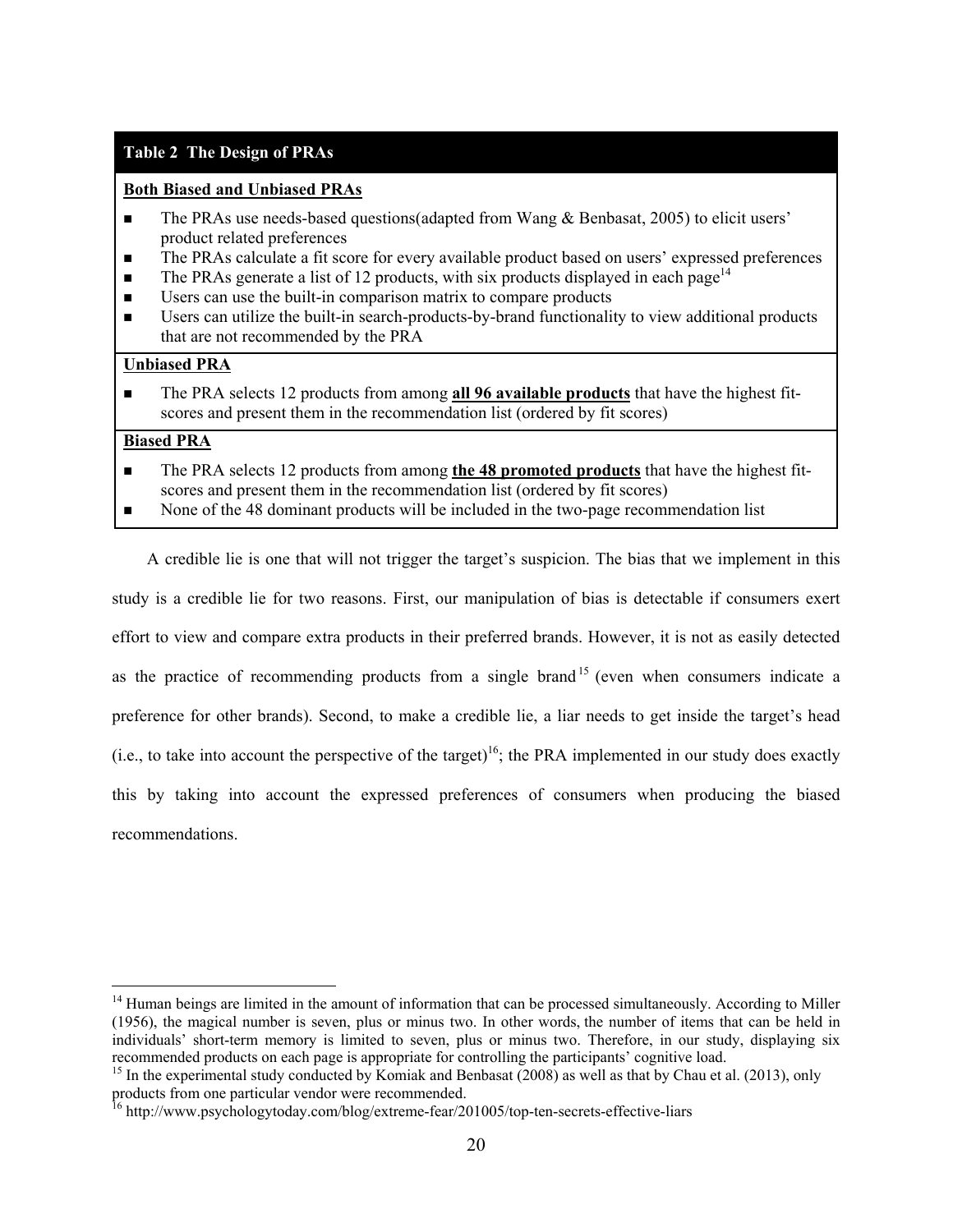### **4.2 Sample**

 $\overline{a}$ 

Participants for this study were 496 e-commerce shoppers recruited from a North American panel maintained by a marketing research firm, which specializes in market research sampling and custom panel recruitment. The sample size ensured a 0.8 power for the required hypothesis tests to detect a medium effect of 0.15. An invitation to participate in the study was broadcast by the marketing firm via email to members of the panel. Individuals were provided with point-based incentive (redeemable for various prizes) for their assistance in the study available through the marketing firm.

### **4.3 Experimental Task and Procedures**

All participants were randomly assigned to one of the eight experimental groups. They were told that an online camera store, ForeverCam.com, was testing an automated shopping advisor implemented to assist consumers in choosing digital cameras while shopping in the store. Their task was to visit ForeverCam.com and evaluate the shopping advisor (as well as its product recommendations) at the website. They were also provided with the camera-related preferences of a friend, Pat, and asked to use these preferences to evaluate the shopping advisor's product recommendations<sup>17,18</sup>.

To motivate participants to take the experimental task seriously, participants were informed before the experiment that, in addition to the point-based incentive provided by the online marketing firm, those who provided detailed, well-supported justifications of their evaluation of the PRA would also get a \$25 cash reward.

Participants were first asked to complete a short questionnaire that collected demographic data (e.g., age, gender) and background information (e.g., level of experience with computers and online shopping, pre-existing risk perception regarding online shopping, product expertise). They were then asked to read a tutorial on how to navigate their assigned e-commerce website and use the PRA embedded in the website.

 $17$  Consumer preferences are often constructed (rather than absolute) and thus susceptible to the influence of the shopping environment (Haubl & Murray, 2003). By providing participants with a friend's profile, we were giving them a relatively stable set of preferences that they could use to evaluate the PRA's recommendations.

<sup>&</sup>lt;sup>18</sup> Pat's profile was designed such that the products (available at the e-commerce website) that best matched Pat's preferences were the *dominant* products, rather than the *promoted* products.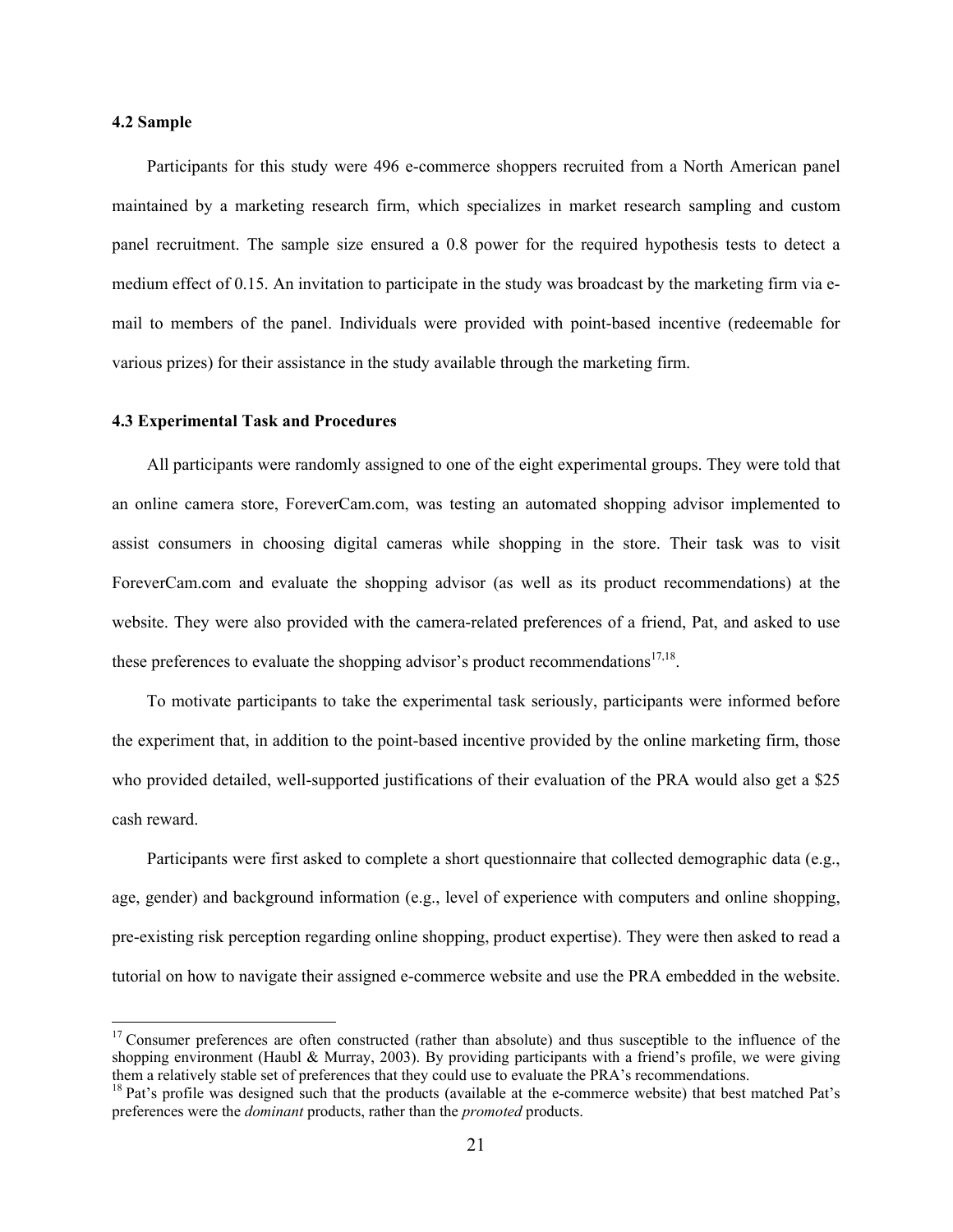Next, they were asked to read a tutorial on digital camera attributes and complete a quiz aimed at testing their understanding of important digital camera attributes. After that, participants were asked to read task instructions and then click on a "Start Shopping" button. Participants in the control condition (i.e., the *no warning* condition) were immediately directed to the e-commerce website to complete the experimental task. For participants in one of the three *warning* conditions, a pop-up window appeared with a warning message before they were directed to the e-commerce website. Upon the completion of the experimental task, participants were asked to fill out a questionnaire that included the measures of the dependent variable.

#### **4.4 Measurement of Dependent Variable**

The focal dependent variable, *perceived bias in the PRA's recommendation*, was assessed by participants' *perception of anomaly* in the PRA's recommendations (see Table 3). An anomaly is a deviation from what is expected, usual, or normal; for instance, the presence of inconsistencies between consumers' requirements and a PRA's product recommendations, or the observation that products not recommended by the PRA actually fit consumers' preferences better than those recommended (P. E. Johnson et al., 1993; P. E. Johnson, Grazioli, Jamal, & Berryman, 2001). Based on this definition, three measurement items for *perceived bias* (on 7-point scales) were newly developed for this study. Whereas a high level of *perceived bias* associated with an *unbiased* PRA indicates the presence of false alarms in detecting bias, a high level of *perceived bias* associated with a *biased* PRA indicates hits.

## **4.4 Pre-test**

A series of pre-tests were conducted prior to the main experiment (i) to validate the measurement for *perceived bias*, and (ii) to ensure that the manipulations of warning, risk-handling advice, and framing in our study were successful and that the bias manipulation was reasonable (i.e., neither too easy nor too difficult to detect).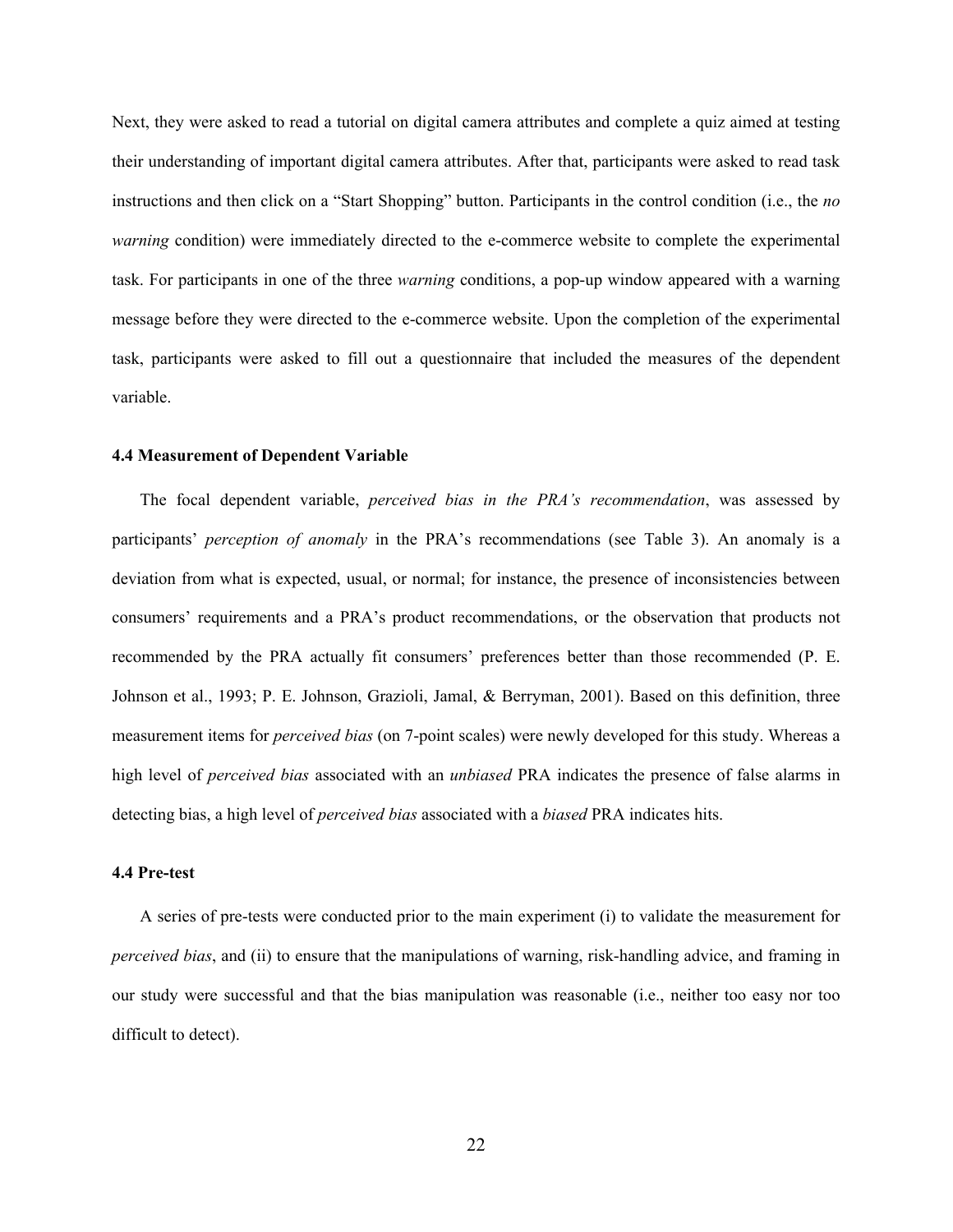### **5. DATA ANALYSIS AND RESULTS**

This section begins by reporting demographic data about participants in the experiment. Manipulation check results are reported in section 5.2. Results of hypothesis testing are presented in section 5.4.

### **5.1 Demographic Data**

Table E1 (in E-companion) outlines the characteristics of the participants who volunteered in the experiment. More females participated in the study than males. The majority of the participants were between 30-49 years old. Over 50% of the participants used Internet for at least 20 hours each week. Also, more than half of the participants made at least five purchases online during the past 12 months. The demographic profile of the participants is similar to that of online shoppers reported elsewhere (e.g., Pew-Internet, 2008, 2009). On average, participants rated their own product expertise (with digital cameras) at 3.69 (on a seven point scale), suggesting that the participants did lack high expertise in the intended product category. There were no significant differences among the eight experimental groups in terms of product expertise or other demographic/background characteristics.

### **5.2 Manipulation Checks**

Manipulation checks were conducted (see Table 3) for the experimental treatments.

*PRA Bias*. Results of ANOVA show that the treatment for *PRA bias* was successful. *Perceived bias*  was significantly higher for participants in the *biased* PRA condition than for those in the *unbiased* PRA condition ( $M = 3.61$  vs. 2.53,  $F(1, 494) = 73.182$ ,  $p < 0.001$ ).

*Availability of Warning Message*. ANCOVA results show that, controlling for participants' preexisting risk perceptions regarding shopping online, those provided with a *warning* message perceived shopping with the assistance of PRA to be significantly more risky than those not provided with such message ( $M = 4.14$  vs. 3.43,  $F(1, 493) = 34.938$ ,  $p < 0.001$ ). Further analysis reveals no significant difference among the three warning conditions in terms of risk perceptions associated with the use of the PRA ( $M = 4.31$  vs. 4.00 vs. 4.10,  $F(2, 368) = 1.669$ ,  $p = 0.19$ ).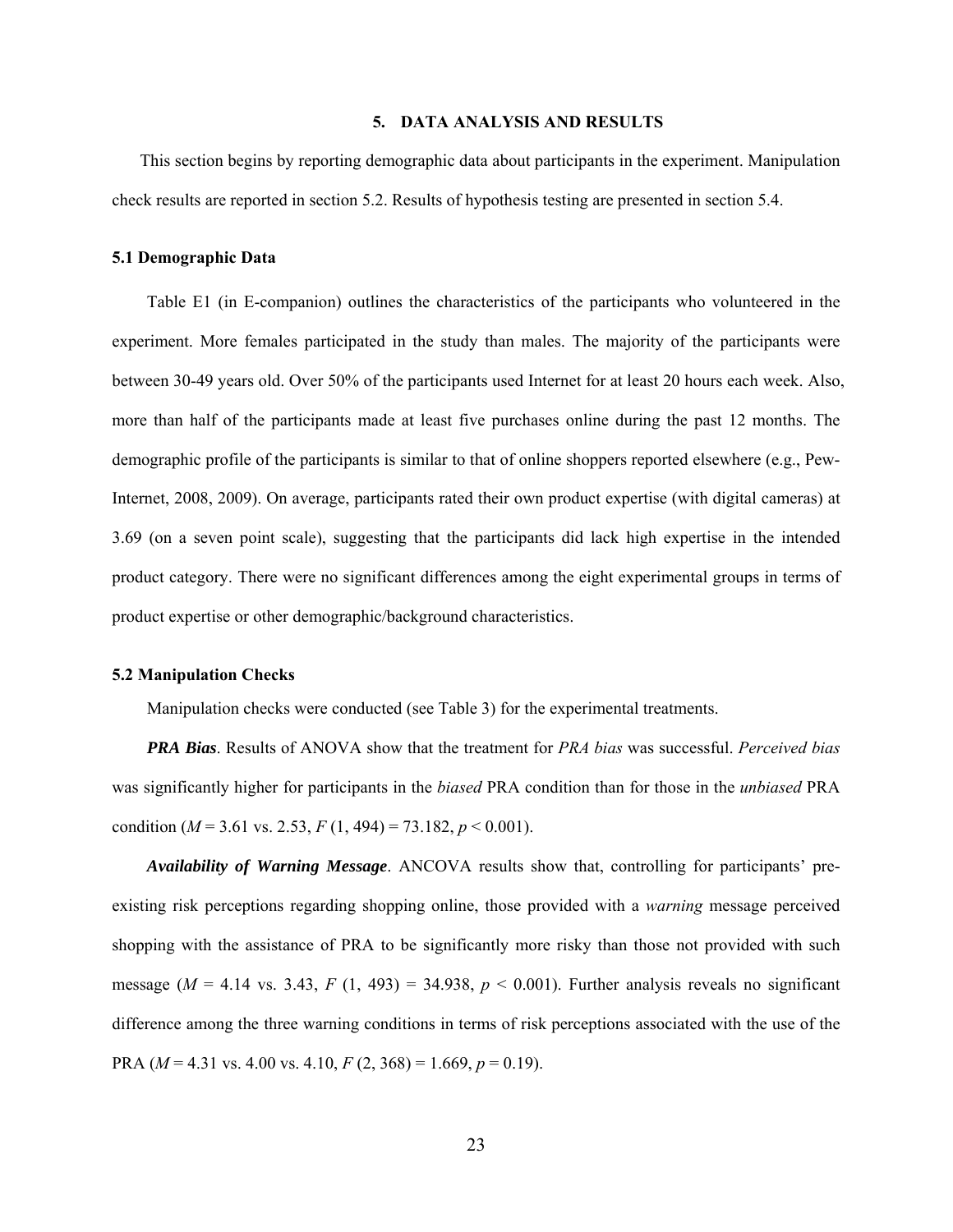| <b>Table 3 Manipulation Checks</b>                             |                                                                                                                                                                                                                                                                                                                                                                                                                                                                                                                                                                                                                                                                                                                                                                                                                                                                                                                                                                                                                                |                                   |  |  |  |  |
|----------------------------------------------------------------|--------------------------------------------------------------------------------------------------------------------------------------------------------------------------------------------------------------------------------------------------------------------------------------------------------------------------------------------------------------------------------------------------------------------------------------------------------------------------------------------------------------------------------------------------------------------------------------------------------------------------------------------------------------------------------------------------------------------------------------------------------------------------------------------------------------------------------------------------------------------------------------------------------------------------------------------------------------------------------------------------------------------------------|-----------------------------------|--|--|--|--|
| <b>Experimental</b><br><b>Treatment</b>                        | <b>Manipulation Check</b>                                                                                                                                                                                                                                                                                                                                                                                                                                                                                                                                                                                                                                                                                                                                                                                                                                                                                                                                                                                                      | <b>Statistical</b><br><b>Test</b> |  |  |  |  |
| <b>PRA Bias</b>                                                | Measured with "perceived bias" (on 7-point Likert scale from<br>"Strongly Disagree" to "Strongly Agree):<br>I noticed inconsistencies between Pat's requirements and the<br>shopping advisor's product recommendations<br>I found that, in each of Pat's preferred brands, some non-<br>recommended products actually fit Pat's preferences better than the<br>products recommended by the shopping advisor. That is to say,<br>products that best meet Pat's preferences were not included in the<br>shopping advisor's recommendations<br>I have noticed other things (not mentioned above) that are<br>unexpected, unusual, or abnormal in the shopping advisor's<br>product recommendations.                                                                                                                                                                                                                                                                                                                               | <b>ANOVA</b>                      |  |  |  |  |
| Availability of<br>Warning<br>Message                          | Measured before the showing of the warning message (on 7-point<br>Likert scale from "Strongly Disagree" to "Strongly Agree)<br>• There is considerable risk involved in shopping online<br>• Shopping online could lead to undesirable consequences<br>• There is a high potential for loss involved in shopping online<br>Measured immediately after the showing of the warning message<br>but before the start of the experimental task (on 7-point Likert<br>scale from "Strongly Disagree" to "Strongly Agree)<br>• Using the shopping advisor to select digital cameras<br>at<br>ForeverCam.com could lead to undesirable consequences<br>• There might be considerable risk involved in using the shopping<br>advisor to select digital cameras at ForeverCam.com<br>• There should be no risk involved in using the shopping advisor to<br>select digital cameras at ForeverCam.com<br>• There might be a high potential for loss involved in using the<br>shopping advisor to select digital cameras at ForeverCam.com | <b>ANCOVA</b>                     |  |  |  |  |
| Content<br>Design of<br>Warning<br>$Message -$<br>Inclusion of | Measured subjectively with the following item (on 7-point Likert)<br>scale from "Strongly Disagree" to "Strongly Agree):<br>Just before you started the evaluation task at ForeverCam.com,<br>you read a message that contains not only a warning to consumers<br>but also practical advice for handling risks associated with the<br>automated shopping advisor                                                                                                                                                                                                                                                                                                                                                                                                                                                                                                                                                                                                                                                               | <b>ANOVA</b>                      |  |  |  |  |
| Risk-Handling<br>Advice                                        | <b>Captured objectively</b> (with computer logs):<br>Whether the participants used searching-by-brand functionality <sup>19</sup><br>٠<br>(as advised in the warning message)                                                                                                                                                                                                                                                                                                                                                                                                                                                                                                                                                                                                                                                                                                                                                                                                                                                  | Cross-Tab<br>Analysis             |  |  |  |  |

 $19$  As all the participants in this study made use of the comparison matrix functionality during the experimental task, we focus our data analysis on the searching-by-brand functionality.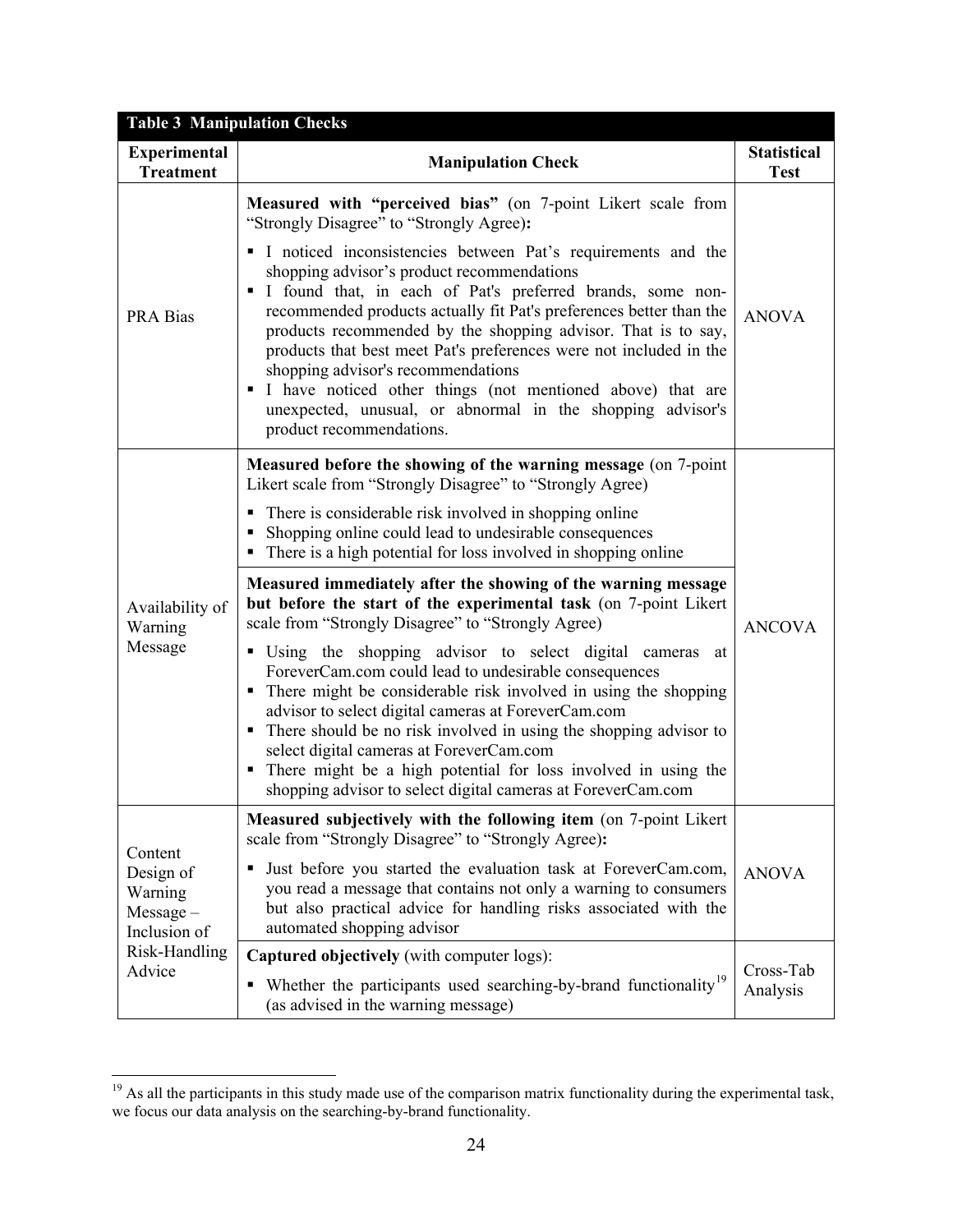| <b>Table 3 Manipulation Checks</b>                                                      |                                                                                                                                                                                                                                                                                                                                                                                                                                                                                                                                   |                                   |  |  |  |
|-----------------------------------------------------------------------------------------|-----------------------------------------------------------------------------------------------------------------------------------------------------------------------------------------------------------------------------------------------------------------------------------------------------------------------------------------------------------------------------------------------------------------------------------------------------------------------------------------------------------------------------------|-----------------------------------|--|--|--|
| <b>Experimental</b><br><b>Treatment</b>                                                 | <b>Manipulation Check</b>                                                                                                                                                                                                                                                                                                                                                                                                                                                                                                         | <b>Statistical</b><br><b>Test</b> |  |  |  |
|                                                                                         | Measured subjectively with the following two radio-button type<br>items (after the display of the warning message to participants in the<br><i>warning with advice</i> experimental conditions):                                                                                                                                                                                                                                                                                                                                  |                                   |  |  |  |
| Content<br>Design of<br>Warning<br>$Message -$<br>Framing of<br>Risk-Handling<br>Advice | I feel that<br>٠<br>the message stresses the negative implications of failing to<br>$\bullet$<br>verify the shopping advisor's recommendations<br>the message stresses the positive implications of verifying the<br>$\bullet$<br>shopping advisor's recommendations<br>$\blacksquare$ I believe that<br>I stand to lose important benefits by failing to verify the<br>$\bullet$<br>shopping advisor's recommendations<br>I stand to gain important benefits by verifying the shopping<br>$\bullet$<br>advisor's recommendations | Cross-tab<br>Analysis             |  |  |  |

*Content Design of Warning Message – Inclusion of Risk-Handling Advice*. Results from both ANOVA and cross-tab analysis show that the treatment for *inclusion of risk-handling advice* (i.e., whether risk-handling advice is included in the warning message) was successful. ANOVA shows that participants' perception of the extent to which the warning message they read contained practical riskhandling advice was significantly higher in the *warning with advice* condition than in the *warning without advice* condition ( $M = 5.66$  vs. 5.25,  $F(1, 370) = 4.127$ ,  $p < 0.05$ ). Cross-tab analysis shows that it was significantly more likely for the participants to use the searching-by-brand functionality (the risk-handling act advocated in the advice included in the warning message) in the *warning with advic*e condition than in the *warning with no advice* condition (43.1% vs. 12.9%,  $\chi^2(1, N = 496) = 56.224$ ,  $p < 0.001$ ).

*Content Design of Warning Message – Framing of Risk-Handling Advice*. Results of cross-tab analysis show that the treatment for the *framing of risk-handling advice* in the warning message was successful. It was significantly more likely for the participants to perceive the warning message they read as emphasizing the *loss* associated with and *negative implications* of failing to adopt the risk-handling behavior advocated in the message in the *warning with negatively-framed advice* condition than in the *warning with positively-framed advice* condition (65.3% vs. 43.5%,  $\chi^2(1, N = 248) = 11.85$ ,  $p < 0.01$ ).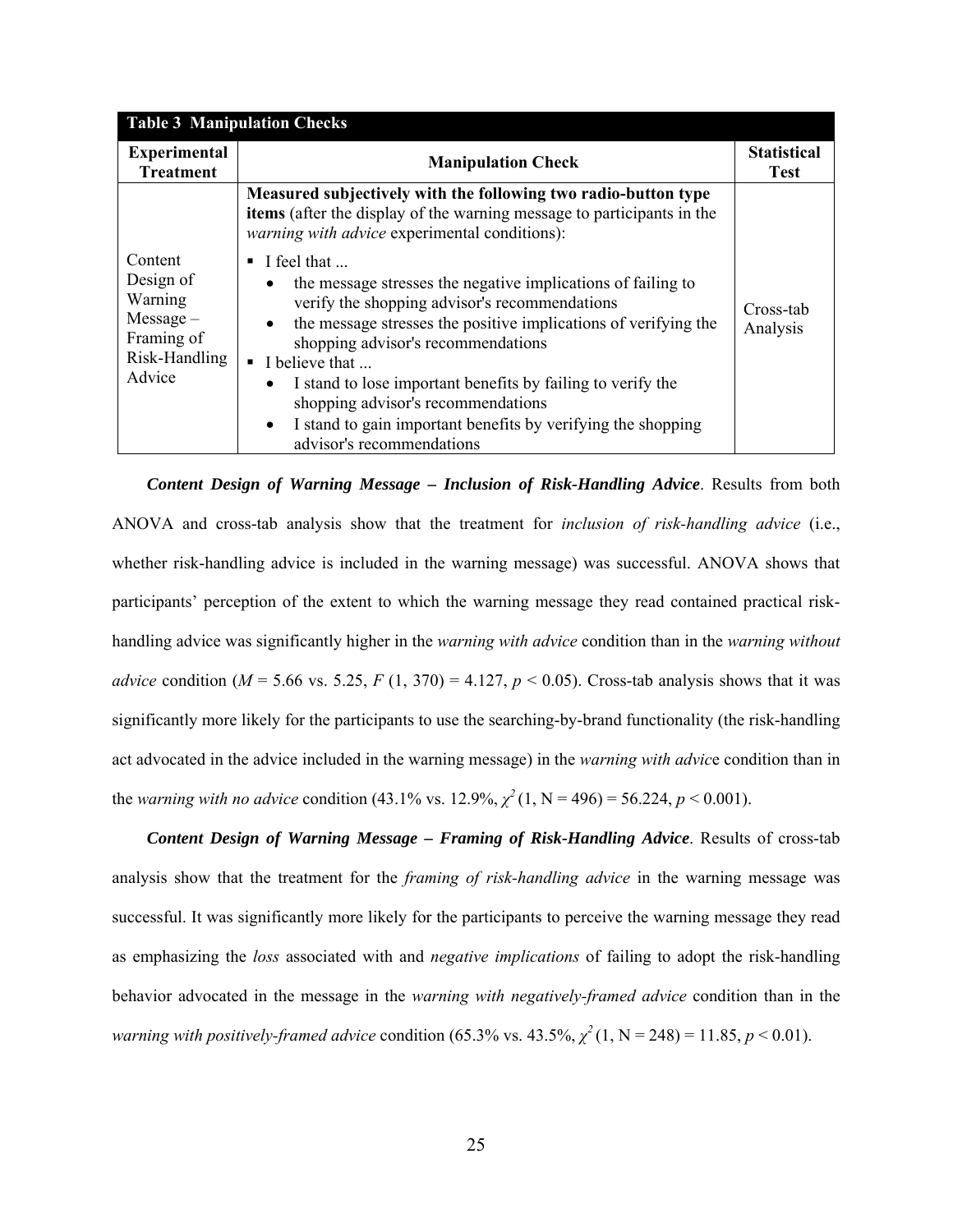### **5.3 Measurement Model**

There is only one dependent variable for this study, namely, *perceived bias in the PRA's recommendations*. The Cronbach's alpha for *perceived bias* is 0.74, indicating good internal consistency.

### **5.4 Results of Hypothesis Tests**

The mean values of *perceived bias* for different experimental conditions are illustrated in Figure 2.



An ANOVA with planned contrasts was conducted to test for the hypothesized differences in *perceived bias* among different warning conditions. Table 4 presents the results of contrast analysis.

*Warning vs. No Warning:* As shown in Figure 2 and Table 4, *perceived bias* was significantly higher for participants who received a *warning* than those receiving *no warning* in the *biased* PRA condition (t (244) = 4.547,  $p < 0.001$ ) but not in the *unbiased* PRA condition (t (244) = 1.196,  $p = 0.233$ ), suggesting that participants provided with a *warning* about potential PRA bias had significantly more *hits*, but not more *false alarms*, than those in the *no warning* condition. These results support **H1a** but not **H1b**.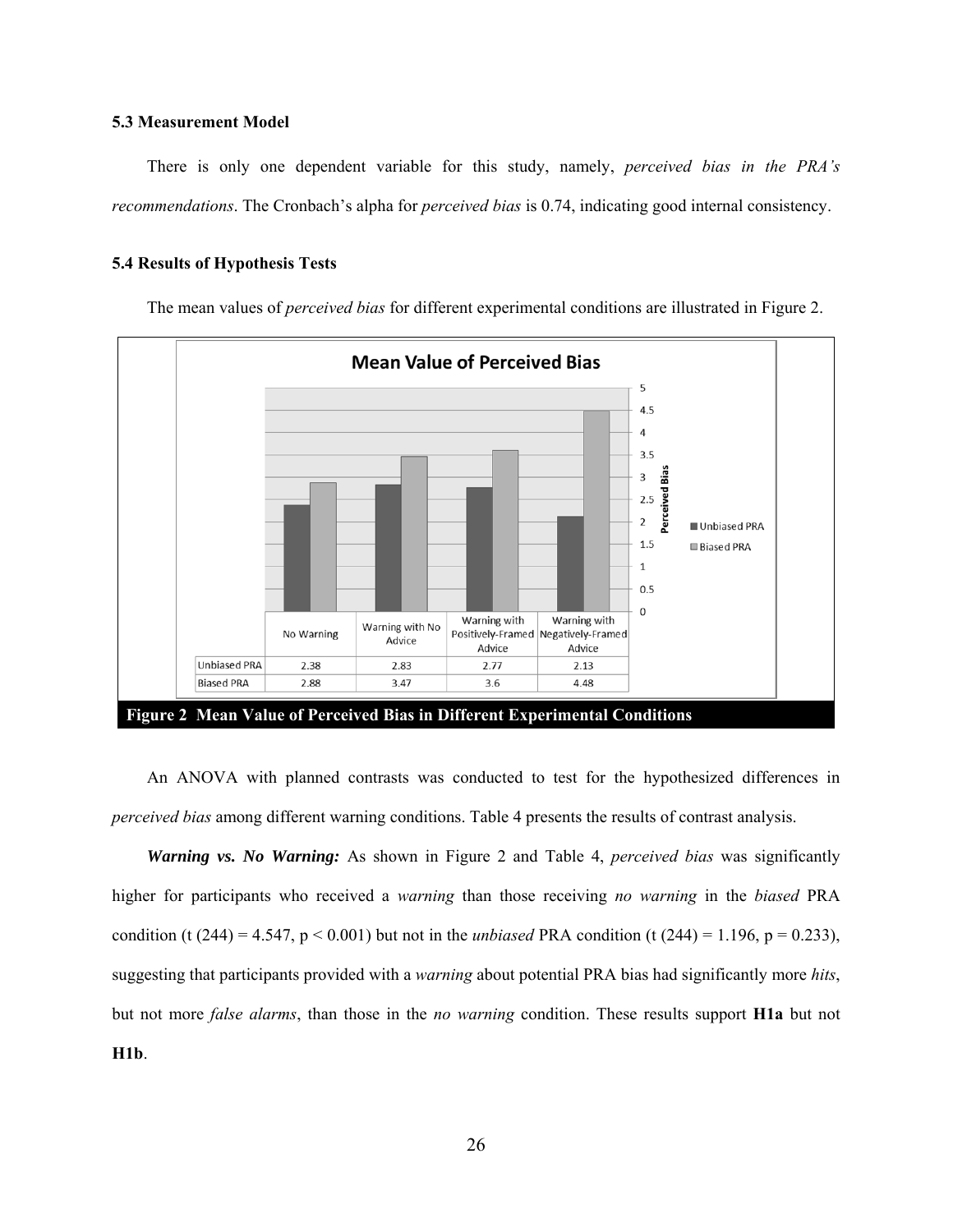| Table 4 ANOVA Planned Contrasts for Noticing of Anomaly |                                                             |                                |     |       |      |                                     |  |
|---------------------------------------------------------|-------------------------------------------------------------|--------------------------------|-----|-------|------|-------------------------------------|--|
| <b>Group A</b>                                          | <b>Group B</b>                                              | Diff. in<br>Mean <sup>20</sup> | df  | t     | Sig. | <b>Related</b><br><b>Hypothesis</b> |  |
| <b>Unbiased PRA Condition</b>                           |                                                             |                                |     |       |      |                                     |  |
| Warning <sup>21</sup>                                   | No Warning                                                  | 0.21                           | 244 | 1.196 | .233 | H1b                                 |  |
| Warning with Advice <sup>22</sup>                       | Warning with No Advice                                      | $-0.38$                        | 244 | 2.054 | .041 | H2b                                 |  |
| Warning with Negatively-<br><b>Framed Advice</b>        | Warning with Positively-<br>$-0.64$<br><b>Framed Advice</b> |                                | 244 | 3.003 | .003 | H3b                                 |  |
| <b>Biased PRA Condition</b>                             |                                                             |                                |     |       |      |                                     |  |
| Warning <sup>23</sup>                                   | No Warning                                                  | 0.99                           | 244 | 4.547 | .000 | H <sub>1</sub> a                    |  |
| Warning with Advice <sup>24</sup>                       | Warning with No Advice                                      | 0.57                           | 244 | 2.457 | .015 | H2a                                 |  |
| Warning with Negatively-<br><b>Framed Advice</b>        | Warning with Positively-<br><b>Framed Advice</b>            | 0.88                           | 244 | 3.324 | .001 | H3a                                 |  |

Further analysis comparing the *no warning* condition to each of the three *warning* conditions (i.e., warning with no advice, warning with positively-framed advice, and warning with negatively-framed advice) reveals an interaction between the availability and the content design of warning messages. More specifically, in the *biased PRA* condition, participants who received any one of the three types of warning message had significantly higher level of *perceived bias* than those receiving *no warning* (t (244) = 2.250, p < 0.05; t (244) = 2.716, p < 0.01; t (244) = 6.039, p < 0.001)*.* In contrast, in the *unbiased PRA* condition, while participants who received either a *warning with no advice* or a *warning with positivelyframed advice* had significantly higher level of *perceived bias* than those receiving *no warning* (t (244) = 2.120,  $p < 0.05$ ; t (244) = 1.842,  $p = 0.067$ ), the difference in *perceived bias* was not significant between participants who received a *warning with negatively-framed advice* and those receiving *no warning* (t  $(244) = 1.161$ ,  $p = 0.247$ ). Thus, when there was no bias in the PRA's recommendations, providing participants with a *warning message that included negatively-framed advice* did not increase their

<sup>&</sup>lt;sup>20</sup> Difference in Mean = Group A Mean – Group B Mean

 $^{21}$  Include warning with no advice, warning with positively-framed advice, and warning with negatively-framed advice.

 $^{22}$  Include warning with positively-framed advice and warning with negatively-framed advice.

<sup>&</sup>lt;sup>23</sup> Include warning with no advice, warning with positively-framed advice, and warning with negatively-framed advice.

 $24$  Include warning with positively-framed advice and warning with negatively-framed advice.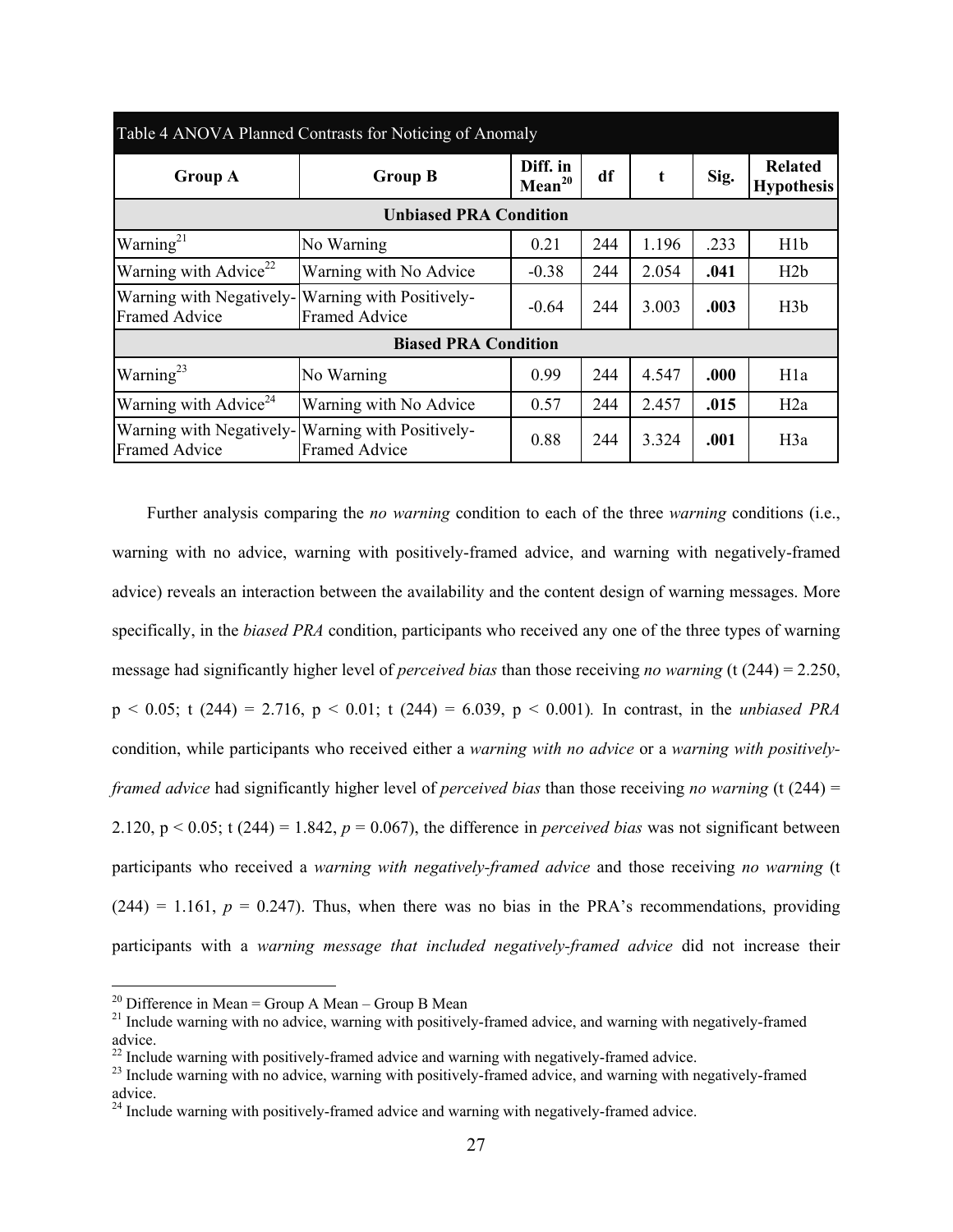perception of PRA bias as did the provision of the other two types of warning messages. In sum, the provision of any type of warning message resulted in an increased *hit* rate. In addition, compared to the *no warning* condition, while *warning with no advice* and *warning with positively-framed advice* led to a higher *false alarm* rate, *warning with negatively-framed se advice* did not result in an increase in *false alarms*.

*Warning with Advice vs. Warning with No Advice:* There was significant difference in *perceived bias* between participants who received a *warning with advice* (*positively-framed* or *negatively-framed*) and those receiving a *warning with no advice*, both in the *unbiased* PRA condition (t  $(244) = 2.054$ , p < 0.05) and in the *biased* PRA condition (t (244) = 2.457,  $p < 0.05$ ), indicating that participants assigned to the *warning with advice* conditions had significantly more *hits* and significantly fewer *false alarms* than those assigned to the *warning with no advice* condition. These results support **H2a** and **H2b**.

Further analysis reveals an interaction between the two content design characteristics of warning messages (i.e., the inclusion and the framing of risk-handling advice). More specifically, there was no significant difference in *perceived bias* between the *warning with positively-framed advice* group and the *warning with no advice* group, in either the *unbiased* PRA condition (t (244) = 0.278, *p* = 0.782) or the *biased* condition (t (244) = -0.466,  $p = 0.642$ ). On the other hand, for participants who received a *warning with negatively-framed advice, perceived bias* was significantly *higher (lo*wer) in the *biased* (*unbiased) PRA condition* than those receiving a *warning with no advice* (t (244) = 3.790,  $p < 0.001$ ; t (244) = 3.280,  $p \leq 0.01$ ). Thus, while the inclusion of *negatively-framed* risk-handling advice in a warning message significantly improved participants' detection performance, a warning message with *positively-framed*  advice did not outperform a *warning* message *with no advice* in supporting bias detection.

*Warning with Negatively-Framed Advice vs. Warning with Positively-Framed Advice:* In th*e biased* (*unbiased*) PRA conditio*n,* the *perception of bias* was significantly *higher (lower)* for those who received a *warning with negatively-framed advice* than for those receiving a *warning with positivelyframed advice* (t (244) = 3.324, p < 0.01; t (244) = 3.003, p < 0.01), suggesting that participants assigned to the *warning with negatively-framed advice* condition had more *hits* and fewer *false alarms* than those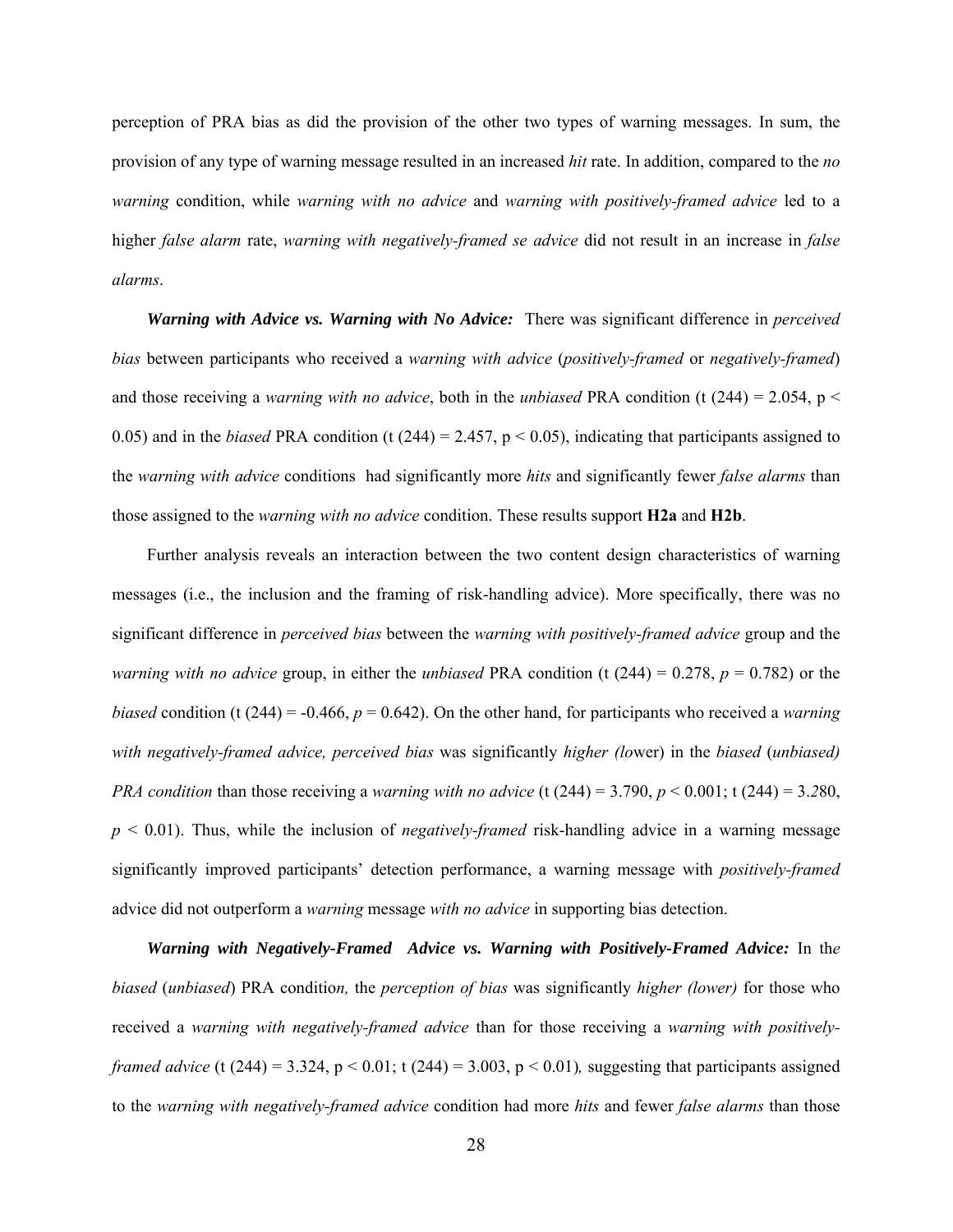assigned to the *warning with positively-framed advice* condition*.* These results support **H3a** and **H3b**.

*Supplementary analyses.* Supplementary analyses were conducted to explore the pathways by which the availability and design characteristics of warning messages influence participants' performance in detecting bias. First, ANCOVA results show that, controlling for participants' pre-existing risk perceptions regarding shopping online, those provided with a *warning* message perceived shopping with the assistance of PRA to be significantly more risky than those not provided with such message  $(M = 4.14)$ vs. 3.43,  $F(1, 493) = 34.938$ ,  $p < 0.001$ ), suggesting that the *availability of warning messages* indeed lowered participants' *decision threshold* by increasing the expected base rate of manipulative practices. Results of a regression analysis also reveal significant positive relationship between *perceived risk* of shopping with the assistance of PRA and *perceived bias* in the PRA's recommendations (F (1, 494) = 13.122,  $p < 0.001$ ).

In addition, results of cross-tab analysis reveal that it was significantly more likely for the participants to use the searching-by-brand functionality (the risk-handling act advocated in the warning message that included advice) (1) in the *warning with adv*ice condition than in the *warning with no advice* condition (43.1% vs. 12.9%,  $\chi^2(1, N = 496) = 56.224$ ,  $p < 0.001$ ), and (2) in the *warning with negativelyframed advice* condition than in the *warning with positively-framed advice* condition (50% vs. 36.3%, *χ 2*  $(1, N = 248) = 4.751$ ,  $p < 0.05$ ), suggesting that the two content design characteristics of warning messages did influence participants' *discriminant ability* (by providing them with right tool/information). An ANOVA was also run with the predictor being the *use of searching-by-brand functionality* and dependent variable being *perceived bias*. Results of the analysis show that, in the *biased PRA* conditio*n,*  the level of *perceived bias* was significantly *higher* for those who used searching-by-brand functionality than those who did not ( $M = 4.53$  vs. 3.23, F (1, 246) = 40.658, p < 0.001). However, in the *unbiased PRA* conditio*n, perceived bias* did not differ significantly between those who used searching-by-brand functionality and those who did not ( $M = 2.37$  vs. 2.58, F (1, 246) = 1.547, p > 0.1). The results suggest that participants who used searching-by-brand functionality had higher detection performance (indicated by more *hits* and similar number of *false alarms*) than those who did not use this functionality.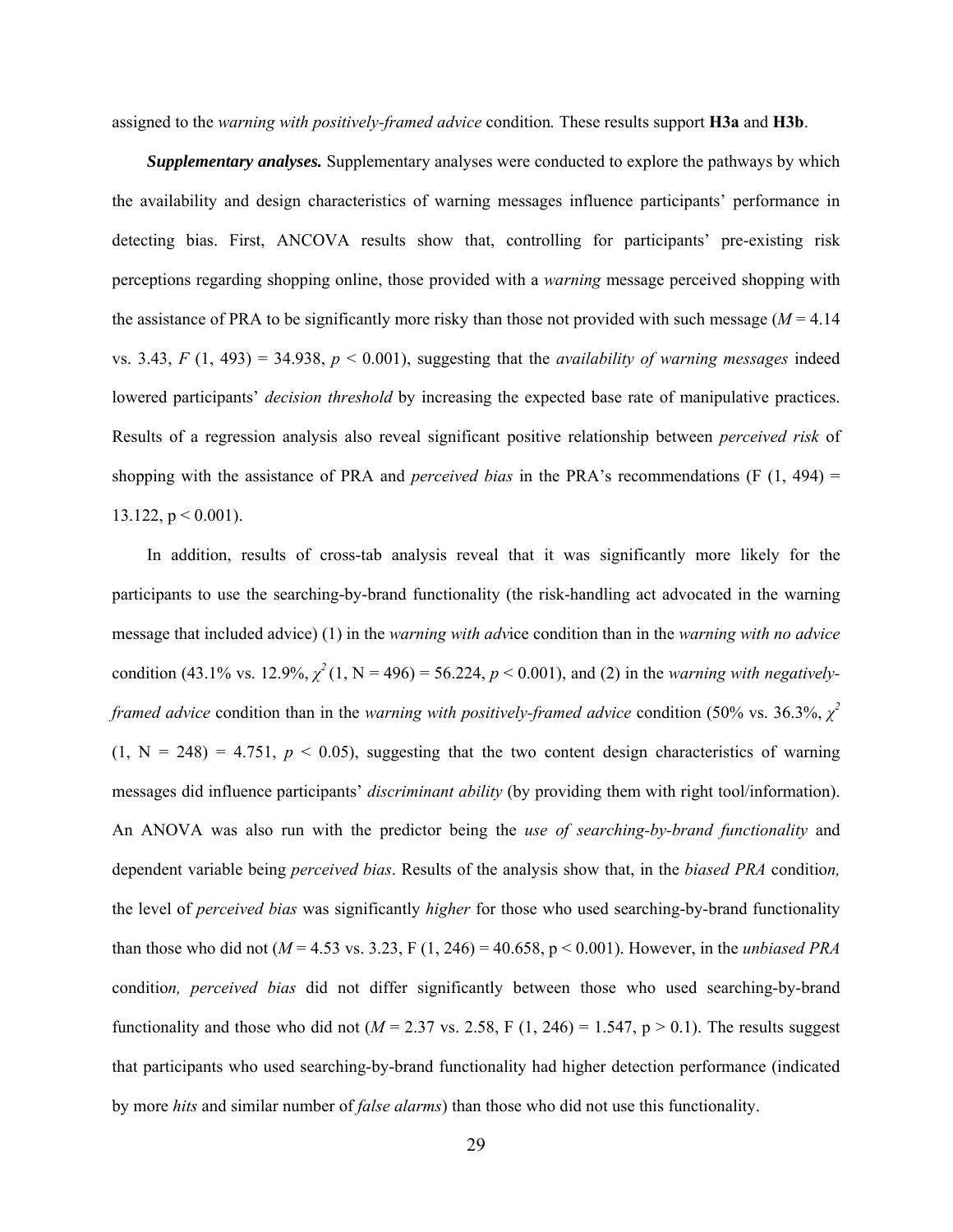Insomuch as *perceived risk<sup>25</sup>* and *use of searching-by-brand functionality<sup>26</sup>* could be considered surrogates for *decision threshold* and *discriminant ability* respectively, the results of the supplementary analyses suggest that the *availability* and *content design* (i.e., the inclusion and framing of risk-handling advice) of warning messages affect consumers' performance in detecting PRA bias via their influence on consumers' *decision threshold* and *discriminant ability,* respectively.

## **6. DISCUSSION AND CONCLUSIONS**

This section summarizes the major findings of this study, presents its contributions to research and practice, and discusses its limitations.

### **6.1 Discussion of Findings**

 $\overline{a}$ 

Most of the hypotheses advanced are supported by data (except for H1b, which is partially supported). The three warning mechanisms examined in this study, namely, *warning with no advice*, *warning with positively-framed advice*, and *warning with negatively-framed advice* are effective, albeit to different extents, in supporting consumers in the task of detecting PRA manipulation-based anomalies. While all three warning mechanisms were effective in enhancing the *hit* rates in detecting anomalies in a *biased* PRA (with *warning messages with negatively-framed advice* producing the greatest number of hits), providing consumers with a *warning message with no advice* or a *warning message with positivelyframed advice* also increased the likelihood that consumers would perceive bias in the recommendations of an *unbiased* PRA, resulting in higher *false alarm* rates. Overall, the results of the study show that, in the PRA-assisted shopping context, the provision of *warning messages with negatively-framed advice* is the most effective mechanism in supporting consumers in bias detection.

In sum, the results of this study provide answers to the research questions that initially motivated the research. The inclusion of risk-handling advice in a warning message does not uniformly enhance

<sup>25</sup> *Perceived risk* could be considered a surrogate for *decision threshold* because heightened perception of risk will result in an increase in the expected base rate of bias, an antecedent to lowered decision threshold.

<sup>26</sup> *Use of searching-by-brand functionality* could be considered a surrogate for *discriminant ability* because, when consumers engage in independent verification of a PRA's recommendations using the searching-by-brand functionality, they will be better able to distinguish a biased PRA from an unbiased one.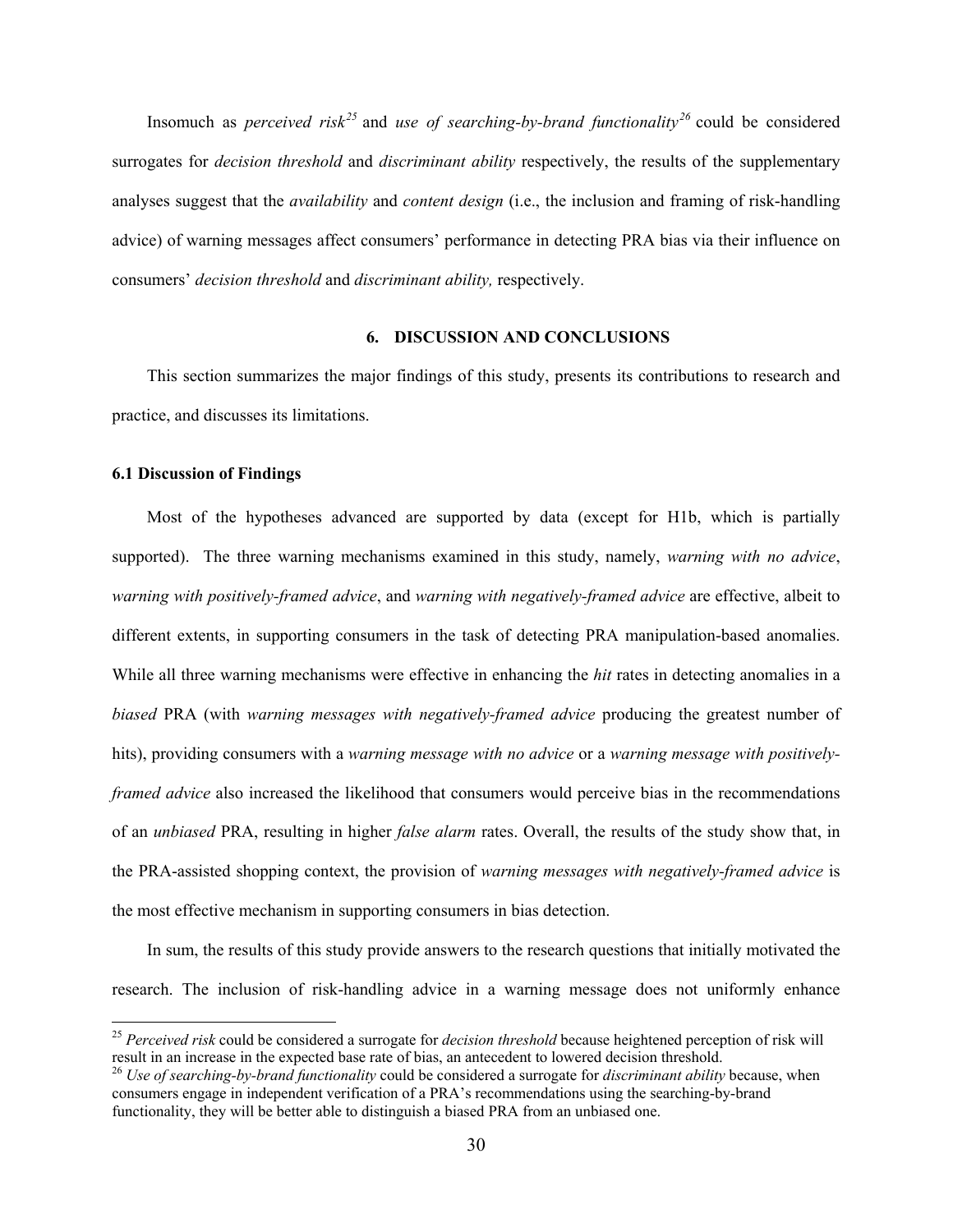consumers' performance in detecting biased recommendations from a PRA; the persuasiveness of the risk-handling advice is contingent upon how it is framed. More specifically, compared to *positivelyframed advice* accentuating the gain from following the advice, *negatively-framed advice* emphasizing the loss from not following the advice is more effective in motivating consumers to engage in the riskhandling behavior advocated in the advice and thus achieve superior detection performance (indicated by more *hits* and fewer *false alarms)*.

#### **6.2 Contributions to Research**

This study makes significant contributions to research. First, it contributes to IS literature by examining factors relevant to a potential detection support mechanism – warning – that influence consumers' performance in detecting biased product recommendations from e-commerce PRAs. Drawing on Signal Detection Theory, and its associated mechanisms of decision threshold and discriminant ability, as well as the literature on warning and message framing, we rationalize that a *warning* message by its nature places consumers in a heightened state of alertness and lowers their *decision threshold* in judging ambiguous cues as anomalies resulting from bias, which may increase the likelihood that consumers will perceive bias in the recommendations of both a biased PRA and an unbiased one, resulting in higher rates of false alarms as well as higher rates of hits. In addition, we contend that the *inclusion of risk-handling advice* in a warning message (a content design characteristic identified in our study) provides consumers with strategies to address the risk of PRA bias and thus enhances consumers' *discriminant ability* to compensate for the impact of lowered decision threshold, resulting in high rates of hits without simultaneously increasing false alarm rates. As the risk-handling advice included in the warning message is effective only to the extent that consumers adopt the risk-handling behavior (i.e., taking extra search action) advocated in the advice, we further postulate that, in the context of detecting PRA bias (a detection behavior involving the possibility of unpleasant outcome), *negative-framed advice* included in a warning message will be more effective than *positively-framed advice* in motiving consumers to engage in the risk-handling behavior the advice encourages.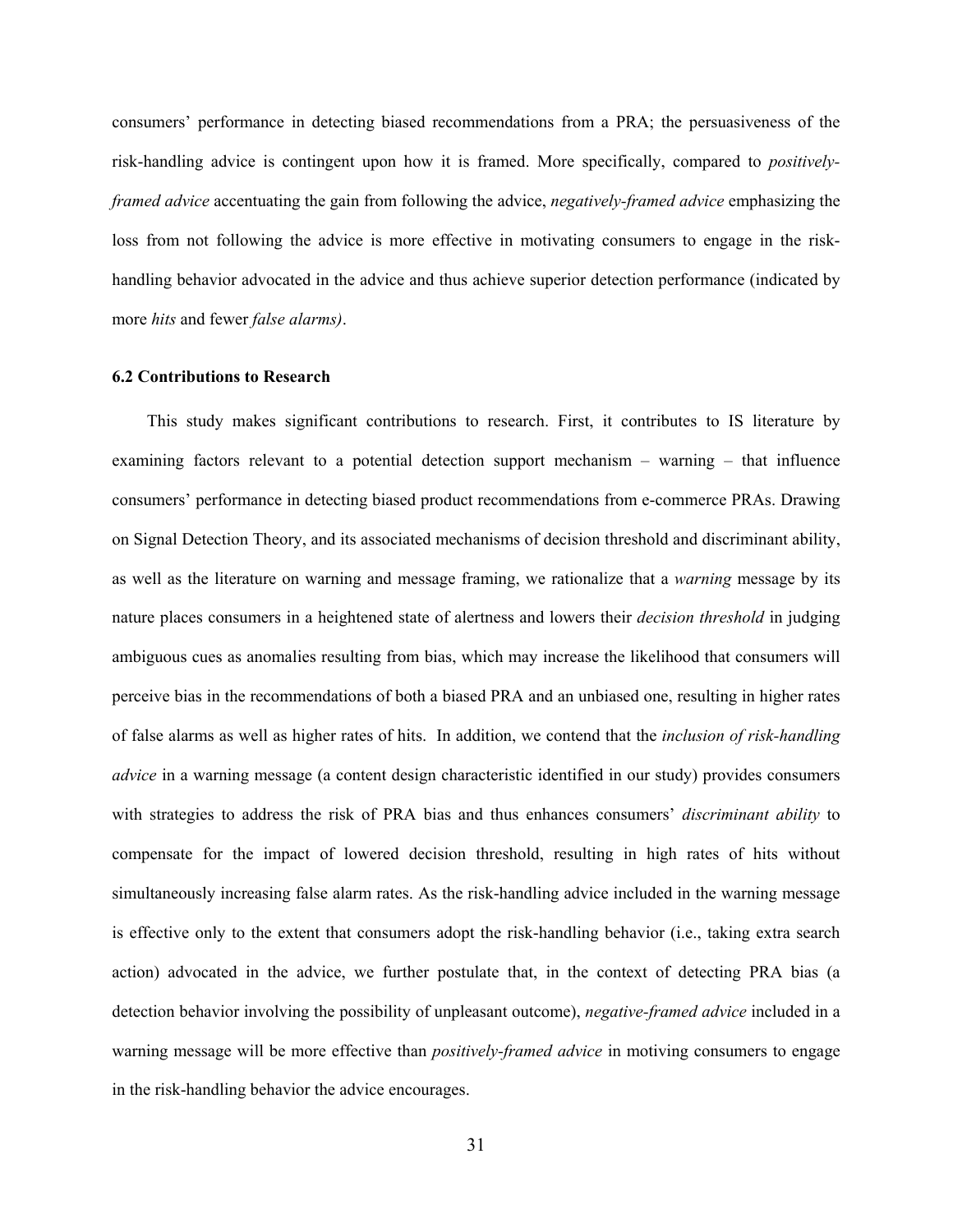The findings of our study provide strong evidence that although consumers are generally vulnerable to online manipulations, properly designed detection support mechanisms (such as warning) can be implemented to help consumers perform better in detecting such practices. While all three warning mechanisms examined in this study (i.e., *warning with no advice*, *warning with positively-framed advice*, and *warning with negatively-framed advice*) are effective in enhancing the *hit* rates in detecting bias, *warning with negatively-framed advice* is the only intervention that achieves this without increasing *false alarms*. Insomuch as high hit rates and low false alarm rates are indicators of superior detection performance (Xiao, 2010), this study highlights *warning with negatively-framed advice* as the most effective mechanism in supporting consumers in detecting bias in the PRA's recommendations.

Second, this study fills a void in existing research in warning by examining the design characteristics of warning messages, rather than focusing on the presence or absence of warning messages. Integrating prior research in product warning labels with literature in message framing literature, this study identifies two *content design characteristics* of warning message (i.e., inclusion of risk-handling advice and framing of risk-handling advice) and investigates their impact on consumers' detection performance. The findings of this study enhance our understanding of the effectiveness of different warning design in improving detection performance and lay a foundation for future empirical as well as theoretical work.

Third, this study adds to an increasing body of IS research in persuasive communication (e.g., Angst & Agarwal, 2009; Cheng & Wu, 2010; Johnston & Warkentin, 2010). Extending insights from studies of goal framing effectiveness in health decision making to the context of designing warning messages to support consumers in detecting PRA bias, this study postulates and confirms previous findings with strong empirical evidence that, when the behavior being promoted is a *detection* (as opposed to *prevention*) behavior, persuasive messages framed in terms of potential losses are more effective in motivating targeted behavior than factually equivalent messages framed in terms of potential gains. The powerful effect of goal framing revealed in this study also suggests that the framing manipulation employed in this study is successful and can be adopted (and further tested) by other researchers in future research.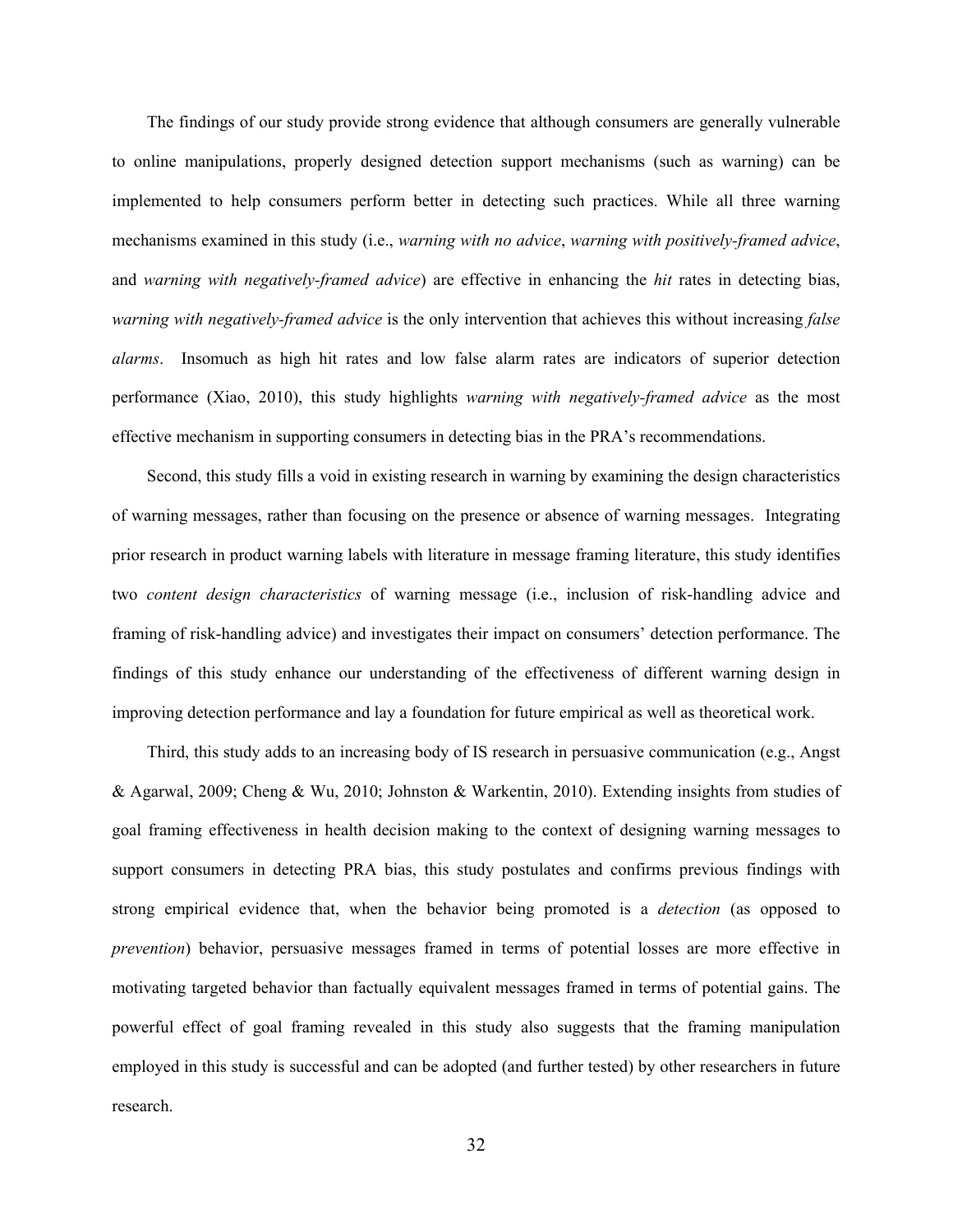#### **6.3 Contributions to Practice**

This study reveals that consumers are extremely vulnerable to biased online PRAs, a finding consistent with prior research in manipulative online business practices (Grazioli, 2004; Grazioli & Jarvenpaa, 2000, 2001, 2003a, 2003b; Grazioli & Wang, 2001). The mean value of *perceived bias* was 3.61 for the biased PRA condition, which was at about the mid-point of the 7-point scale. Of all the 248 participants assigned to the biased PRA condition, only 114 of them (or 46%) had an average *perceived bias* score over 4.0, indicating that they have perceived bias in the PRA's recommendations. Even for those who had received warnings about potential PRA bias, only 99 of them (out of 186, approximately 53%) had an average *perceived* score over 4.0, suggesting the difficulty for consumers to detect bias in the PRA's recommendations. Therefore, it is imperative for government agencies (e.g., Federal Trade Commission in the United States, Office of Consumer Affairs in Canada), industry leaders (e.g., Amazon, Expedia, Dell), and consumer organizations (e.g., National Consumers League in the United States, Consumers' Association of Canada) to not only promote consumer awareness of novel manipulative practices made possible by innovative technologies supporting e-commerce but also educate consumers on strategies to address such risks. For instance, consumers may be advised to verify PRAs' recommendations by using the comparison and searching tools both available at the e-commerce website and outside of the website (for instance, at an independent, third party comparison shopping platform).

In addition to promoting consumer awareness and education, it is also important for government, industry, and consumer organizations to establish guidelines for good business practice for online companies. For example, a guideline may strongly recommend, if not require, e-commerce websites featuring a PRA to implement functionalities that allow consumers to sort/search/compare all products (not only those recommended by the PRA) by brand, price, and important product features; such functionalities will enable consumers to detect bias in the PRA's recommendations more easily. The guideline may also recommend that, in addition to providing an explanation regarding the PRA's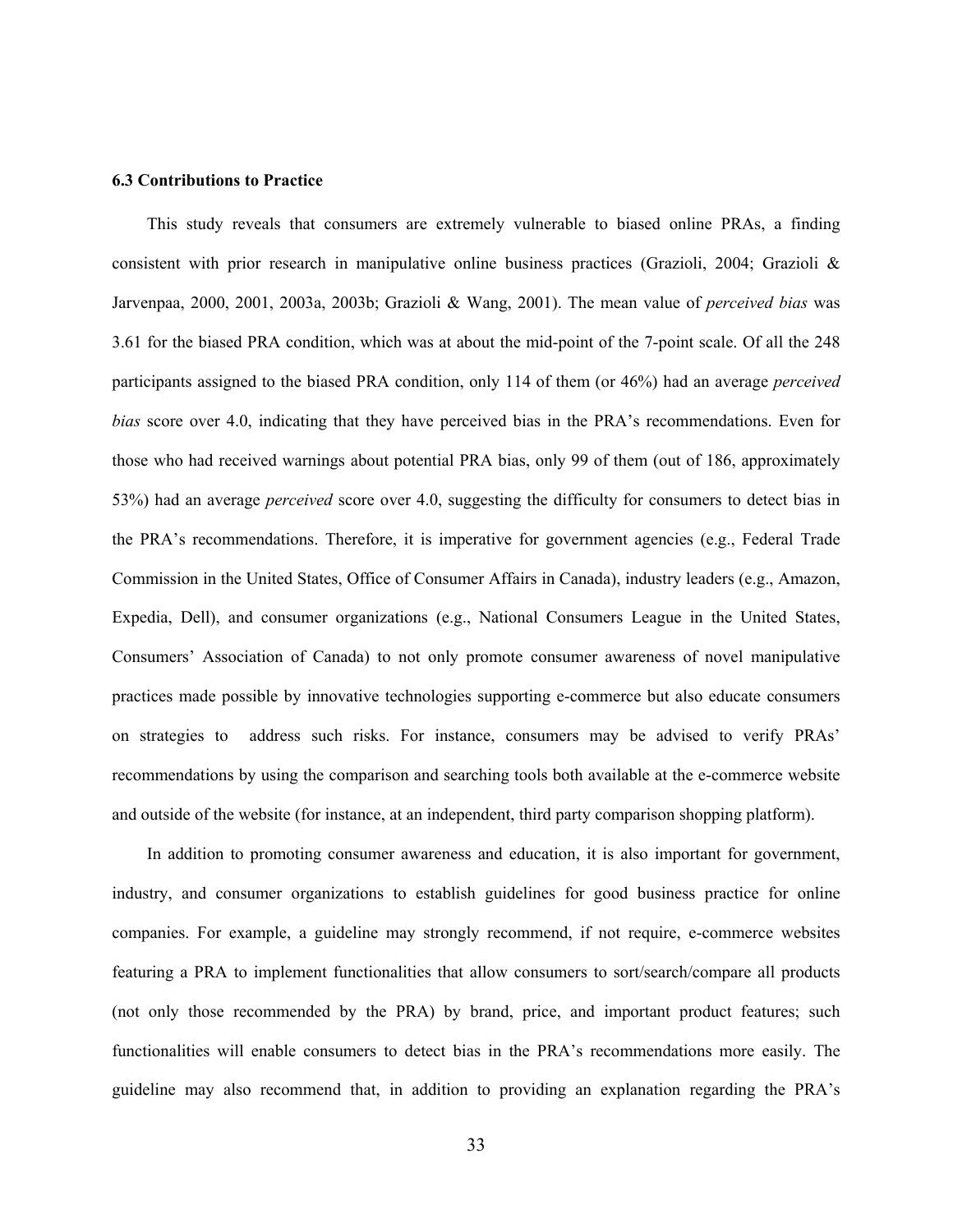reasoning logic, the website should provide a fit score for each product (in the recommendation list) and detailed explanation as to how the score is calculated. Strong, enforceable self-regulation and selfpolicing by industry members are critical to addressing the growing problem of PRA bias.

This study also offers insights into the design and effectiveness of different warning mechanisms, not only in the context of detecting biased PRAs but also in anomaly detection context in general. Prior empirical evidence indicates that explicit *warning* about the possibility of manipulation may increase the *hit* rate at the cost of increased *false alarms* (Burgoon et al., 1994; Parasuraman, 1984). False alarms may be tolerated in an environment where the danger of strategic manipulation is real and deplorable, and thus boosting the hit rates is more important than reducing the false alarm rates (Xiao & Benbasat, 2015). However, in many cases, false alarms are costly, because they will have to be evaluated individually to confirm/disconfirm their accuracy, which demands resources, time, and effort (George et al., 2004).

From a business perspective, the most desirable detection support mechanism is one that would enhance detection performance without incurring the additional costs associated with increased false alarms (George et al., 2004). Ultimately, the purpose of any detection support mechanism is to protect consumers in e-commerce transactions rather than deterring them from engaging in e-commerce. Examining empirically the design characteristics of warning messages (a commonly used detection support mechanism), this study shows that properly designed warning messages can enhance consumers' performance (indicated by high hit rate and low false alarm rate) in detecting anomalies resulting from strategic manipulations. The results of the study further reveal that a promising intervention is to provide consumers with *warning messages that include negatively-framed risk-handling advice*, which encourages consumers to exploit the search and compare functionalities typically available at e-commerce websites to protect themselves from being misled when shopping online. It is understandable that online merchants may be reluctant to warn consumers of potential manipulative practices. Thus, the warning intervention can be implemented as browser extension (similar to existing anti-phishing, anti-fraud, and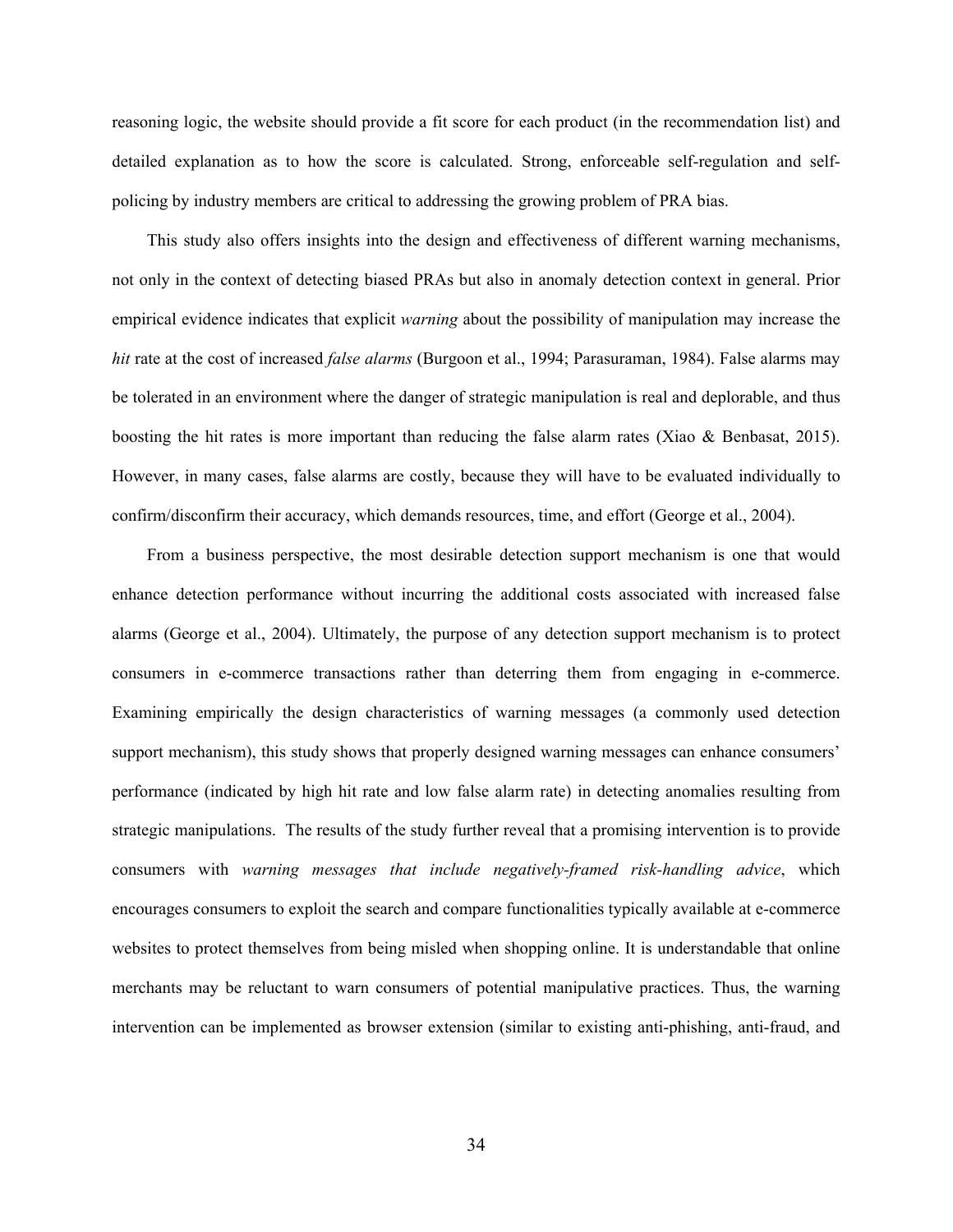privacy protection extensions to browsers<sup>27</sup>) available from third-party consumer protection organizations. Once the extension is downloaded and installed to a browser by consumers, a warning message can be triggered when consumers visit e-commerce websites that implement PRAs. Nevertheless, if a merchant does voluntarily integrate the warning mechanism to its website, the merchant may be perceived by consumers as benevolent and honest, and the consequent increased trust may lead to more customers following the recommendations of the PRA (featured at the merchant's website) and buying from the merchant.

### **6.4 Limitations and Suggestions for Future Research**

 $\overline{a}$ 

A number of limitations are involved with this study. First, the study examines one way by which online PRAs provide biased product recommendations to consumers, namely, to recommend products from a set of promoted products rather than from all available products. The application of this study's findings to other types of manipulation techniques requires caution. Other manipulation techniques (e.g., those designed to influence consumers' decision criteria by selectively including product attributes in the PRA's preference-elicitation interface or by providing false decisional guidance) (see Xiao & Benbasat, 2011) may have different effect on consumers' performance in detecting anomalies in PRAs, hence additional research is needed.

Second, in this study, the different types of warning messages were implemented as being issued by a third-party organization independent from the e-commerce website featuring the PRA. We also suggest that, in real world, the warning intervention (as well other similar detection support mechanisms) should be implemented as third-party, freely downloadable browser extension. While our study demonstrates the effectiveness of warning mechanisms (particularly the one that includes risk-handling advice) in supporting consumers in detecting biased PRAs, future research is needed to investigate whether and how such mechanisms can be employed effectively in practice. For instance, what factors will motivate consumers to exert the effort to download and install the browser extension? Under what circumstances

<sup>&</sup>lt;sup>27</sup> Examples include TRUSTe Tracker Protection extension for Firefox (which discovers trackers including cookies, etags, beacons, etc.) and Netcraft Anti-Phishing extension for Chrome.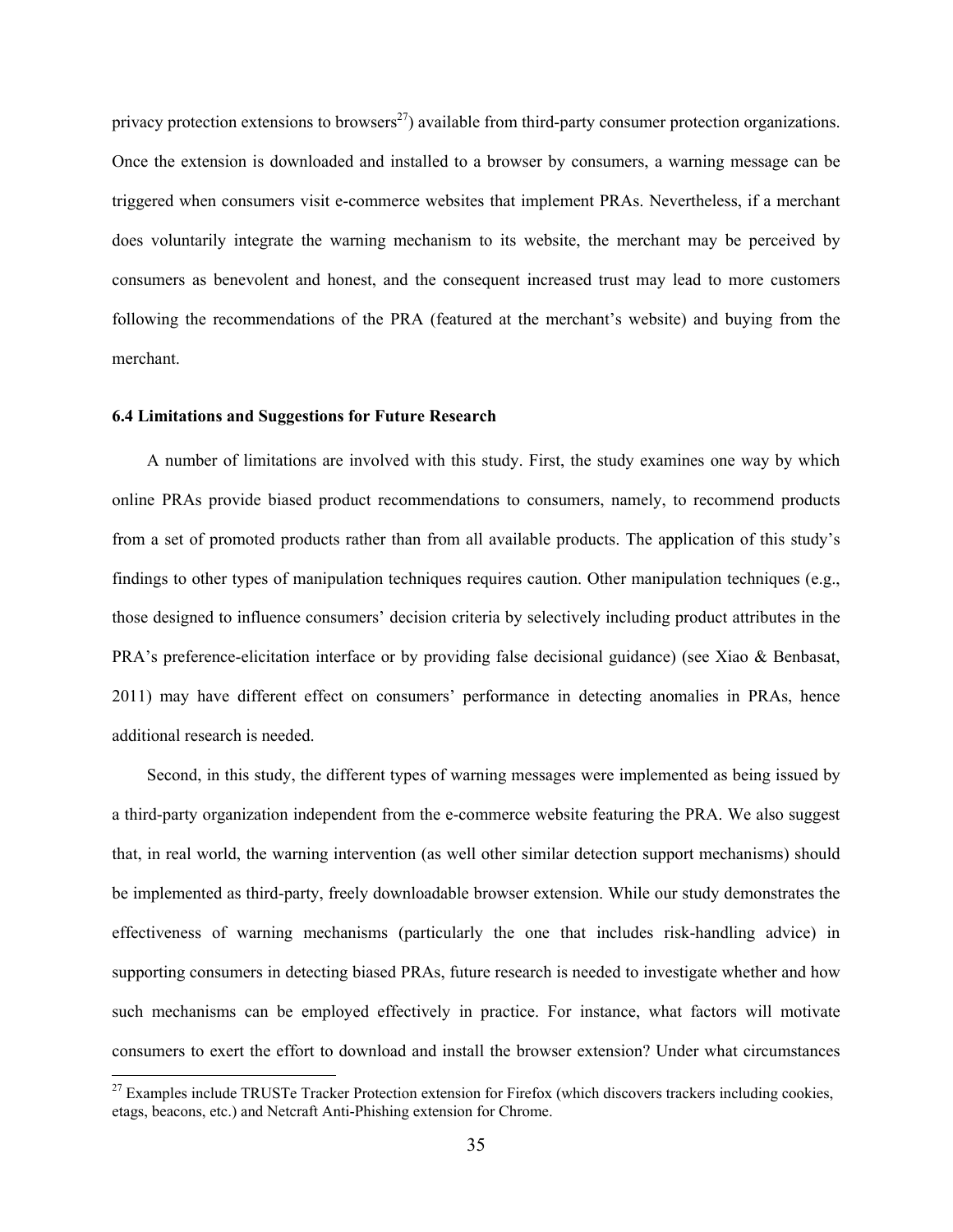and how often should warning messages be displayed to cause minimum interruption and annoyance to consumers' shopping process? Could our suggested implementation of warning mechanisms induce a backlash (and further strategic actions) from online merchants? If so, how can their negative impact be mitigated? Additionally, while *warning with negatively-framed advice* outperforms the other two types of warning messages (i.e., *warning with no advice* and *warning with positively-framed advice*), it still results in a false alarm rate of 22.58% (with false alarm rates being 40.98% and 37.70% for consumers receiving the other two types of warning messages) (see Table A1 in Appendix), suggesting the need for further improvement in the design of warning messages.

Third, the advice (included in the warning messages) examined in this study, which encourages consumers to exert extra search effort using the search and compare functionalities available at ecommerce websites, is only one example of how risk-handling advice can be phrased to provide consumers with knowledge and skills to address the risk of PRA bias. The focus of our study is **not** on *what advice* to provide, but rather on *how to better design* warning messages and the advice included, so as to motivate consumers to change their behavior in accordance with the advice (whatever that is) included in the warning messages. Given the multitude of means by which bias can be introduced by PRAs, future research is needed to explore what the most appropriate informational content of riskhandling advice is for biases introduced from various other sources.

Fourth, in our study, the "comparison matrix" and "search-by-brand" functionalities were built into the e-commerce website. We acknowledge that, in reality, unscrupulous online merchants may be reluctant to provide such functionalities on their websites. Nevertheless, as functionalities that facilitate search and encourage discovery have become *must-have features* of e-commerce sites (Dunn, 2013; Mulpuru, Evans, & Roberge, 2013), their absence may be a cause for consumer alarm (particularly when consumers receive warning messages from an independent party). Further, consumers can make use of other websites to search and compare products of interest. Online merchants delivering biased recommendations are thus caught in a bind on whether or not to provide comparison and search functionalities on their websites – in either case, the biases may be revealed. Future research may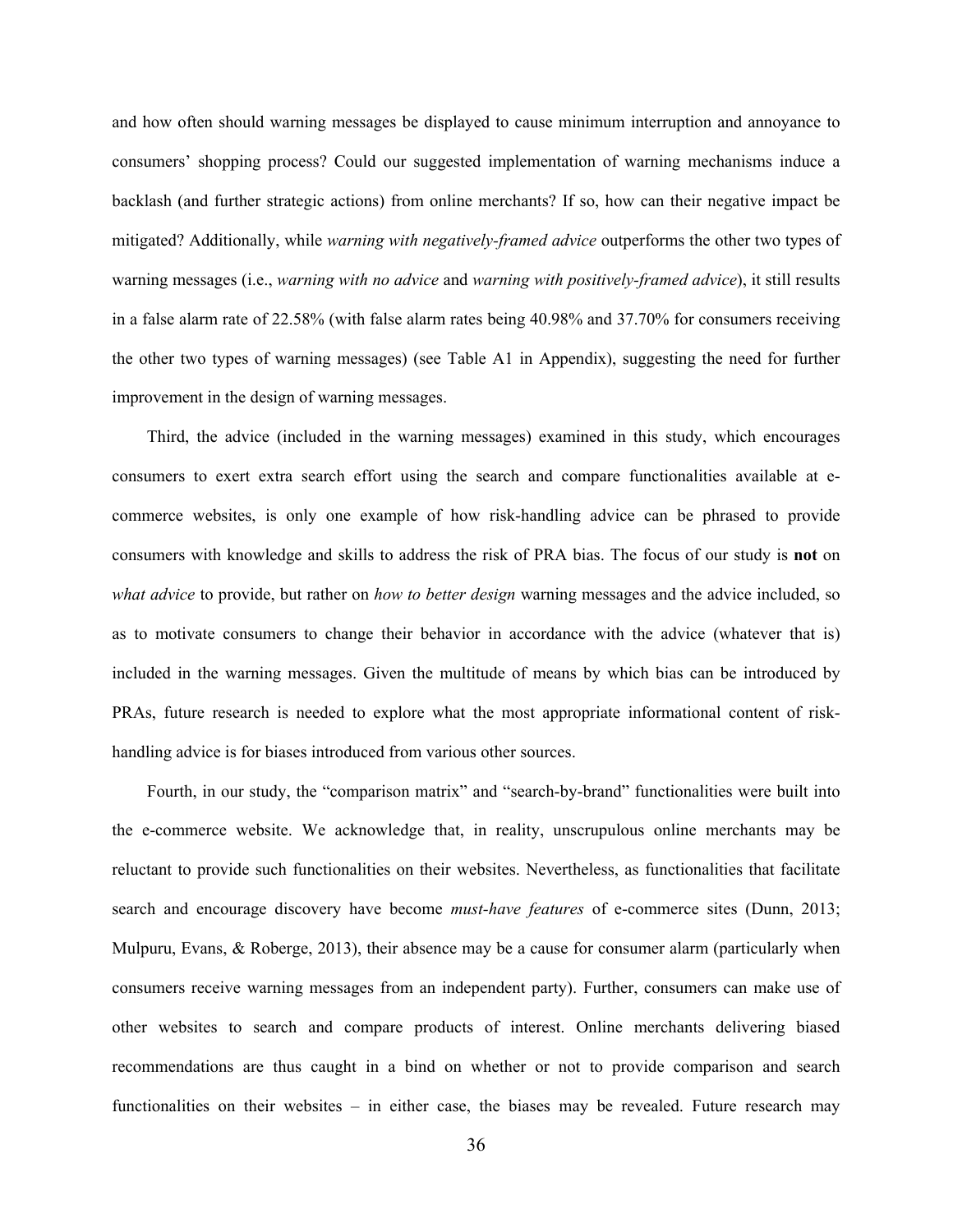explicitly compare consumers' detection performance when these functionalities are present or absent on e-commerce websites.

Lastly, this study empirically examines the effect of different design characteristics of warning messages on consumers' bias detection performance. Future studies may explore other detection support mechanisms (both non-IT-based and IT-based; see Xiao & Benbasat, 2011 for examples), which can be implemented in the e-commerce context to support consumers in detecting the strategic manipulations perpetrated by online companies.

### **6.5 Conclusion**

The increasing adoption of PRAs by e-commerce merchants makes it a desirable area of study for IS researchers. This study represents an early effort to look into PRAs that base recommendations on business criteria (rather than on consumer benefits) and examine how warning messages can be designed to support consumers in detecting biased recommendations by PRAs. We have identified two *content design characteristics* of warning message -- the inclusion of risk-handling advice and framing of riskhandling advice -- and investigated how they influence consumers' detection performance. Our results reveal that the provision of a simple warning message without advice is a two-edged sword, as it increases correct detection of biased PRAs (hits) at the cost of increased incorrect detection (false alarms). In contrast, including in warning messages risk-handling advice about how to check for bias (particularly when the advice is framed to emphasize the loss from not following the advice) increases correct detection, but more importantly, also decreases incorrect detection. Our study also provides evidence suggesting that these effects are attributable to the two theoretical mechanisms of Signal Detection Theory, namely, decision threshold and discriminant ability. With an enriched understanding of how the *availability* and the *content design* of warning messages can support consumers in the context of PRAassisted online shopping, these results serve as a basis for future theoretical development and yield valuable insights that can guide practice.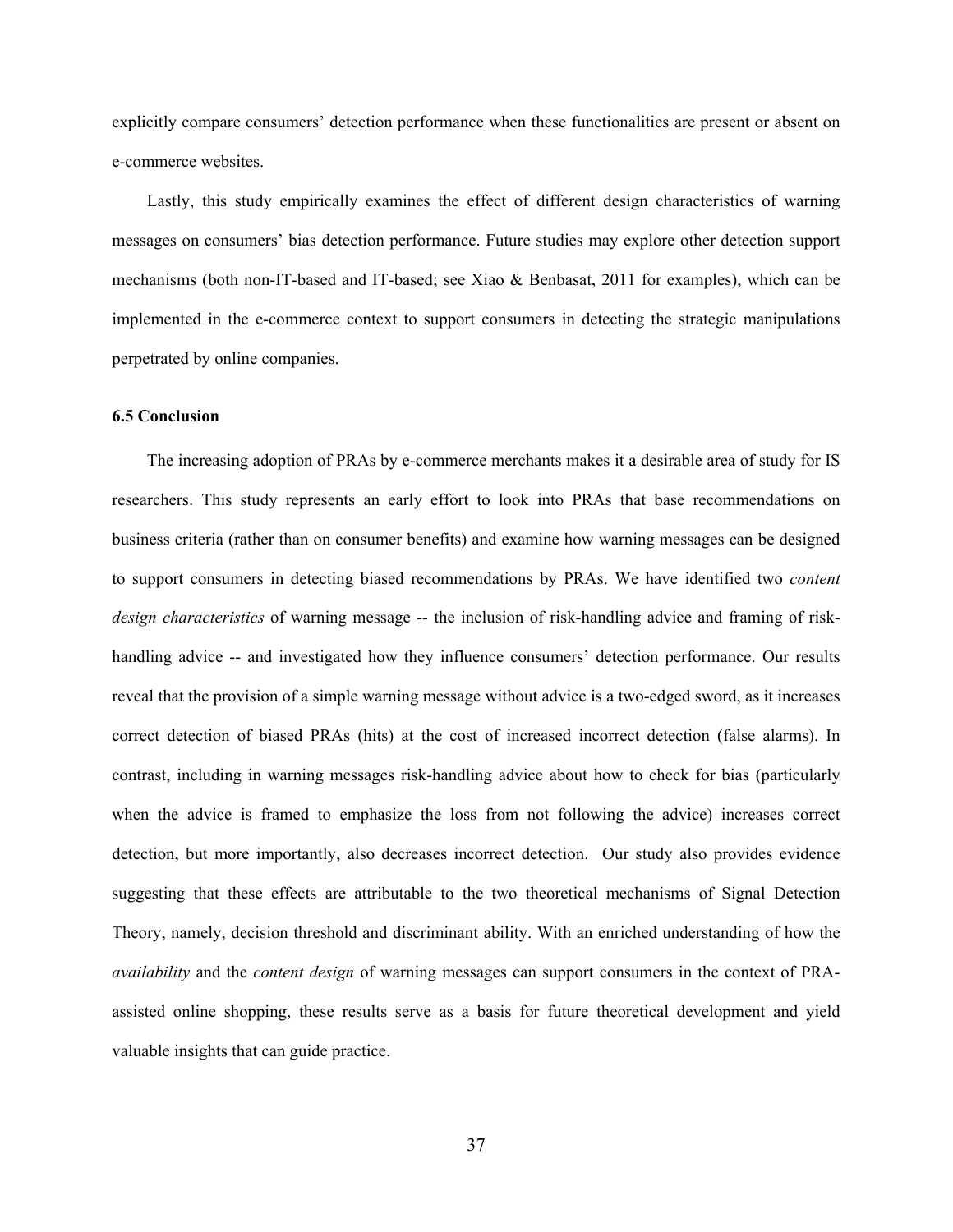### **Acknowledgments**

We would like to thank the Natural Science and Engineering Research Council of Canada (NSERC) and the Social Science and Humanities Research Council of Canada (SSHRC) for their support of this research. We are grateful to the senior editor, the associate editor, and the anonymous reviewers for their constructive feedback during the review process.

### **References**

- Aksoy, L., & Bloom, P. N. (2001, February 15-17). *Impact of Ordered Alternative Lists on Decision quality: The Role of Perceived Similarity.* Paper presented at the The Society for Consumer Research Winter Conference, Scottsdale, AZ.
- Angst, C. M., & Agarwal, R. (2009). Adoption of electronic health records in the presence of privacy concerns: the elaboration likelihood model and individual persuasion. *MIS quarterly, 33*(2), 339- 370.
- Argo, J. J., & Main, K. J. (2004). Meta-analyses of the effectiveness of warning labels. *Journal of Public Policy & Marketing, 23*(2), 193-208.
- Banks, S. M., Salovey, P., Greener, S., Rothman, A. J., Moyer, A., Beauvais, J., et al. (1995). The effects of message framing on mammography utilization. *Health Psychology, 14*, 178-184.
- Biros, D. P. (1998). *The effects of truth bias on artifact-user relationships: An investigation of factors for improving deception detection in artifact produced information.* Unpublished 9839756, The Florida State University, United States -- Florida.
- Biros, D. P., George, J. F., & Zmud, R. W. (2002). Inducing sensitivity to deception in order to improve decision making performance: A field study. *MIS Quarterly, 26*(2), 119-144.
- Burgoon, J. K., Buller, D. B., Ebesu, A. S., & Rockwell, P. (1994). Interpersonal deception: V. accuracy in deception detection. *Communication Monographs, 61*(4), 303-325.
- Chau, P. Y., Ho, S. Y., Ho, K. K., & Yao, Y. (2013). Examining the effects of malfunctioning personalized services on online users' distrust and behaviors. *Decision Support Systems, 56*, 180- 191.
- Cheng, F. F., & Wu, C. S. (2010). Debiasing the framing effect: The effect of warning and involvement. *Decision Support Systems, 49*(3), 328-334.
- Cosley, D., Lam, S. K., Albert, I., Konstan, J., & Riedl, J. (2003, April 5-10). *Is Seeing Believing? How Recommender Systems Influence Users' Opinions.* Paper presented at the Proceedings of the SIGCHI conference on Human factors in computing systems, Fort Lauderdale, FL.
- Davis, D. R., & Parasuraman, R. (1981). *The Psychology of Vigilance*. London: Academic Press.
- Detweiler, J. B., Bedell, B. T., Salovey, P., Pronin, E., & Rothman, A. J. (1999). Message framing and sun screen use: Gain-framed messages motivate beach-goers. *Health Psychology, 18*, 189-196.
- Dunn, T. (2013). *Filter & sort: Improving ecommerce product findability*. Retrieved June 30, 2013, from http://www.webcredible.co.uk/user-friendly-resources/web-usability/ecommerce-findability.shtml
- Fishbein, M., & Ajzen, I. (1981). Acceptance, Yielding, and Impact: Cognitive Processes in Persuasion. In R. E. Petty, T. M. Ostrom & T. C. Brock (Eds.), *Cognitive Responses in Persuasion* (pp. 339- 359). Hillsdale, NJ: Lawrence Erlbaum Associates.
- George, J. F., & Marett, K. (2004). *Inhibiting detection and its detection.* Paper presented at the 37th Annual Hawaii International Conference on System Sciences, Hawaii.
- George, J. F., Marett, K., & Tilley, P. (2004). *Deception detection under varying electronic media and warning conditions.* Paper presented at the 37th Hawaii International Conference on System Sciences.
- Gerend, M. A., & Sias, T. (2009). Message framing and color priming: How subtle threat cues affect persuasion. *Journal of Experimental Social Psychology, In Press*.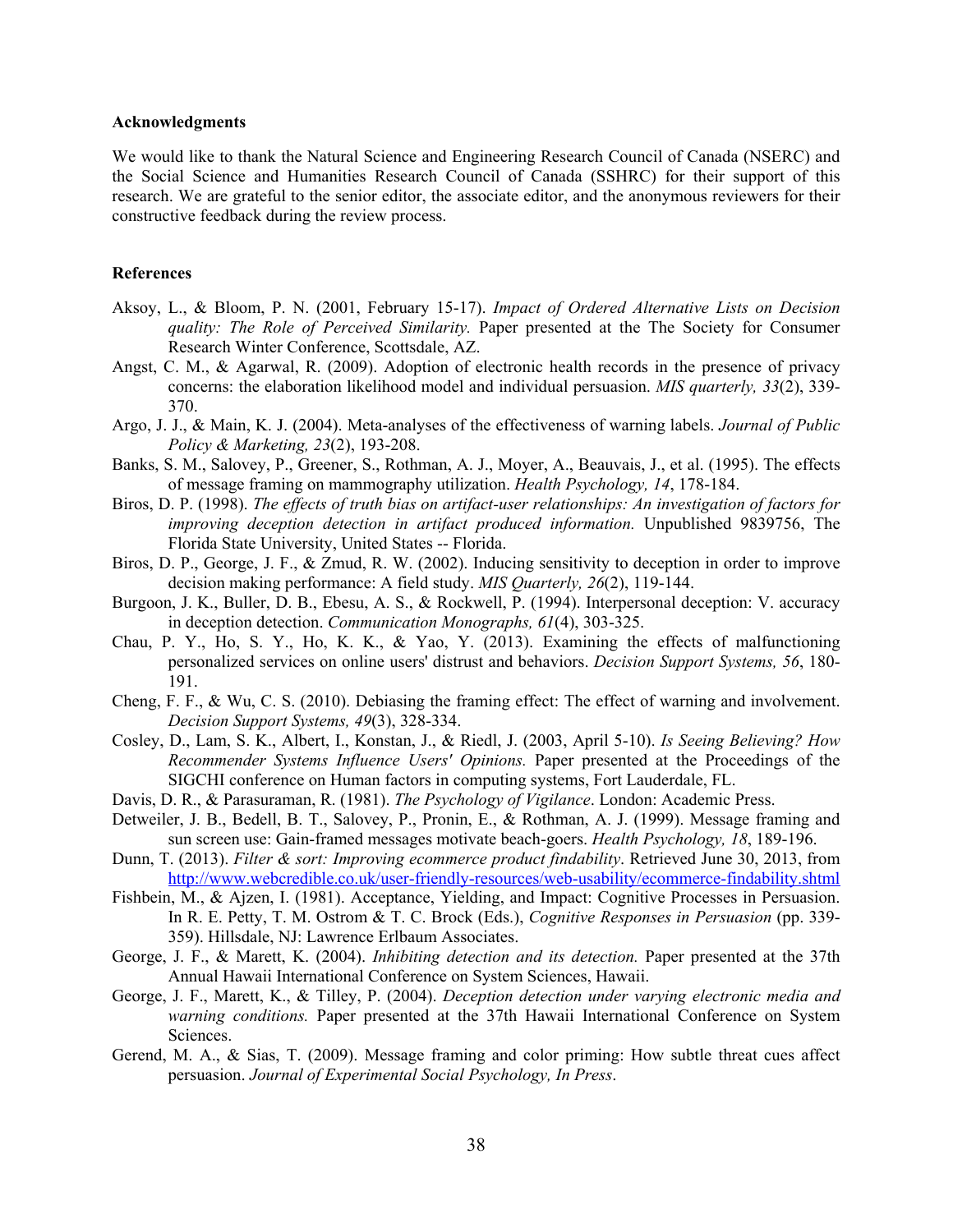- Grazioli, S. (2004). Where Did They Go Wrong? An Analysis of the Failure of Knowledgeable Internet Consumers to Detect Deception Over the Internet. *Group Decision and Negotiation, 13*(2), 149.
- Grazioli, S., & Jarvenpaa, S. L. (2000). Perils of Internet fraud: An empirical investigation of deception and trust with experienced Internet consumers. *IEEE Transaction on Systems, Man, and Cybernetics, 30*(4), 395-410.
- Grazioli, S., & Jarvenpaa, S. L. (2001). *Tactics used against consumers as victims of Internet deception.* Paper presented at the Seventh Americas Conference on Information Systems.
- Grazioli, S., & Jarvenpaa, S. L. (2003a). Consumer and business deception on the Internet: content analysis of documentary evidence. *International Journal of Electronic Commerce, 7*(4), 93-118.
- Grazioli, S., & Jarvenpaa, S. L. (2003b). Deceived: under target online. *Communications of the ACM, 46*(12), 196-205.
- Grazioli, S., & Wang, A. (2001). *Looking without seeing: understanding unsophisticated consumers' success and failure to detect Internet deception.* Paper presented at the Twenty-Second International Conference on Information Systems.
- Green, D. M., & Swets, J. A. (1966). *Signal detection theory and psychophysics*. New York: John Wiley.
- Haubl, G., & Murray, K. (2003). Preference Construction and Persistence in Digital Marketplaces: The Role of Electronic Recommendation Agents. *Journal of Consumer Psychology, 13*(1&2), 75-91.
- Haubl, G., & Murray, K. B. (2006). Double Agents: Assessing the Role of Electronic Product-Recommendation Systems. *Sloan Management Review, 47*(3), 8-12.
- Haubl, G., & Trifts, V. (2000). Consumer Decision Making in Online Shopping Environments: The Effects of Interactive Decision Aids. *Marketing Science, 19*(1), 4-21.
- Hill, D. J., King, M. F., & Cohen, E. (1996). The perceived utility of information presented via electronic decision aids: A consumer perspective. *Journal of Consumer Policy, 19*, 137-166.
- Johnson, E. J., Lohse, G. L., & Mandel, N. (2001). *Designing marketplaces of the artificial: Four approaches to understanding consumer behavior in electronic environments.* Unpublished Working paper, Columbia.
- Johnson, P. E., Grazioli, S., & Jamal, K. (1993). Fraud detection: Intentionality and deception in cognition. *Accounting, Organizations and Society, 18*(5), 467-488.
- Johnson, P. E., Grazioli, S., Jamal, K., & Berryman, R. G. (2001). Detecting deception: adversarial problem solving in a low base-rate world. *Cognitive Science, 25*, 355-392.
- Johnston, A. C., & Warkentin, M. (2010). Fear appeals and information security behaviors: an empirical study. *MIS quarterly, 34*(3), 549-566.
- Kelley, C. A., Gaidis, W. C., & Reingen, P. H. (1989). The use of vivid stimuli to enhance comprehension of the content of product warning messages. *Journal of Consumer Affairs, 23*(2), 243-266.
- King, M. F., & Hill, D. J. (1994). Electronic decision aids: Integration of a consumer perspective. *Journal of Consumer Policy, 17*(2), 181-206.
- Komiak, S. Y., & Benbasat, I. (2008). A two-process view of trust and distrust building in recommendation agents: A process-tracing study. *Journal of the Association for Information Systems, 9*(12), 727-747.
- Levin, I. P., Gaeth, G. J., & Schreiber, J. (2002). A new look at framing effects: Distribution of effect sizes, individual differences, and independence of types of effects. *Organizational Behavior and Human Decision Processes, 88*(1), 411-429.
- Levin, I. P., Schneider, S. L., & Gaeth, G. J. (1998). All frames are not created equal: A typology and critical analysis of framing effects. *Organizational Behavior and Human Decision Processes, 76*(2), 149-188.
- Limelight. (2010). Limelight Networks® Research Identifies Online Commerce Website Features That Create Brand Loyalty.
- Marett, K., & George, J. F. (2005). *Group deception in computer-supported environments.* Paper presented at the 38th Annual Hawaii International Conference on System Sciences, Hawaii.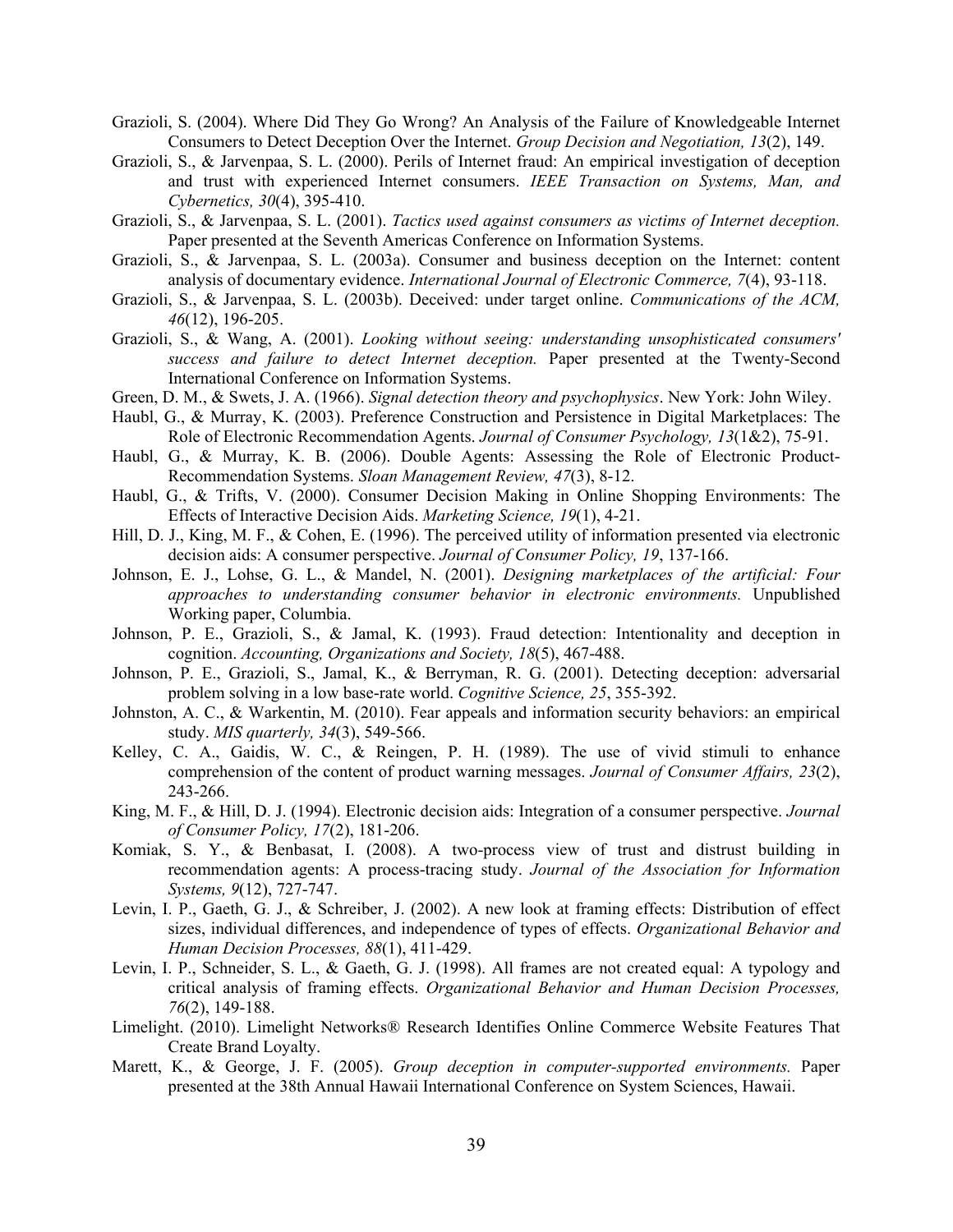Meyerowitz, B. E., & Chaiken, S. (1987). The effect of message framing on breast self-examination attitudes, intentions, and behavior. *Journal of Personality and Social Psychology, 52*(500-510).

Miller, G. A. (1956). The magical number seven, plus or minus two: Some limits on our capacity for processing information. *Psychological Review, 63*(2), 81-97.

Miller, G. R., & Stiff, J. B. (1993). *Deceptive Communication*. Newbury Park, CA: Sage Publications.

- Morrison, E. W., & Robinson, S. L. (1997). When employees feel betrayed: A model of how psychological contract violation develops. *Academy of Management Review, 22*, 226-256.
- Mulpuru, S., Evans, P. F., & Roberge, D. (2013). *Must-Have eCommerce Features*: Forrester.
- O'Keefe, D. J., & Jensen, J. D. (2009). The Relative Persuasiveness of Gain-Framed and Loss-Framed Messages for Encouraging Disease Detection Behaviors: A Meta-Analytic Review. *Journal of Communication, 59*, 296-316.
- Parasuraman, R. (1984). Sustained attention in detection and discrimination. In R. Parasuraman & D. R. Davies (Eds.), *Varieties of Attention* (pp. 243-266). London: Academic Press.
- Pew-Internet. (2008). *Demographic profile of online shoppers*. Retrieved October 29, 2009, from http://blogs.zdnet.com/ITFacts/?p=14022
- Pew-Internet. (2009). *Usage over time*. Retrieved October 30, 2009, from http://www.pewinternet.org/Static-Pages/Trend-Data.aspx
- Punj, G., & Moore, R. (2009). Information search and consideration set formation in a web-based store environment. *Journal of Business Research, 62*, 644-650.
- Robinson, S. L. (1996). Trust and breach of the psychological contract. *Administrative Science Quarterly, 41*(4), 574.
- Ross, K. (1981). Legal and practical considerations for the creation of warning labels and instruction books. *Journal of Products Liability, 4*, 29-45.
- Rothman, A. J., Bartels, R. D., Wlaschin, J., & Salovey, P. (2006). The strategic use of gain- and lossframed messages to promote healthy behavior: How theory can inform practices. *Journal of Communication, 56*, S202-S220.
- Rothman, A. J., & Salovey, P. (1997). Shaping perceptions to motivate healthy behavior: The role of message framing. *Psychological Bulletin, 121*, 3-19.
- Rothman, A. J., Salovey, P., Antone, C., Keough, K., & Martin, C. D. (1993). The influence of message framing on intentions to perform health behaviors. *Journal of Experimental Social Psychology, 29*, 408-433.
- Scott, E. D. (2006). Just(?) a true-false test: Applying signal detection theory to judgments of organizational dishonesty. *Business & Society, 45*(2), 130-148.
- Senecal, S. (2003). *Essays on the influence of online relevant others on consumers' online product choices.* Unpublished doctoral dissertation, University of Montreal, Montreal, Quebec.
- Senecal, S., & Nantel, J. (2004). The influence of online product recommendations on consumers' online choices. *Journal of Retailing, 80*(2), 159-169.
- Stiff, J. B., Kim, H. J., & Ramesh, C. N. (1992). Truth biases and aroused suspicion in relational deception. *Communications Research, 19*(3), 326-345.
- Tilley, P. A. (2005). *Training, Warning, and Media Richness Effects on Computer-Mediated Deception and its Detection.* Unpublished Doctoral Dissertation, The Florida State University.
- Tversky, A., & Kahneman, D. (1981). The framing of decisions and the psychology of choice. *Science, 211*, 453-458.
- Wang, W., & Benbasat, I. (2005). Trust In and Adoption of Online Recommendation Agents. *JAIS, 6*(3).
- Wickens, T. D. (2001). *Elementary signal detection theory*: Oxford University Press.
- Witte, K., & Allen, M. (2000). A meta-analysis of fear appeals: Implications for effective public health campaigns. *Health Education & Behavior, 27*(5), 591-615.
- Xiao, B. (2010). *Product-Related Deceptive Information Practices in B2C E-Commerce: Formation, Outcomes, and Detection.* Unpublished Doctoral Dissertation, University fo British Columbia, Vancouver.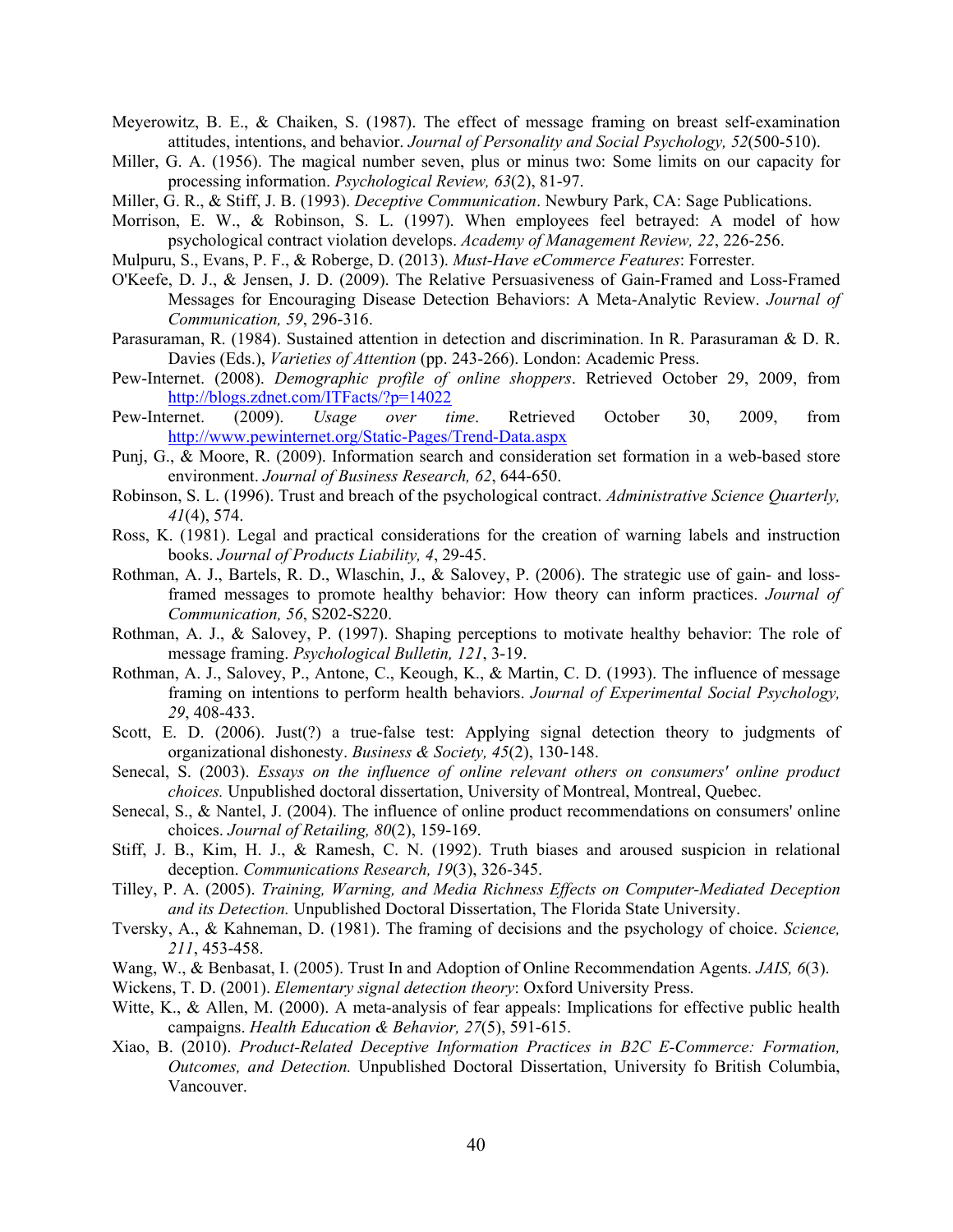- Xiao, B., & Benbasat, I. (2007). E-Commerce Product Recommendation Agents: Use, Characteristics, and Impact. *MIS Quarterly, 31*(1), 137-209.
- Xiao, B., & Benbasat, I. (2011). Product-Related Deception in E-Commerce: A Theoretical Perspective. *MIS Quarterly, 35*(1), 169-195.
- Xiao, B., & Benbasat, I. (2014). Research on Use, Characteristics, and Impact of E-Commerce Product Recommendation Agents: A Review and Update for 2007-2012. In F. J. Martínez-López (Ed.), *Research Handbook on EBusiness Strategic Management* (Vol. 3, pp. 403-431): Springer.
- Xiao, B., & Benbasat, I. (2015). Consumer vulnerability to biased product recommendations in online buying: The influence of perceived personalization: University of Hawaii at Manoa.
- Xu, J., Benbasat, I., & Cenfetelli, R. T. (2014). The Influences of Online Service Technologies and Task Complexity on Efficiency and Personalization. *Information Systems Research, 25*(3), 420-436.